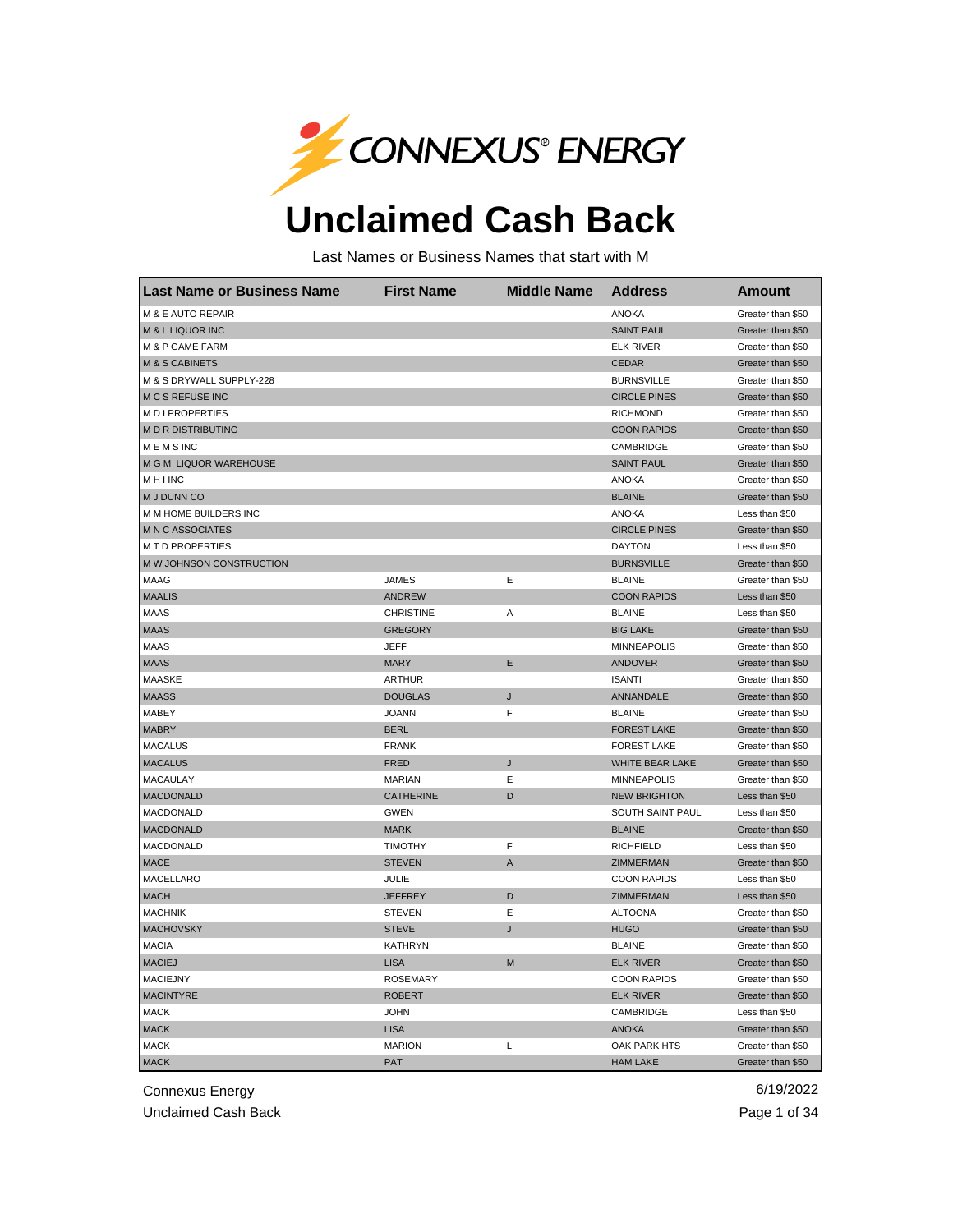| <b>Last Name or Business Name</b> | <b>First Name</b> | <b>Middle Name</b> | <b>Address</b>          | Amount            |
|-----------------------------------|-------------------|--------------------|-------------------------|-------------------|
| <b>MACKENHAUSEN</b>               | <b>DAVID</b>      | M                  | <b>HAM LAKE</b>         | Greater than \$50 |
| <b>MACKENROTH</b>                 | <b>HAROLD</b>     | <b>EUGENE</b>      | <b>WYOMING</b>          | Greater than \$50 |
| <b>MACKENTHUN</b>                 | ARNOLD            | F                  | <b>BLAINE</b>           | Less than \$50    |
| <b>MACKENTHUN</b>                 | <b>MARK</b>       | Ε                  | <b>BLAINE</b>           | Less than \$50    |
| <b>MACKEY</b>                     | <b>PATRICK</b>    | т                  | WHITE BEAR LAKE         | Greater than \$50 |
| <b>MACKLIN</b>                    | <b>DENNIS</b>     | L                  | WHITE BEAR LAKE         | Greater than \$50 |
| MACKNER                           | <b>CHRIS</b>      |                    | <b>ELK RIVER</b>        | Greater than \$50 |
| <b>MACMULLEN</b>                  | <b>ROSS</b>       |                    | <b>NEW BRIGHTON</b>     | Less than \$50    |
| <b>MACPHERSON</b>                 | OLIVE             |                    | <b>WYOMING</b>          | Less than \$50    |
| <b>MACTACH ENTERPRISES</b>        |                   |                    | <b>ISANTI</b>           | Greater than \$50 |
| MADAY                             | <b>HEATHER</b>    | S                  | <b>RAMSEY</b>           | Less than \$50    |
| <b>MADAY</b>                      | <b>NEIL</b>       | M                  | <b>LINO LAKES</b>       | Greater than \$50 |
| MADAY                             | <b>RICHARD</b>    | J                  | ANDOVER                 | Greater than \$50 |
| <b>MADDEN</b>                     | <b>TERRENCE</b>   | F                  | <b>ROCK HILL</b>        | Less than \$50    |
| <b>MADDEN</b>                     | <b>THOMAS</b>     | R                  | <b>SAINT CLOUD</b>      | Greater than \$50 |
| <b>MADIA</b>                      | <b>PATRICIA</b>   | A                  | <b>MONTICELLO</b>       | Less than \$50    |
| <b>MADICH</b>                     | <b>ROBERT</b>     | L                  | <b>MINNEAPOLIS</b>      | Greater than \$50 |
| <b>MADIGAN</b>                    | <b>FRANCIS</b>    |                    | WHITE BEAR LAKE         | Greater than \$50 |
| <b>MADISON</b>                    | JAMES             | D                  | <b>COTTAGE GROVE</b>    | Greater than \$50 |
| <b>MADISON</b>                    | <b>TIFFANY</b>    | R                  | <b>BRAINERD</b>         | Less than \$50    |
| <b>MADKOUR</b>                    | ZENA              |                    | <b>BLAINE</b>           | Less than \$50    |
| <b>MADLAND</b>                    | <b>MICHELLE</b>   | A                  | <b>HUGO</b>             | Greater than \$50 |
| <b>MADSEN</b>                     | <b>BERT</b>       | Ε                  | <b>SAINT PAUL</b>       | Greater than \$50 |
| <b>MADSEN</b>                     | <b>CLAIR</b>      | W                  | <b>MESA</b>             | Less than \$50    |
| MADSEN                            | <b>JILANE</b>     |                    | <b>BLAINE</b>           | Less than \$50    |
| <b>MADSEN</b>                     | <b>SCOTT</b>      |                    | <b>RAMSEY</b>           | Greater than \$50 |
| <b>MADSON</b>                     | GAYLE             |                    | ANDOVER                 | Greater than \$50 |
| <b>MAEGI</b>                      | <b>MIKE</b>       | J                  | <b>DAYTON</b>           | Less than \$50    |
| <b>MAERTENS</b>                   | <b>GREGORY</b>    | Ε                  | WHITE BEAR LAKE         | Greater than \$50 |
| <b>MAERTENS</b>                   | <b>HENRY</b>      |                    | <b>ANOKA</b>            | Greater than \$50 |
| MAGAARD                           | <b>CHAD</b>       |                    | <b>COON RAPIDS</b>      | Less than \$50    |
| MAGDA PROPERTIES LLC*             |                   |                    | <b>CEDAR</b>            | Greater than \$50 |
| MAGEL                             | GERALD            | W                  | <b>BRAINERD</b>         | Greater than \$50 |
| <b>MAGER</b>                      | <b>JUDY</b>       | D                  | <b>ANOKA</b>            | Greater than \$50 |
| MAGER                             | LORETTA           | М                  | ANDOVER                 | Less than \$50    |
| <b>MAGGIOLO</b>                   | <b>DANIELLE</b>   |                    | <b>COON RAPIDS</b>      | Less than \$50    |
| <b>MAGGS</b>                      | LEAH              | М                  | <b>COLUMBIA HEIGHTS</b> | Less than \$50    |
| <b>MAGGS</b>                      | <b>THOMAS</b>     | L                  | <b>COON RAPIDS</b>      | Greater than \$50 |
| MAGILL                            | GARY              |                    | <b>ANOKA</b>            | Greater than \$50 |
| <b>MAGNUM SUPERCHARGERS</b>       |                   |                    | <b>BLAINE</b>           | Greater than \$50 |
| MAGNUSEN                          | BARBARA           | J                  | HAM LAKE                | Greater than \$50 |
| MAGNUSEN*                         | ERRYN             |                    | <b>SAINT FRANCIS</b>    | Less than \$50    |
| <b>MAGNUSON</b>                   | <b>ELLSWORTH</b>  | М                  | <b>BROOKLYN PARK</b>    | Greater than \$50 |
| <b>MAGNUSON</b>                   | M                 | Y                  | <b>COON RAPIDS</b>      | Less than \$50    |
| <b>MAGNUSON</b>                   | ROBERT            |                    | <b>MONTICELLO</b>       | Greater than \$50 |
| <b>MAGNUSON</b>                   | <b>TIMOTHY</b>    | S                  | <b>SAINT PAUL</b>       | Greater than \$50 |
| <b>MAGOIK</b>                     | JEFFREY           |                    | <b>BLAINE</b>           | Greater than \$50 |
| <b>MAGUID</b>                     | <b>HESHAM</b>     | M                  | <b>BIG LAKE</b>         | Greater than \$50 |
| MAHAFFEY                          | MARLOE            | J                  | <b>COON RAPIDS</b>      | Greater than \$50 |
| <b>MAHAN</b>                      | <b>BRIDGET</b>    | Y                  | <b>OWATONNA</b>         | Greater than \$50 |
| MAHER                             | DANIEL            | Α                  | <b>WEST SAINT PAUL</b>  | Greater than \$50 |
| <b>MAHER</b>                      | <b>LOUISE</b>     |                    | <b>COON RAPIDS</b>      | Less than \$50    |
| MAHLBERG                          | JOE               | D                  | ANDOVER                 | Less than \$50    |
| MAHLE                             | <b>RICHARD</b>    | Ε                  | <b>COON RAPIDS</b>      | Greater than \$50 |
| MAHLE                             | ROBERT            | L                  | <b>COON RAPIDS</b>      | Greater than \$50 |
| <b>MAHLER</b>                     | MAYNARD           | J                  | <b>WOODBURY</b>         | Greater than \$50 |

Unclaimed Cash Back **Page 2 of 34**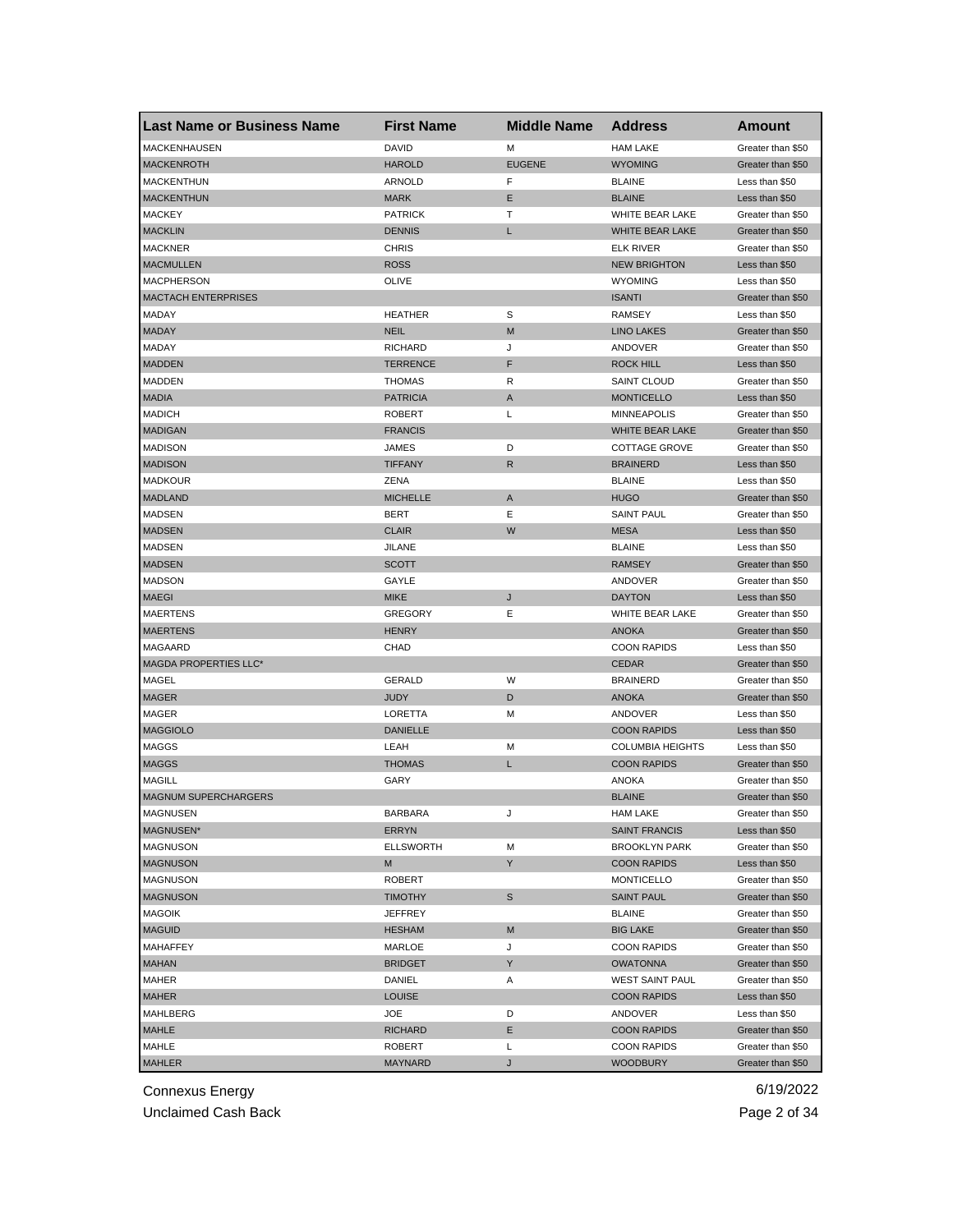| <b>Last Name or Business Name</b>                   | <b>First Name</b> | <b>Middle Name</b> | <b>Address</b>       | Amount                              |
|-----------------------------------------------------|-------------------|--------------------|----------------------|-------------------------------------|
| MAHLER GERALD H<br>& AYDT DANIEL                    |                   |                    | <b>BURNSVILLE</b>    | Greater than \$50                   |
| <b>MAHLMAN</b>                                      | <b>MARY</b>       |                    | <b>COON RAPIDS</b>   | Greater than \$50                   |
| MAHLSTEDT                                           | DAVID             | L                  | <b>CIRCLE PINES</b>  | Greater than \$50                   |
| <b>MAHN</b>                                         | <b>CHARLOTTE</b>  |                    | <b>MINNEAPOLIS</b>   | Less than \$50                      |
| <b>MAHN</b>                                         | <b>JUDY</b>       | Α                  | <b>BLAINE</b>        | Greater than \$50                   |
| <b>MAHNKE</b>                                       | <b>BARBARA</b>    | Ε                  | <b>COON RAPIDS</b>   | Greater than \$50                   |
| <b>MAHON</b>                                        | <b>ROBERT</b>     | V.                 | <b>COON RAPIDS</b>   | Less than \$50                      |
| <b>MAHONEY</b>                                      | <b>DONNA</b>      | L                  | <b>PITTSBURGH</b>    | Less than \$50                      |
| <b>MAHONEY</b>                                      | <b>HERBERT</b>    | С                  | DALBO                | Less than \$50                      |
| <b>MAHONEY</b>                                      | <b>TODD</b>       |                    | <b>WYOMING</b>       | Greater than \$50                   |
| <b>MAHOWALD</b>                                     | <b>THOMAS</b>     |                    | <b>COON RAPIDS</b>   | Greater than \$50                   |
| <b>MAHR</b>                                         | <b>KIRK</b>       | E                  | <b>BOX ELDER</b>     | Greater than \$50                   |
| <b>MAHRER</b>                                       | <b>ROSS</b>       | Т                  | <b>SAINT FRANCIS</b> | Greater than \$50                   |
| <b>MAHRER MICHAEL J</b><br><b>&amp; EWER BONNIE</b> |                   |                    | <b>MINNEAPOLIS</b>   | Less than \$50                      |
| <b>MAIER</b>                                        | <b>MICHAEL</b>    | Ε                  | <b>HAM LAKE</b>      | Greater than \$50                   |
| MAIL ON THE MOVE                                    |                   |                    | <b>ANOKA</b>         | Less than \$50                      |
| MAILE                                               | <b>ROBERT</b>     | J                  | <b>PLYMOUTH</b>      | Greater than \$50                   |
| <b>MAILER</b>                                       | <b>TERRANCE</b>   |                    | <b>COON RAPIDS</b>   | Greater than \$50                   |
| <b>MAIN</b>                                         | LAWRENCE          | Ν                  | <b>ANOKA</b>         | Greater than \$50                   |
| <b>MAIN</b>                                         | <b>PENNY</b>      |                    | <b>COON RAPIDS</b>   | Greater than \$50                   |
| MAIN AUTO BODY                                      |                   |                    | <b>COON RAPIDS</b>   | Greater than \$50                   |
| MAIN STREET 1000 LLC                                |                   |                    | ANDOVER              | Greater than \$50                   |
| MAIN STREET 1000 LLC                                |                   |                    | ANDOVER              | Greater than \$50                   |
| MAIN STREET APT PARTNSHP                            |                   |                    | <b>HUGO</b>          | Greater than \$50                   |
| <b>MAINS</b>                                        | <b>STEVEN</b>     | С                  | <b>BLAINE</b>        | Greater than \$50                   |
| <b>MAISTROVICH</b>                                  | <b>LOUIS</b>      | R                  | <b>CHAMPLIN</b>      | Greater than \$50                   |
| <b>MAJERLE</b>                                      | <b>BRAD</b>       | D                  | ANDOVER              | Less than \$50                      |
| <b>MAJERLE</b>                                      | <b>BRAD</b>       | D                  | ANDOVER              | Greater than \$50                   |
| <b>MAJERUS</b>                                      | <b>BARBARA</b>    |                    | <b>CHAMPLIN</b>      | Greater than \$50                   |
| <b>MAJESKI</b>                                      | <b>GENE</b>       | F                  | <b>ANOKA</b>         | Greater than \$50                   |
| <b>MAJESKI</b>                                      | JAMES             |                    | <b>COLFAX</b>        | Greater than \$50                   |
| <b>MAJESKI</b>                                      | <b>LINDA</b>      | B                  | <b>ELK RIVER</b>     | Less than \$50                      |
| <b>MAJESTIC MOTORS</b>                              |                   |                    | <b>HAM LAKE</b>      | Greater than \$50                   |
| MAJESTIC OAKS COMM CRCH                             |                   |                    | <b>COON RAPIDS</b>   | Greater than \$50                   |
| MAJESTIC RV CENTER                                  |                   |                    | CEDAR                | Less than \$50                      |
| <b>MAJESTIC RV CENTER</b>                           |                   |                    | <b>CEDAR</b>         | Less than \$50                      |
| MAJESTIC WOODWORKING INC                            |                   |                    | <b>ELK RIVER</b>     | Greater than \$50                   |
| <b>MAJKRZAK</b>                                     | <b>IRENE</b>      | G                  | <b>MONTICELLO</b>    | Greater than \$50                   |
| <b>MAJKRZAK</b>                                     | <b>MICHAEL</b>    |                    | <b>ELK RIVER</b>     | Greater than \$50                   |
| <b>MAJOR</b>                                        | <b>JONATHAN</b>   | P                  | <b>STILLWATER</b>    |                                     |
|                                                     |                   |                    |                      | Greater than \$50                   |
| <b>MAJOR</b><br><b>MAJOROWICZ</b>                   | PHILLIP           |                    | OLATHE               | Greater than \$50<br>Less than \$50 |
|                                                     | <b>TROY</b>       |                    | <b>BLAINE</b>        |                                     |
| MAJZNER                                             | <b>RON</b>        | P                  | <b>BLAINE</b>        | Greater than \$50                   |
| <b>MAJZNER</b>                                      | <b>SHELLY</b>     | J                  | <b>CAMBRIDGE</b>     | Less than \$50                      |
| MAKELA                                              | LYLE              | U                  | ANOKA                | Less than \$50                      |
| <b>MAKHSOOS</b>                                     | AMIR              |                    | <b>COON RAPIDS</b>   | Greater than \$50                   |
| <b>MAKI</b>                                         | ALLAN             |                    | CEDAR                | Greater than \$50                   |
| <b>MAKI</b>                                         | <b>ALY</b>        | C                  | <b>CIRCLE PINES</b>  | Less than \$50                      |
| <b>MAKI</b>                                         | <b>BOYD</b>       | W                  | CAMBRIDGE            | Greater than \$50                   |
| <b>MAKI</b>                                         | DARREL            | F                  | <b>MINNEAPOLIS</b>   | Greater than \$50                   |
| <b>MAKI</b>                                         | DAVID             | M                  | <b>HIBBING</b>       | Greater than \$50                   |
| <b>MAKI</b>                                         | <b>MELVIN</b>     | R                  | <b>ELK RIVER</b>     | Greater than \$50                   |
| <b>MAKI</b>                                         | NANCY             | Α                  | ANOKA                | Greater than \$50                   |
| <b>MAKI</b>                                         | <b>ROBERT</b>     | V                  | <b>FOREST LAKE</b>   | Greater than \$50                   |
| <b>MAKI</b>                                         | SCOTT             | R                  | <b>COON RAPIDS</b>   | Greater than \$50                   |
| <b>MAKI</b>                                         | <b>STEVEN</b>     | R                  | <b>COON RAPIDS</b>   | Greater than \$50                   |

Unclaimed Cash Back **Page 3 of 34**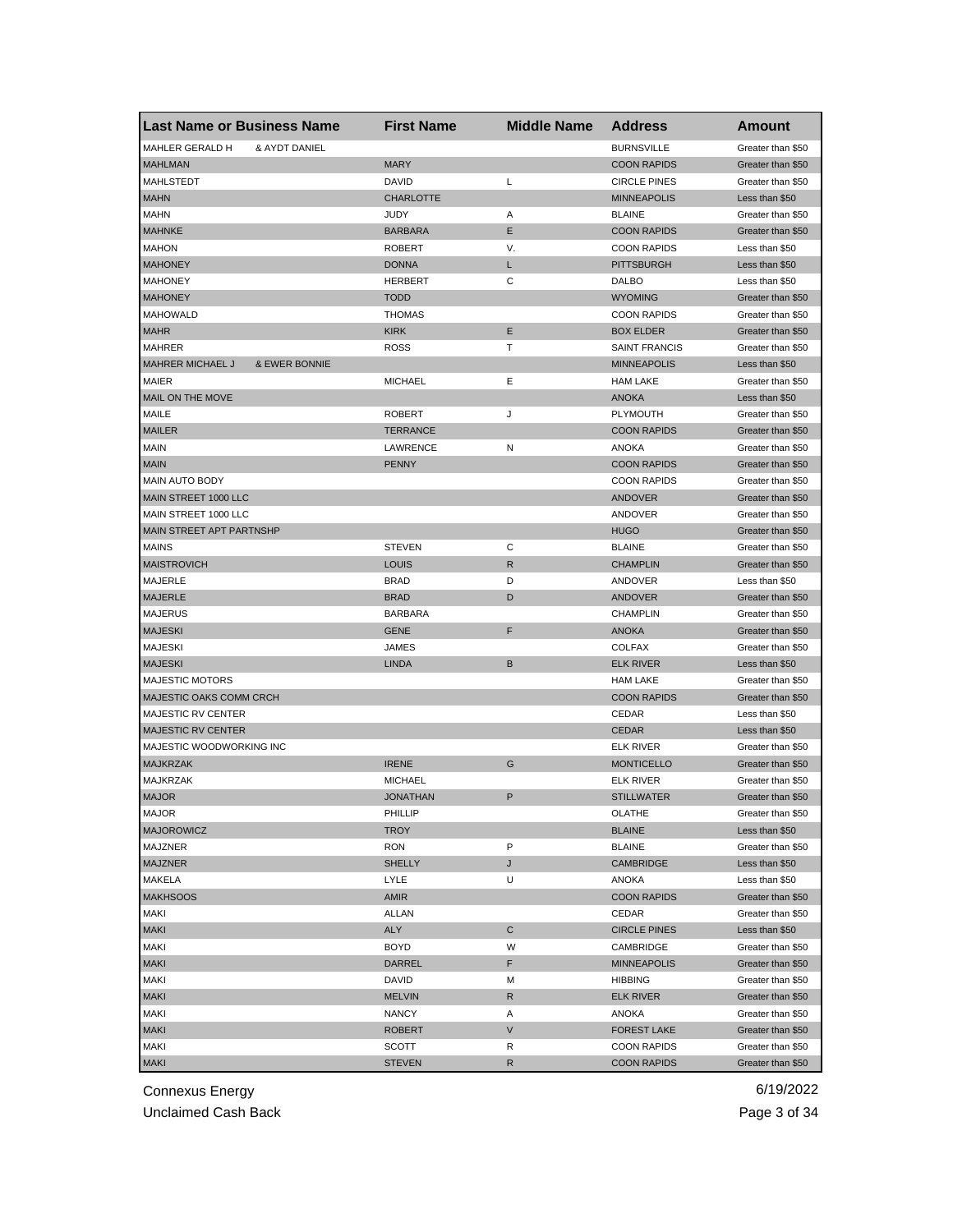| <b>Last Name or Business Name</b> | <b>First Name</b>  | <b>Middle Name</b> | <b>Address</b>             | Amount            |
|-----------------------------------|--------------------|--------------------|----------------------------|-------------------|
| <b>MAKI</b>                       | <b>SUSAN</b>       | M                  | <b>COON RAPIDS</b>         | Greater than \$50 |
| <b>MAKITALO</b>                   | <b>DANIEL</b>      | R                  | <b>MOOSE LAKE</b>          | Greater than \$50 |
| <b>MAKOWSKI</b>                   | <b>MICHAEL</b>     |                    | <b>SAINT PAUL</b>          | Greater than \$50 |
| <b>MAKOWSKY</b>                   | <b>WILLIAM</b>     | $\mathsf P$        | <b>PEQUOT LAKES</b>        | Less than \$50    |
| MAKOWSKY GENEVIEVE ST NW          |                    |                    | <b>COON RAPIDS</b>         | Greater than \$50 |
| <b>MALAFA</b>                     | <b>SUSIE</b>       | L                  | <b>COON RAPIDS</b>         | Greater than \$50 |
| <b>MALAND</b>                     | KATHY              |                    | <b>ELK RIVER</b>           | Greater than \$50 |
| <b>MALAT</b>                      | <b>ELAINE</b>      | M                  | <b>BLAINE</b>              | Less than \$50    |
| <b>MALCEWICZ</b>                  | <b>ROBERT</b>      | Α                  | <b>PLANO</b>               | Greater than \$50 |
| <b>MALCHOW</b>                    | <b>ROGER</b>       | M                  | <b>GLENDALE</b>            | Greater than \$50 |
| <b>MALECEK</b>                    | <b>JOHN</b>        |                    | <b>PLYMOUTH</b>            | Less than \$50    |
| <b>MALECHA</b>                    | <b>DAVID</b>       | M                  | <b>COON RAPIDS</b>         | Greater than \$50 |
| <b>MALECHA</b>                    | <b>MYRON</b>       |                    | <b>ISANTI</b>              | Less than \$50    |
| <b>MALESA</b>                     | <b>MATTHEW</b>     | т                  | <b>ANOKA</b>               | Greater than \$50 |
| <b>MALIK</b>                      | JAMAL              |                    | <b>MALIR CANTT KARACHI</b> | Less than \$50    |
| <b>MALIK</b>                      | SALEEM             |                    | <b>STILLWATER</b>          | Greater than \$50 |
| MALINSOWSKI                       | <b>MARCEL</b>      |                    | <b>RAMSEY</b>              | Less than \$50    |
| MALLAM BRETT A ODOWD AMY L        |                    |                    | <b>COON RAPIDS</b>         | Greater than \$50 |
| MALLON                            | <b>CHRISTOPHER</b> | R                  | <b>BROOKLYN PARK</b>       | Less than \$50    |
| <b>MALONE</b>                     | <b>EDWARD</b>      | Ε                  | WHITE BEAR LAKE            | Greater than \$50 |
| <b>MALONE</b>                     | <b>JOSEPH</b>      | P                  | <b>SAINT CLOUD</b>         | Greater than \$50 |
| <b>MALONE</b>                     | M                  | J                  | <b>CIRCLE PINES</b>        | Greater than \$50 |
| <b>MALONEY</b>                    | <b>JACK</b>        | L                  | <b>BLAINE</b>              | Greater than \$50 |
| <b>MALONEY</b>                    | <b>KATHY</b>       | D                  | <b>BLAINE</b>              | Greater than \$50 |
| <b>MALONEY</b>                    | <b>RICK</b>        | Α                  | <b>COON RAPIDS</b>         | Greater than \$50 |
| <b>MALOTKE</b>                    | <b>TIMOTHY</b>     |                    | <b>WOODBURY</b>            | Greater than \$50 |
| <b>MALSOM</b>                     | <b>ROBERT</b>      |                    | LADYSMITH                  | Greater than \$50 |
| <b>MALTZEN</b>                    | <b>BRUCE</b>       |                    | <b>COON RAPIDS</b>         | Greater than \$50 |
| <b>MALVIN</b>                     | JAMES              | Α                  | <b>HAM LAKE</b>            | Greater than \$50 |
| <b>MALZ</b>                       | <b>RICK</b>        | L                  | <b>COON RAPIDS</b>         | Greater than \$50 |
| MALZAHN                           | <b>JEROME</b>      | D                  | ANOKA                      | Greater than \$50 |
| <b>MALZAHN</b>                    | <b>JEROME</b>      | D                  | <b>FIFTY LAKES</b>         | Greater than \$50 |
| MALZAHN                           | LINDA              | R                  | <b>BLAINE</b>              | Greater than \$50 |
| <b>MAMER</b>                      | <b>BRADLEY</b>     |                    | <b>MAPLE GROVE</b>         | Greater than \$50 |
| <b>MAMLOCK</b>                    | WILLIAM            | Α                  | ANDOVER                    | Greater than \$50 |
| <b>MANARY</b>                     | <b>ROBERT</b>      |                    | <b>COON RAPIDS</b>         | Greater than \$50 |
| <b>MANARY</b>                     | <b>ROBERT</b>      | Ε                  | <b>COON RAPIDS</b>         | Greater than \$50 |
| <b>MANCHESTER HOMES</b>           |                    |                    | <b>STILLWATER</b>          | Greater than \$50 |
| <b>MANCUSO</b>                    | <b>DAVID</b>       | В                  | <b>BLAINE</b>              | Greater than \$50 |
| <b>MANCUSO</b>                    | <b>DAVID</b>       | B                  | <b>BLAINE</b>              | Greater than \$50 |
| MANDERFELD                        | TERRY              |                    | <b>HAM LAKE</b>            | Greater than \$50 |
| <b>MANDERS</b>                    | <b>DAVE</b>        |                    | <b>WYOMING</b>             | Greater than \$50 |
| MANDERY                           | DAVID              | J                  | <b>COON RAPIDS</b>         | Less than \$50    |
| <b>MANDERY</b>                    | GLEN               | D                  | <b>ELK RIVER</b>           | Less than \$50    |
| <b>MANDT</b>                      | DEBRA              | J                  | <b>SHOREVIEW</b>           | Greater than \$50 |
| <b>MANDYCK</b>                    | <b>JOHN</b>        | P                  | ANOKA                      | Greater than \$50 |
| <b>MANESS</b>                     | CAROL              |                    | <b>ROGERS</b>              | Less than \$50    |
| <b>MANESS</b>                     | <b>REGINA</b>      |                    | <b>BLAINE</b>              | Greater than \$50 |
| <b>MANICK</b>                     | <b>TOM</b>         | С                  | <b>CIRCLE PINES</b>        | Greater than \$50 |
| <b>MANIFOLD</b>                   | <b>CORY</b>        | <b>RAY</b>         | <b>CLEAR LAKE</b>          | Greater than \$50 |
| MANILDRA MILLING CORP             |                    |                    | <b>WESTWOOD HILLS</b>      | Less than \$50    |
| <b>MANION</b>                     | <b>STEVE</b>       |                    | <b>BECKER</b>              | Greater than \$50 |
| MANKA                             | MAUREEN            |                    | MABEL                      | Less than \$50    |
| <b>MANKE</b>                      | <b>CRAIG</b>       | S                  | OAK PARK HEIGHTS           | Greater than \$50 |
| MANKE-FOGLESONG                   | DENIEL             | R                  | LINDSTROM                  | Less than \$50    |
| <b>MANKO</b>                      | <b>TIMOTHY</b>     |                    | <b>NEW ULM</b>             | Greater than \$50 |

Unclaimed Cash Back **Page 4 of 34**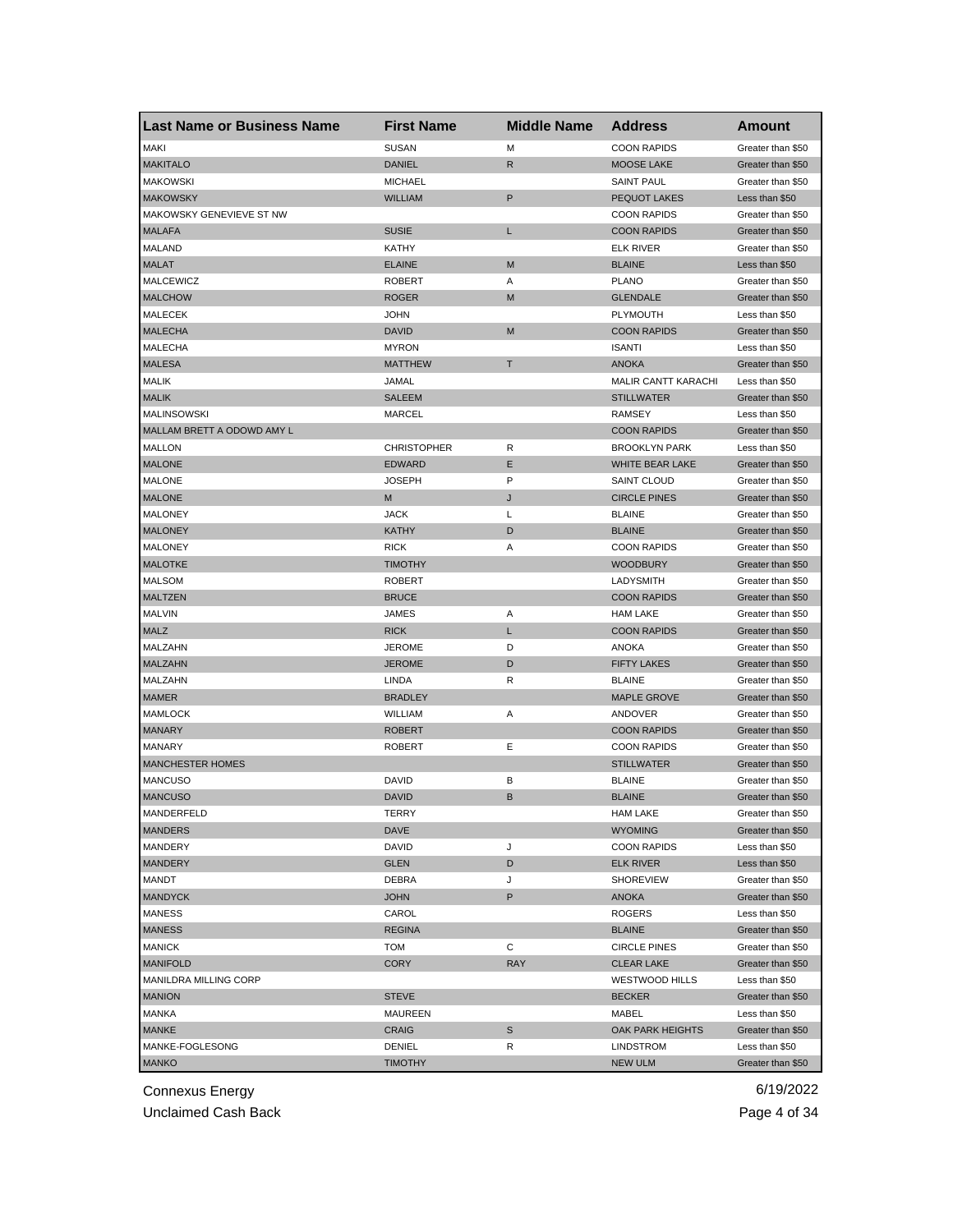| <b>Last Name or Business Name</b>  | <b>First Name</b>  | <b>Middle Name</b> | <b>Address</b>         | <b>Amount</b>     |
|------------------------------------|--------------------|--------------------|------------------------|-------------------|
| <b>MANN</b>                        | ANGELA             | MARIE              | <b>APPLE VALLEY</b>    | Greater than \$50 |
| <b>MANN</b>                        | <b>BRYAN</b>       |                    | <b>CEDAR</b>           | Less than \$50    |
| <b>MANN</b>                        | DALE               | R                  | <b>OSSEO</b>           | Greater than \$50 |
| <b>MANN</b>                        | GARY               |                    | <b>ISANTI</b>          | Greater than \$50 |
| <b>MANN</b>                        | <b>STEVE</b>       |                    | <b>COON RAPIDS</b>     | Less than \$50    |
| <b>MANNERUD</b>                    | <b>JACK</b>        | Ε                  | <b>FRIDLEY</b>         | Greater than \$50 |
| <b>MANNING</b>                     | <b>CYNTHIA</b>     |                    | <b>MAPLE GROVE</b>     | Less than \$50    |
| <b>MANNING</b>                     | <b>JOHN</b>        | Κ                  | <b>CIRCLE PINES</b>    | Less than \$50    |
| <b>MANNING</b>                     | <b>MICHAEL</b>     | J                  | <b>COON RAPIDS</b>     | Greater than \$50 |
| <b>MANNING</b>                     | <b>MICHAEL</b>     | J                  | <b>BLAINE</b>          | Greater than \$50 |
| <b>MANNING</b>                     | <b>PATRICIA</b>    |                    | <b>FOREST LAKE</b>     | Less than \$50    |
| <b>MANNING</b>                     | <b>ROBERT</b>      |                    | ZIMMERMAN              | Less than \$50    |
| <b>MANNING</b>                     | S                  |                    | <b>BLAINE</b>          | Less than \$50    |
| <b>MANNING</b>                     | <b>SUSAN</b>       | п                  | <b>BLAINE</b>          | Greater than \$50 |
| <b>MANNING</b>                     | <b>TIMOTHY</b>     | P                  | <b>ELK RIVER</b>       | Greater than \$50 |
| MANNING FABRICATING AND REPAIR LLC |                    |                    | <b>OTSEGO</b>          | Less than \$50    |
| <b>MANOR</b>                       | <b>ELEANOR</b>     |                    | ARVADA                 | Greater than \$50 |
| <b>MANS</b>                        | <b>MICHAEL</b>     | J                  | <b>APO</b>             | Less than \$50    |
| <b>MANSELL</b>                     | <b>LESTER</b>      |                    | <b>SAINT FRANCIS</b>   | Greater than \$50 |
| MANSETTIS - RAMSEY                 |                    |                    | <b>RAMSEY</b>          | Greater than \$50 |
| <b>MANSFIELD</b>                   | <b>RICHARD</b>     | Α                  | SIOUX LOOKOUT          | Greater than \$50 |
| <b>MANSKE</b>                      | <b>RICHARD</b>     |                    | <b>COON RAPIDS</b>     | Greater than \$50 |
| <b>MANSUR</b>                      | <b>ROBERT</b>      | С                  | DAVIS                  | Greater than \$50 |
| MANTEUFFEL BRIAN J<br>& TAMMY L    |                    |                    | <b>ANOKA</b>           | Greater than \$50 |
| <b>MANTHEI</b>                     | <b>EILEEN</b>      | в                  | SCOTTSDALE             | Greater than \$50 |
| <b>MANTHEI</b>                     | <b>JAMES</b>       | С                  | <b>CEDAR</b>           | Greater than \$50 |
| <b>MANTHEI</b>                     | <b>MARK</b>        | W                  | <b>BULLHEAD CITY</b>   | Greater than \$50 |
| <b>MANTHEY</b>                     | <b>NORMAN</b>      |                    | <b>BECKER</b>          | Greater than \$50 |
| MANTHEY*                           | CARL               | R                  | ANDOVER                | Less than \$50    |
| <b>MANTINI</b>                     | <b>MARILYN</b>     | Κ                  | <b>SAN FRANCISCO</b>   | Greater than \$50 |
| <b>MANTOR</b>                      | JILL               | Α                  | <b>SAINT PAUL</b>      | Greater than \$50 |
| <b>MANUEL</b>                      | KERRY              | L                  | <b>CHAMPLIN</b>        | Greater than \$50 |
| MANZOLINE                          | RAEJEAN            | М                  | <b>DEERWOOD</b>        | Greater than \$50 |
| <b>MAPEL</b>                       | <b>JAMES</b>       | Г                  | <b>OAKDALE</b>         | Greater than \$50 |
| <b>MAPSON</b>                      | <b>DEXTER</b>      | C                  | <b>ANOKA</b>           | Greater than \$50 |
| MAR-DE'S                           | <b>RESTAURANT</b>  |                    | <b>NEW BRIGHTON</b>    | Greater than \$50 |
| MAR-DE'S OF CIRCLE PINES           |                    |                    | <b>ANOKA</b>           | Greater than \$50 |
| <b>MAR-RON</b>                     | <b>INC</b>         |                    | ZIMMERMAN              | Greater than \$50 |
| <b>MARA</b>                        | <b>CHRISTOPHER</b> | J                  | <b>MINNETONKA</b>      | Greater than \$50 |
| <b>MARABELLA PATRICK C MD</b>      |                    |                    | <b>NORTH OAKS</b>      | Greater than \$50 |
| MARAZZO                            | WILLIAM            | к                  | <b>CIRCLE PINES</b>    | Greater than \$50 |
| <b>MARBEN</b>                      | STEVEN             | н                  | <b>PHOENIX</b>         | Greater than \$50 |
| <b>MARC'S COUNTRY INN</b>          |                    |                    | <b>COON RAPIDS</b>     | Greater than \$50 |
| <b>MARCEL</b>                      | <b>VIOLET</b>      | R                  | <b>COON RAPIDS</b>     | Less than \$50    |
| <b>MARCHBANKS</b>                  | JAMES              | М                  | FLINT                  | Greater than \$50 |
| <b>MARCHEL</b>                     | <b>TERESA</b>      | A                  | <b>RAMSEY</b>          | Greater than \$50 |
| <b>MARCHETTI</b>                   | PAUL               | С                  | <b>GRAND RAPIDS</b>    | Greater than \$50 |
| <b>MARCHETTI</b>                   | <b>ROBERT</b>      | L                  | <b>GRAND RAPIDS</b>    | Less than \$50    |
| <b>MARCIL</b>                      | ALBERT             | L                  | ELK RIVER              | Greater than \$50 |
| <b>MARCO REAL ESTATE LLC</b>       |                    |                    | <b>EDINA</b>           | Less than \$50    |
| <b>MARCO'S PIZZA</b>               |                    |                    | <b>BLAINE</b>          | Less than \$50    |
| <b>MARCOM</b>                      | <b>CHARLES</b>     |                    | <b>NEW HOPE</b>        | Greater than \$50 |
| MARCOTTE                           | <b>EDMUND</b>      | J                  | <b>BLAINE</b>          | Greater than \$50 |
| <b>MARCUS</b>                      | PERRY              | L                  | <b>FERGUS FALLS</b>    | Less than \$50    |
| <b>MARCZAK</b>                     | STAN               |                    | MAPLE GROVE            | Less than \$50    |
| MARDENBOROUGH                      | <b>TERESA</b>      | н                  | <b>VADNAIS HEIGHTS</b> | Greater than \$50 |

Unclaimed Cash Back **Page 5 of 34**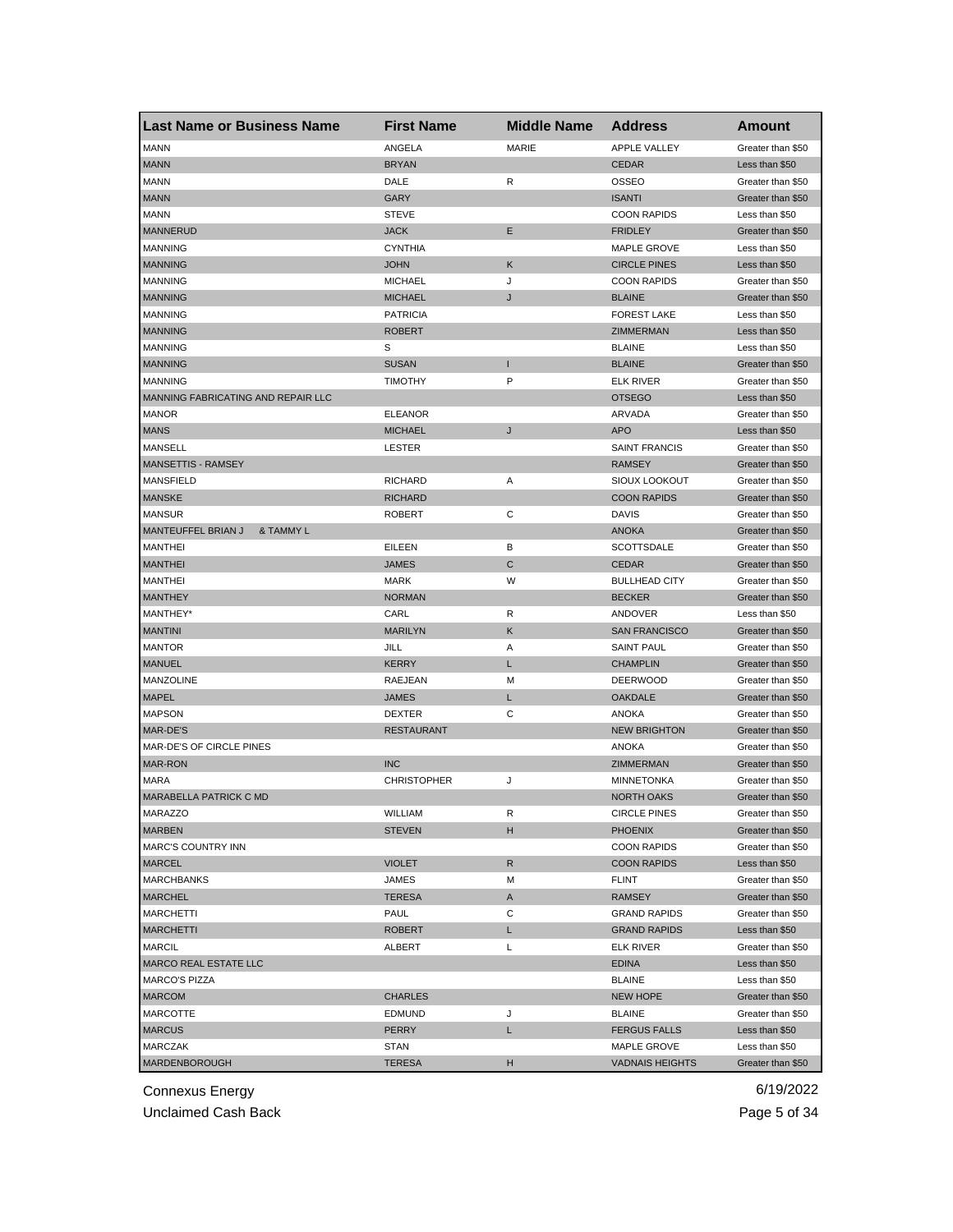| <b>Last Name or Business Name</b> | <b>First Name</b> | <b>Middle Name</b> | <b>Address</b>         | Amount            |
|-----------------------------------|-------------------|--------------------|------------------------|-------------------|
| <b>MARECK</b>                     | WILLIAM           | W                  | MAPLE GROVE            | Greater than \$50 |
| <b>MAREK</b>                      | <b>JOHN</b>       | Α                  | <b>ROSEVILLE</b>       | Less than \$50    |
| MAREK                             | <b>TODD</b>       |                    | <b>FOREST LAKE</b>     | Greater than \$50 |
| <b>MARIE</b>                      | <b>LORRI</b>      |                    | <b>MADISON</b>         | Greater than \$50 |
| MARIE                             | <b>RHONA</b>      | м                  | <b>BLAINE</b>          | Less than \$50    |
| <b>MARIER</b>                     | <b>ANDREW</b>     |                    | <b>HUGO</b>            | Greater than \$50 |
| <b>MARIER</b>                     | <b>BRIAN</b>      | Ε                  | ANDOVER                | Greater than \$50 |
| <b>MARIER</b>                     | <b>RONALD</b>     |                    | <b>OSAKIS</b>          | Less than \$50    |
| MARIGOLD FOODS INC                |                   |                    | <b>SAUK RAPIDS</b>     | Less than \$50    |
| <b>MARILONY</b>                   | <b>MELO</b>       |                    | <b>ELK RIVER</b>       | Less than \$50    |
| <b>MARIN</b>                      | SANDRA            | М                  | <b>SAINT PAUL</b>      | Less than \$50    |
| <b>MARINELLO</b>                  | <b>ANGELO</b>     | S                  | <b>FOREST LAKE</b>     | Greater than \$50 |
| <b>MARINO</b>                     | <b>MICHAEL</b>    | Α                  | <b>MOORHEAD</b>        | Less than \$50    |
| <b>MARK</b>                       | <b>BEN</b>        | Г                  | <b>COON RAPIDS</b>     | Less than \$50    |
| <b>MARK</b>                       | <b>DEBRA</b>      | M                  | <b>SAINT CLOUD</b>     | Greater than \$50 |
| <b>MARK</b>                       | <b>MATTHEW</b>    | S                  | <b>COON RAPIDS</b>     | Greater than \$50 |
| <b>MARK TWAIN CABLE VISION</b>    |                   |                    | <b>COLD SPRING</b>     | Greater than \$50 |
| <b>MARKER</b>                     | <b>CORINNE</b>    | D                  | <b>RAMSEY</b>          | Less than \$50    |
| MARKERT                           | <b>KAREN</b>      |                    | <b>WEST SAINT PAUL</b> | Greater than \$50 |
| <b>MARKETECH INC</b>              |                   |                    | <b>MAPLE GROVE</b>     | Greater than \$50 |
| MARKETPLACE HOME MORTGAGE-LLC     |                   |                    | <b>MINNEAPOLIS</b>     | Greater than \$50 |
| <b>MARKGRAF</b>                   | <b>SCOTT</b>      | н                  | <b>ISANTI</b>          | Greater than \$50 |
| <b>MARKHAM</b>                    | <b>BERNARD</b>    | Α                  | <b>ROCHESTER</b>       | Greater than \$50 |
| <b>MARKHAM</b>                    | <b>JOSEPH</b>     |                    | WHITE BEAR TOWNSHIP    | Greater than \$50 |
| <b>MARKING</b>                    | <b>TRENT</b>      |                    | <b>CHISAGO CITY</b>    | Greater than \$50 |
| <b>MARKKULA</b>                   | <b>JERRY</b>      | R                  | <b>BECKER</b>          | Greater than \$50 |
| MARKLAND                          | <b>HARVEY</b>     | Α                  | <b>STILLWATER</b>      | Less than \$50    |
| MARKLOWITZ RANDY A<br>& GLADYS H  |                   |                    | <b>SAINT CLOUD</b>     | Greater than \$50 |
| <b>MARKO FAB INC</b>              |                   |                    | <b>FRIDLEY</b>         | Greater than \$50 |
| MARKO-WERDAL                      | <b>PAMELA</b>     |                    | <b>WYOMING</b>         | Less than \$50    |
| <b>MARKS</b>                      | ANDREW            |                    | <b>COON RAPIDS</b>     | Less than \$50    |
| <b>MARKS</b>                      | <b>ESTHER</b>     |                    | ZIMMERMAN              | Greater than \$50 |
| <b>MARKS</b>                      | GAIL              | P                  | ANOKA                  | Greater than \$50 |
| <b>MARKS</b>                      | <b>VIDEO</b>      |                    | <b>CEDAR</b>           | Greater than \$50 |
| <b>MARKS LEONARD F II</b>         |                   |                    | ZIMMERMAN              | Greater than \$50 |
| <b>MARKUS</b>                     | AMY               | J                  | <b>WOODBURY</b>        | Less than \$50    |
| <b>MARKUSON</b>                   | <b>STEVEN</b>     | М                  | <b>MINNEAPOLIS</b>     | Less than \$50    |
| <b>MARKWARDT</b>                  | KELLY             | L                  | <b>MINNEAPOLIS</b>     | Greater than \$50 |
| <b>MARKWOOD</b>                   | <b>KEVIN</b>      | С                  | <b>HOWARD LAKE</b>     | Greater than \$50 |
| <b>MARKWOOD</b>                   | <b>MATTHEW</b>    |                    | <b>ELK RIVER</b>       | Less than \$50    |
| MARLETTE                          | TODD              | В                  | <b>GRAND RAPIDS</b>    | Less than \$50    |
| <b>MARLIN</b>                     | JEFFREY           | G                  | <b>SLEEPY EYE</b>      | Greater than \$50 |
| <b>MARLIN</b>                     | SALLIE            |                    | SLEEPY EYE             | Less than \$50    |
| <b>MARLOWE</b>                    | <b>JOHN</b>       | P                  | COLUMBIA               | Greater than \$50 |
| <b>MARLTON</b>                    | <b>JON</b>        | Α                  | CAMBRIDGE              | Greater than \$50 |
| <b>MARMORINE</b>                  | <b>WARREN</b>     |                    | <b>BLAINE</b>          | Greater than \$50 |
| <b>MARMORINE</b>                  | WARREN            |                    | <b>COON RAPIDS</b>     | Greater than \$50 |
| <b>MARMORINE</b>                  | WARREN            |                    | <b>MINNEAPOLIS</b>     | Greater than \$50 |
| <b>MAROHL</b>                     | CHARLES           |                    | HAM LAKE               | Greater than \$50 |
| <b>MARON</b>                      | LAWRENCE          | н                  | <b>AITKIN</b>          | Greater than \$50 |
| MARONEY TRANSPORT INC             |                   |                    | <b>COON RAPIDS</b>     | Greater than \$50 |
| <b>MAROSCHEK</b>                  | CATHERINE         | A                  | <b>LINDSTROM</b>       | Greater than \$50 |
| MARQUARDT                         | CARLA             | С                  | <b>BLAINE</b>          | Less than \$50    |
| MARQUARDT                         | <b>MELVIN</b>     | F                  | <b>PRINCETON</b>       | Greater than \$50 |
| MARQUARDT                         | <b>MICHAEL</b>    | S                  | MINNEAPOLIS            | Greater than \$50 |
| <b>MARQUART</b>                   | <b>ROBERT</b>     |                    | ZIMMERMAN              |                   |
|                                   |                   |                    |                        | Less than \$50    |

Unclaimed Cash Back **Page 6 of 34**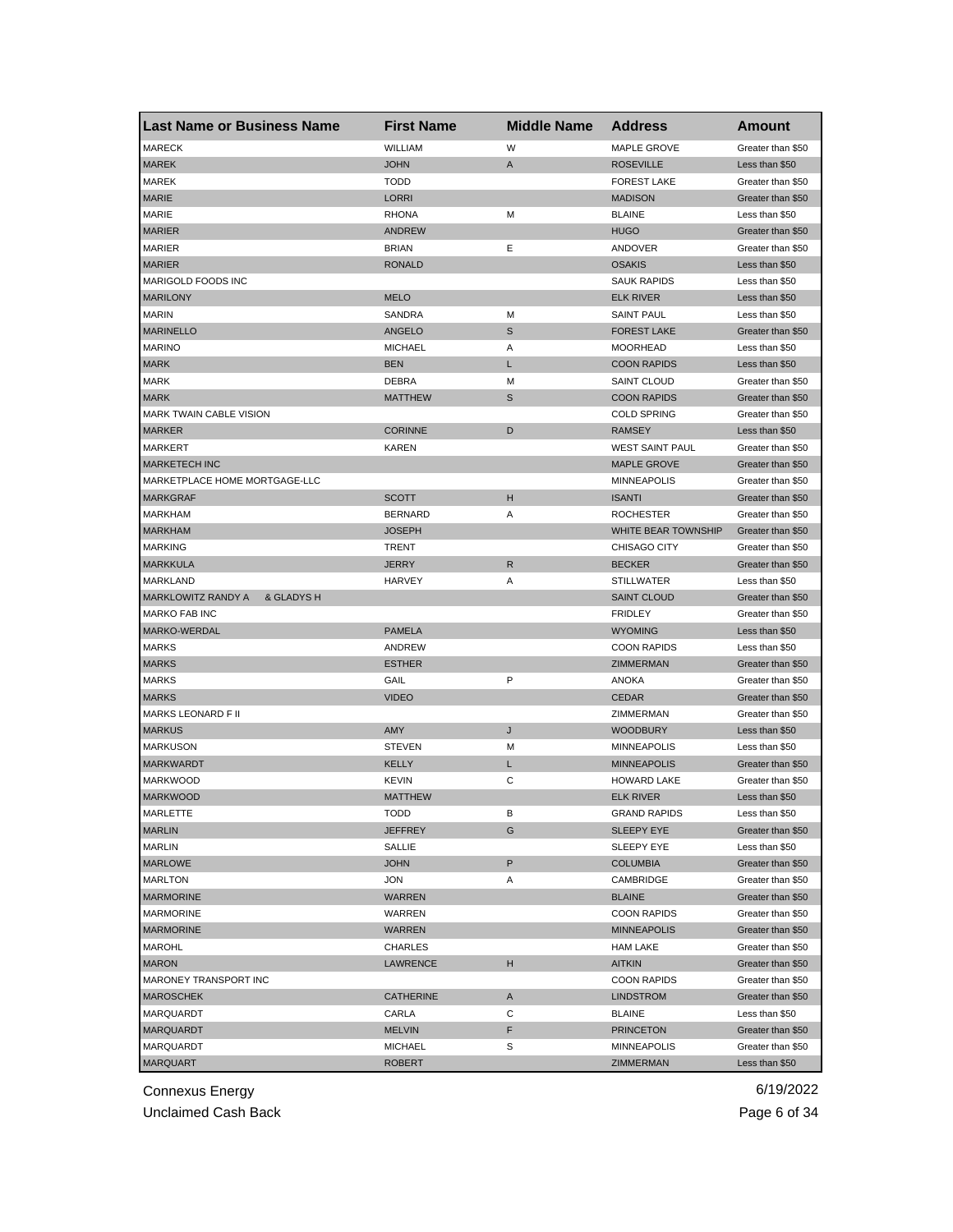| <b>Last Name or Business Name</b> | <b>First Name</b> | <b>Middle Name</b> | <b>Address</b>         | Amount            |
|-----------------------------------|-------------------|--------------------|------------------------|-------------------|
| MARQUEDANT                        | <b>THOMAS</b>     | O                  | CAMBRIDGE              | Less than \$50    |
| <b>MARQUETTE</b>                  | <b>IMOGENE</b>    | M                  | <b>WHITE BEAR LAKE</b> | Greater than \$50 |
| MARQUETTE                         | LEROY             | Α                  | <b>BROOKLYN PARK</b>   | Greater than \$50 |
| <b>MARQUETTE BANK</b>             |                   |                    | <b>COON RAPIDS</b>     | Greater than \$50 |
| MARQUETTE PROPERTIES              |                   |                    | <b>SAINT PAUL</b>      | Greater than \$50 |
| <b>MARQUEZ</b>                    | <b>GINA</b>       | M                  | <b>ANDOVER</b>         | Less than \$50    |
| MARQUEZ                           | PABLO             |                    | <b>BLAINE</b>          | Less than \$50    |
| <b>MARQUIS</b>                    | JEFFREY           | M                  | <b>LINDSTROM</b>       | Greater than \$50 |
| <b>MARRONE</b>                    | <b>ASHLEY</b>     |                    | <b>ISANTI</b>          | Less than \$50    |
| <b>MARROTT</b>                    | <b>KEVIN</b>      | J                  | <b>BLAINE</b>          | Less than \$50    |
| <b>MARRS</b>                      | <b>BRIAN</b>      | т                  | <b>COON RAPIDS</b>     | Greater than \$50 |
| <b>MARSCHEL</b>                   | <b>DONALD</b>     |                    | <b>ROCKFORD</b>        | Greater than \$50 |
| <b>MARSH</b>                      | CARA              | F                  | <b>ELK RIVER</b>       | Less than \$50    |
| <b>MARSH</b>                      | <b>DONNA</b>      | M                  | <b>HUGO</b>            | Less than \$50    |
| <b>MARSH</b>                      | <b>LOREN</b>      | С                  | <b>ELK RIVER</b>       | Greater than \$50 |
| <b>MARSH</b>                      | <b>PAUL</b>       | D                  | <b>STAR PRAIRIE</b>    | Greater than \$50 |
| <b>MARSH</b>                      | <b>ROBERT</b>     | R                  | <b>BLAINE</b>          | Greater than \$50 |
| <b>MARSH</b>                      | <b>WALTER</b>     |                    | <b>BATTLE LAKE</b>     | Less than \$50    |
| MARSHALL                          | ALLEN             |                    | <b>LINO LAKES</b>      | Greater than \$50 |
| <b>MARSHALL</b>                   | <b>CHASE</b>      | A                  | <b>RAMSEY</b>          | Less than \$50    |
| MARSHALL                          | <b>DONALD</b>     |                    | <b>CIRCLE PINES</b>    | Greater than \$50 |
| <b>MARSHALL</b>                   | <b>DWAYNE</b>     |                    | <b>CENTERVILLE</b>     | Less than \$50    |
| MARSHALL                          | <b>EDWARD</b>     | G                  | <b>BROOKLYN CENTER</b> | Greater than \$50 |
| <b>MARSHALL</b>                   | <b>EUGENE</b>     | $\vee$             | PINE CITY              | Greater than \$50 |
| MARSHALL                          | <b>JANYCE</b>     | М                  | <b>COON RAPIDS</b>     | Less than \$50    |
| <b>MARSHALL</b>                   | <b>LORRI</b>      | A                  | <b>ISANTI</b>          | Greater than \$50 |
| MARSHALL                          | MERLE             | R                  | CHISAGO CITY           | Less than \$50    |
| <b>MARSHALL</b>                   | <b>MICHELLE</b>   | L                  | <b>BLAINE</b>          | Greater than \$50 |
| MARSHALL                          | <b>ROSARIO</b>    |                    | <b>BROOKLYN CENTER</b> | Greater than \$50 |
| <b>MARSHALL</b>                   | <b>ROSARIO</b>    | F                  | <b>BLAINE</b>          | Less than \$50    |
| <b>MARSHALL</b>                   | <b>TAMARA</b>     |                    | <b>WYOMING</b>         | Greater than \$50 |
| <b>MARSHALL</b>                   | <b>VIRGIL</b>     | A                  | <b>STANCHFIELD</b>     | Greater than \$50 |
| <b>MARSHIK</b>                    | <b>MICHAEL</b>    | J                  | <b>BLAINE</b>          | Greater than \$50 |
| <b>MARSHIK</b>                    | <b>THOMAS</b>     |                    | <b>HILLMAN</b>         | Greater than \$50 |
| <b>MARSKE</b>                     | <b>JENNIFER</b>   | M                  | <b>SPRING PARK</b>     | Greater than \$50 |
| <b>MARSOLEK</b>                   | <b>KEVIN</b>      |                    | <b>COON RAPIDS</b>     | Greater than \$50 |
| <b>MARSON</b>                     | <b>NATHAN</b>     |                    | <b>FOREST LAKE</b>     | Less than \$50    |
| <b>MARTA</b>                      | <b>DAVID</b>      | P                  | <b>WYOMING</b>         | Greater than \$50 |
| MARTEN                            | DEBRA             | J                  | <b>ARDEN HILLS</b>     | Greater than \$50 |
| <b>MARTENS</b>                    | <b>CRAIG</b>      | R                  | DUNCASTER E VIC        | Greater than \$50 |
| MARTENS                           | HANS              |                    | HAM LAKE               | Greater than \$50 |
| <b>MARTENS</b>                    | <b>MARK</b>       | Α                  | <b>CANNON FALLS</b>    | Greater than \$50 |
| MARTENS                           | <b>SHERRY</b>     | D                  | <b>COON RAPIDS</b>     | Less than \$50    |
| <b>MARTENSEN</b>                  | JAMES             | Е                  | <b>BUFFALO LAKE</b>    | Less than \$50    |
| MARTHALLER                        | SCOTT             | J                  | <b>KIMBERLING CY</b>   | Greater than \$50 |
| MARTI                             | <b>JEFFREY</b>    | C                  | <b>MARSHALL</b>        | Greater than \$50 |
| <b>MARTIN</b>                     | ALLAN             |                    | <b>SAINT FRANCIS</b>   | Greater than \$50 |
| <b>MARTIN</b>                     | <b>BRADLEY</b>    |                    | <b>HUGO</b>            | Less than \$50    |
| <b>MARTIN</b>                     | <b>BRENDA</b>     |                    | <b>CHAMPLIN</b>        | Less than \$50    |
| <b>MARTIN</b>                     | <b>CODY</b>       |                    | <b>BIG LAKE</b>        | Less than \$50    |
| MARTIN                            | DALE              | Α                  | <b>COON RAPIDS</b>     | Greater than \$50 |
| <b>MARTIN</b>                     | <b>DANIEL</b>     | F                  | <b>ELK RIVER</b>       | Greater than \$50 |
| <b>MARTIN</b>                     | DARNELL           |                    | MINNEAPOLIS            | Less than \$50    |
| <b>MARTIN</b>                     | DAVID             |                    | <b>BLAINE</b>          | Greater than \$50 |
| <b>MARTIN</b>                     | DAVID             | J                  | <b>SAINT PAUL</b>      | Greater than \$50 |
| <b>MARTIN</b>                     | <b>DONALD</b>     | Т                  | <b>MAHTOMEDI</b>       | Greater than \$50 |

Unclaimed Cash Back **Page 7 of 34**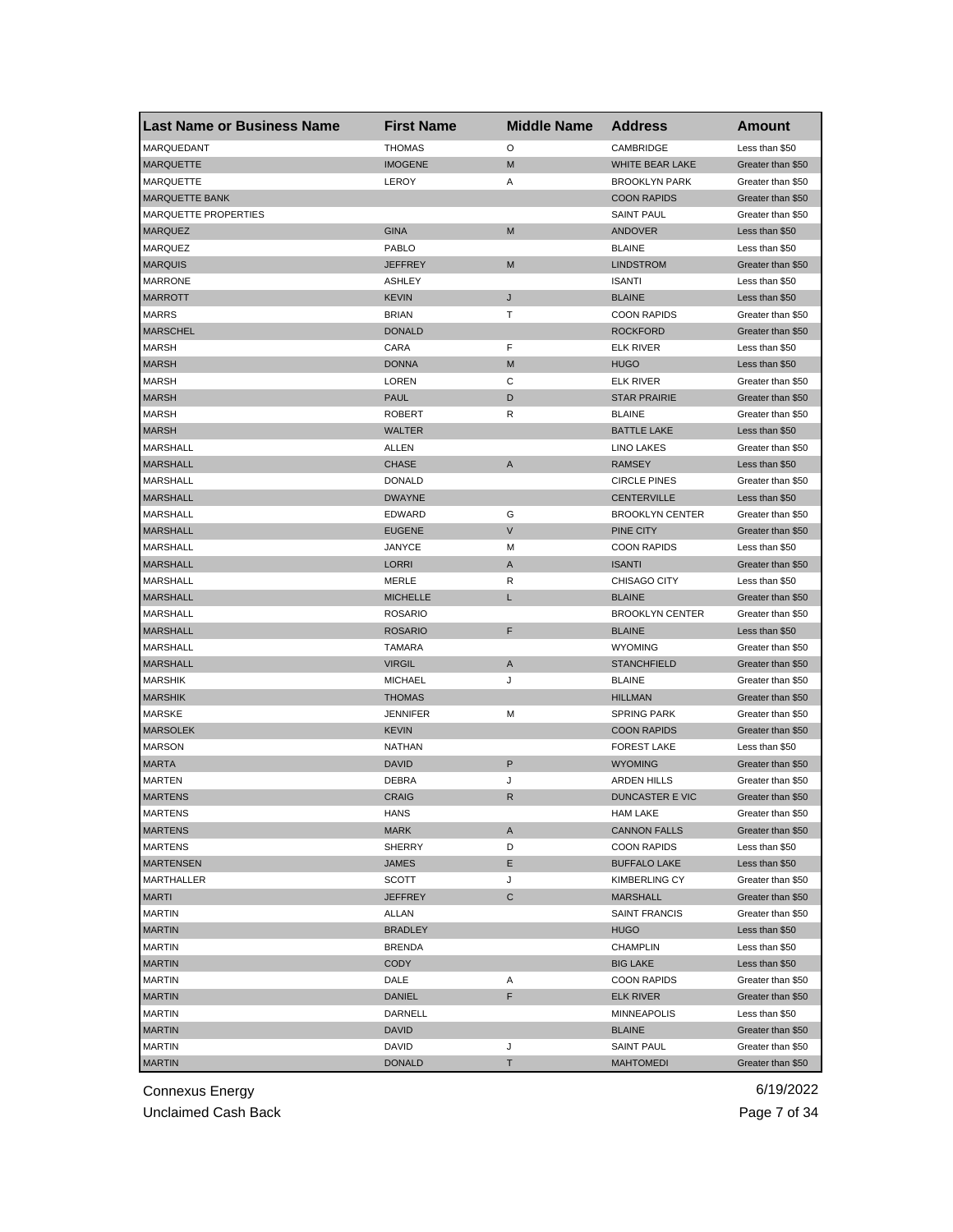| <b>Last Name or Business Name</b> | <b>First Name</b> | <b>Middle Name</b> | <b>Address</b>         | Amount            |
|-----------------------------------|-------------------|--------------------|------------------------|-------------------|
| <b>MARTIN</b>                     | <b>DOUGLAS</b>    | W                  | <b>COON RAPIDS</b>     | Greater than \$50 |
| <b>MARTIN</b>                     | <b>FRANK</b>      | E.                 | <b>COON RAPIDS</b>     | Greater than \$50 |
| <b>MARTIN</b>                     | <b>GREGORY</b>    | S                  | <b>ISANTI</b>          | Greater than \$50 |
| <b>MARTIN</b>                     | J                 | L                  | <b>MINNEAPOLIS</b>     | Less than \$50    |
| <b>MARTIN</b>                     | JACLYN            | Α                  | <b>HOLMEN</b>          | Greater than \$50 |
| <b>MARTIN</b>                     | <b>JASON</b>      | J                  | ANDOVER                | Greater than \$50 |
| <b>MARTIN</b>                     | JEFFERY           | С                  | <b>BLAINE</b>          | Less than \$50    |
| <b>MARTIN</b>                     | JOEL              |                    | <b>WYOMING</b>         | Greater than \$50 |
| <b>MARTIN</b>                     | JOSH              |                    | <b>MINNEAPOLIS</b>     | Less than \$50    |
| <b>MARTIN</b>                     | JULIANA           | M                  | <b>EAGLE RIVER</b>     | Less than \$50    |
| <b>MARTIN</b>                     | <b>KEVIN</b>      |                    | ANDOVER                | Greater than \$50 |
| <b>MARTIN</b>                     | LEONARD           | R                  | <b>FRIDLEY</b>         | Less than \$50    |
| <b>MARTIN</b>                     | <b>MARILYN</b>    | Ε                  | ANOKA                  | Greater than \$50 |
| <b>MARTIN</b>                     | <b>PATRICIA</b>   | E                  | <b>ANOKA</b>           | Greater than \$50 |
| <b>MARTIN</b>                     | PAUL              | т                  | <b>HAM LAKE</b>        | Greater than \$50 |
| <b>MARTIN</b>                     | <b>PAULINE</b>    | M                  | <b>RICE LAKE</b>       | Greater than \$50 |
| <b>MARTIN</b>                     | PETER             | M                  | SOUTHWEST HARBOR       | Less than \$50    |
| <b>MARTIN</b>                     | <b>RAY</b>        | C                  | <b>STILLWATER</b>      | Greater than \$50 |
| <b>MARTIN</b>                     | ROBERT            | $\mathbf{I}$       | <b>BLAINE</b>          | Greater than \$50 |
| <b>MARTIN</b>                     | <b>ROBERT</b>     | M                  | <b>STACY</b>           | Greater than \$50 |
| <b>MARTIN</b>                     | SHERYL            | Г                  | <b>BLAINE</b>          | Greater than \$50 |
| <b>MARTIN</b>                     | <b>SPENCER</b>    |                    | <b>OSSEO</b>           | Less than \$50    |
| <b>MARTIN</b>                     | <b>STEVE</b>      | S                  | ANDOVER                | Greater than \$50 |
| <b>MARTIN</b>                     | <b>WILLIAM</b>    | Α                  | <b>BROOKLYN CENTER</b> | Less than \$50    |
| <b>MARTIN</b>                     | WILLIE            | J                  | OAK PARK               | Greater than \$50 |
| <b>MARTIN MICHAEL J F</b>         |                   |                    | <b>ELK RIVER</b>       | Greater than \$50 |
| MARTINDALES                       |                   |                    | <b>BLAINE</b>          | Less than \$50    |
| <b>MARTINEAU</b>                  | <b>BONNY</b>      | L                  | ZIMMERMAN              | Less than \$50    |
| <b>MARTINEAU</b>                  | CHANTELLE         | М                  | <b>MINNEAPOLIS</b>     | Less than \$50    |
| <b>MARTINEAU</b>                  | <b>DANIEL</b>     | R                  | <b>CENTER CITY</b>     | Greater than \$50 |
| <b>MARTINEAU</b>                  | LYLE              |                    | <b>ELK RIVER</b>       | Greater than \$50 |
| <b>MARTINEK</b>                   | <b>CHRISTINE</b>  | M                  | <b>BLAINE</b>          | Greater than \$50 |
| <b>MARTINEZ</b>                   | <b>BENITO</b>     |                    | CHASKA                 | Less than \$50    |
| <b>MARTINEZ</b>                   | <b>CINTHIA</b>    |                    | <b>RAMSEY</b>          | Less than \$50    |
| <b>MARTINEZ</b>                   | JANE              | Е                  | <b>RIO RANCHO</b>      | Greater than \$50 |
| <b>MARTINEZ</b>                   | <b>MODESTO</b>    |                    | <b>BLAINE</b>          | Less than \$50    |
| <b>MARTINEZ</b>                   | <b>RECHELE</b>    |                    | <b>CLEARWATER</b>      | Greater than \$50 |
| <b>MARTINEZ</b>                   | <b>SHERIE</b>     | D                  | <b>SAINT PAUL</b>      | Less than \$50    |
| <b>MARTINI</b>                    | KURT              | W                  | <b>MOORHEAD</b>        | Greater than \$50 |
| <b>MARTINI</b>                    | <b>MITCHELL</b>   | R                  | <b>NORTH BRANCH</b>    | Less than \$50    |
| <b>MARTINICH</b>                  | NEIL              | J                  | <b>COON RAPIDS</b>     | Greater than \$50 |
| <b>MARTINSON</b>                  | CRAIG             | R                  | <b>MINNEAPOLIS</b>     | Greater than \$50 |
| <b>MARTINSON</b>                  | <b>CURTIS</b>     | Α                  | ANDOVER                | Greater than \$50 |
| <b>MARTINSON</b>                  | DELANO            | O                  | <b>ANOKA</b>           | Less than \$50    |
| <b>MARTINSON</b>                  | <b>JEFFREY</b>    |                    | <b>LINO LAKES</b>      | Greater than \$50 |
| <b>MARTINSON</b>                  | JOSH              |                    | OSSEO                  | Less than \$50    |
| <b>MARTINSON</b>                  | RANDY             | Α                  | LINDSTROM              | Greater than \$50 |
| <b>MARTINSON</b>                  | <b>THOMAS</b>     | J                  | <b>ISANTI</b>          | Less than \$50    |
| <b>MARTIRE</b>                    | JOANNE            |                    | <b>CIRCLE PINES</b>    | Less than \$50    |
| <b>MARTUSHOFF</b>                 | <b>NIKOLAI</b>    |                    | <b>PALALA</b>          | Less than \$50    |
| MARTY                             | <b>ALQUIN</b>     |                    | SIREN                  | Less than \$50    |
| <b>MARTY</b>                      | JOHN              | R                  | <b>MINNEAPOLIS</b>     | Greater than \$50 |
| MARUSAK                           | DAVID             | J                  | ALEXANDRIA             | Greater than \$50 |
| <b>MARVETS</b>                    | <b>ANTHONY</b>    | S                  | <b>BLAINE</b>          | Greater than \$50 |
| MARVIG                            | LASHEL            | R                  | <b>NEW ULM</b>         | Greater than \$50 |
| <b>MARX</b>                       | LAWRENCE          | V                  | <b>ROSEVILLE</b>       | Greater than \$50 |

Unclaimed Cash Back **Page 8 of 34**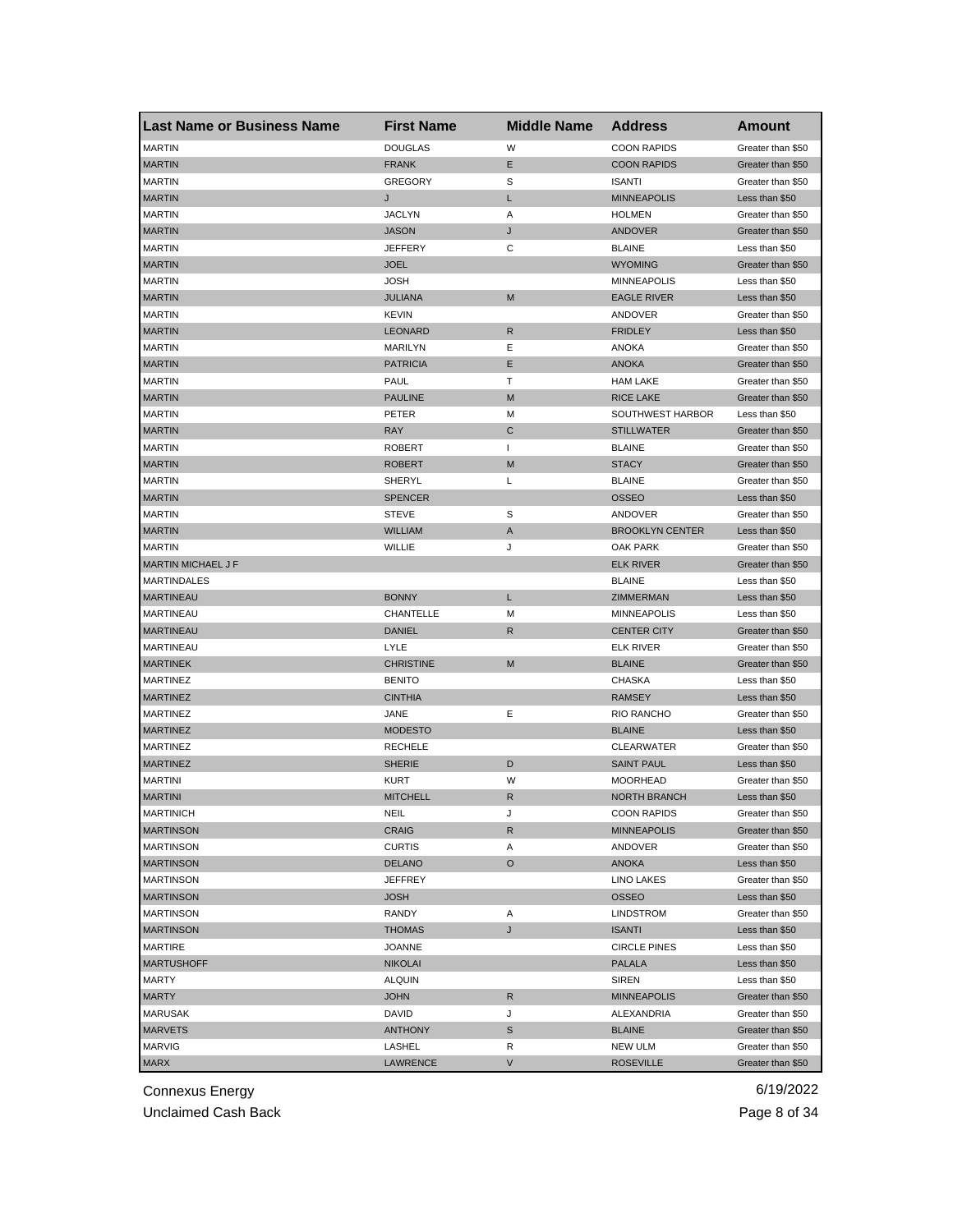| <b>Last Name or Business Name</b>      | <b>First Name</b> | <b>Middle Name</b> | <b>Address</b>                      | Amount                              |
|----------------------------------------|-------------------|--------------------|-------------------------------------|-------------------------------------|
| <b>MARXEN</b>                          | <b>CHRIS</b>      | P                  | SHAKOPEE                            | Less than \$50                      |
| <b>MARXEN</b>                          | <b>PAUL</b>       | Α                  | <b>CORCORAN</b>                     | Greater than \$50                   |
| <b>MARY MARIE CERAMICS</b>             |                   |                    | <b>CIRCLE PINES</b>                 | Greater than \$50                   |
| <b>MARZOLF</b>                         | <b>CHARLES</b>    | Ε                  | <b>MINNEAPOLIS</b>                  | Greater than \$50                   |
| <b>MASCOTTI</b>                        | <b>MELVIN</b>     | F                  | <b>SAINT PAUL</b>                   | Greater than \$50                   |
| <b>MASER</b>                           | <b>ANDREA</b>     |                    | <b>PRINCETON</b>                    | Less than \$50                      |
| MASHALL                                | <b>KARLYN</b>     |                    | <b>SAINT PAUL</b>                   | Less than \$50                      |
| <b>MASHUGA</b>                         | <b>KEVIN</b>      |                    | <b>RAMSEY</b>                       | Less than \$50                      |
| <b>MASLOSKI</b>                        | LEO               |                    | PLYMOUTH                            | Greater than \$50                   |
| <b>MASLOW</b>                          | KIM               |                    | <b>FRIDLEY</b>                      | Greater than \$50                   |
| <b>MASLOWSKI</b>                       | <b>RICHARD</b>    | Г                  | ANOKA                               | Greater than \$50                   |
| <b>MASLOWSKI</b>                       | <b>ROBERT</b>     | F                  | <b>COON RAPIDS</b>                  | Greater than \$50                   |
| <b>MASOG</b>                           | JODI              | Г                  | <b>ANOKA</b>                        | Less than \$50                      |
| <b>MASON</b>                           | <b>DAVID</b>      | Ε                  | <b>COON RAPIDS</b>                  | Greater than \$50                   |
| <b>MASON</b>                           | <b>JAMES</b>      | W                  | <b>MINNEAPOLIS</b>                  | Less than \$50                      |
| <b>MASON</b>                           | <b>MARION</b>     | L                  | <b>DEER RIVER</b>                   | Greater than \$50                   |
| <b>MASON</b>                           | <b>SHOE</b>       |                    | <b>BLAINE</b>                       | Greater than \$50                   |
| <b>MASON</b>                           | <b>TED</b>        | D                  | <b>PRINCETON</b>                    | Greater than \$50                   |
| <b>MASSA</b>                           | <b>MICHAEL</b>    | J                  | CEDAR                               | Less than \$50                      |
| <b>MASSAN</b>                          | <b>GHULAM</b>     | R                  | <b>MINNEAPOLIS</b>                  | Greater than \$50                   |
| MASSEY                                 | DAVID             |                    | <b>SAINT PAUL</b>                   | Greater than \$50                   |
| <b>MASSON</b>                          | <b>NANCY</b>      |                    | <b>BIG LAKE</b>                     | Greater than \$50                   |
| MASTERKEY BUILDING CO INC              |                   |                    | <b>HASTINGS</b>                     | Less than \$50                      |
| <b>MASTERMAN</b>                       | <b>TAMRA</b>      | M                  | <b>COON RAPIDS</b>                  | Less than \$50                      |
| <b>MASTERS</b>                         | KATHLEEN          | м                  | <b>CIRCLE PINES</b>                 | Greater than \$50                   |
| <b>MASTERS</b>                         | <b>KEVIN</b>      |                    | <b>BLAINE</b>                       | Less than \$50                      |
| <b>MASTERSON</b>                       | DANIEL            |                    | <b>ELK RIVER</b>                    | Less than \$50                      |
| <b>MASTERSON</b>                       | <b>HELEN</b>      | С                  | <b>COON RAPIDS</b>                  | Greater than \$50                   |
| MASTLEY                                | <b>JEFFREY</b>    | Α                  | ELK RIVER                           | Greater than \$50                   |
| <b>MASTLEY</b>                         | <b>THOMAS</b>     | D                  | <b>NEVIS</b>                        | Greater than \$50                   |
|                                        | <b>BILL</b>       |                    |                                     |                                     |
| <b>MATANOWSKI</b><br><b>MATAYA</b>     | <b>MARTY</b>      |                    | <b>BLAINE</b><br><b>MINNEAPOLIS</b> | Less than \$50<br>Greater than \$50 |
|                                        |                   |                    |                                     |                                     |
| MATAYA                                 | RALPH             | С<br>W             | <b>BUCYRUS</b>                      | Greater than \$50                   |
| <b>MATEER</b>                          | <b>ROGER</b>      |                    | <b>ROBBINSDALE</b>                  | Greater than \$50                   |
| MATEY                                  | <b>RICHARD</b>    | D                  | <b>ANOKA</b>                        | Greater than \$50                   |
| <b>MATHER</b>                          | <b>JOSEPH</b>     | D                  | <b>MINNEAPOLIS</b>                  | Greater than \$50                   |
| <b>MATHER</b>                          | <b>MICHAEL</b>    | L                  | <b>ARLINGTON</b>                    | Greater than \$50                   |
| <b>MATHERS</b>                         | <b>WILLIAM</b>    | Ε                  | <b>BLAINE</b>                       | Greater than \$50                   |
| <b>MATHESON</b>                        | <b>DIANA</b>      | S                  | <b>HARRIS</b>                       | Greater than \$50                   |
| <b>MATHESON</b>                        | <b>JOHN</b>       | W                  | <b>COON RAPIDS</b>                  | Greater than \$50                   |
| MATHESON                               | VERN              |                    | ANOKA                               | Greater than \$50                   |
| <b>MATHEUS</b>                         | KARL              | <b>GUNNAR</b>      | <b>WYOMING</b>                      | Greater than \$50                   |
| <b>MATHEWS</b>                         | <b>AARON</b>      |                    | <b>COON RAPIDS</b>                  | Less than \$50                      |
| <b>MATHEWS</b>                         | <b>KEN</b>        |                    | <b>DULUTH</b>                       | Greater than \$50                   |
| <b>MATHIOWETZ</b>                      | <b>KEVIN</b>      | Г                  | <b>READING</b>                      | Greater than \$50                   |
| <b>MATHISON</b>                        | <b>DAVID</b>      | M                  | <b>HUDSON</b>                       | Greater than \$50                   |
| <b>MATHISON</b>                        | MARY              | Е                  | ANDOVER                             | Less than \$50                      |
| <b>MATHISON</b>                        | <b>PROPERTIES</b> |                    | <b>FRIDLEY</b>                      | Greater than \$50                   |
| <b>MATHSON</b>                         | <b>BENJAMIN</b>   | R                  | <b>MINNEAPOLIS</b>                  | Less than \$50                      |
| <b>MATIS</b>                           | <b>MARK</b>       |                    | <b>BIG LAKE</b>                     | Greater than \$50                   |
| MATIS                                  | <b>MARK</b>       | Α                  | LITTLE FALLS                        | Greater than \$50                   |
| <b>MATKO</b>                           | <b>KIRK</b>       | J                  | <b>FOREST LAKE</b>                  | Greater than \$50                   |
| <b>MATRIOUS</b>                        | <b>ROD</b>        | С                  | WHITE BEAR LAKE                     | Greater than \$50                   |
| MATRIX MANUFACTURING CO                |                   |                    | <b>OTSEGO</b>                       | Greater than \$50                   |
| MATRIX PROPERTIES INC                  |                   |                    | <b>BIG LAKE</b>                     | Greater than \$50                   |
| <b>MATROS WILLIAM E ROBERTS GREG R</b> |                   |                    | <b>ANOKA</b>                        | Greater than \$50                   |

Unclaimed Cash Back **Page 9 of 34**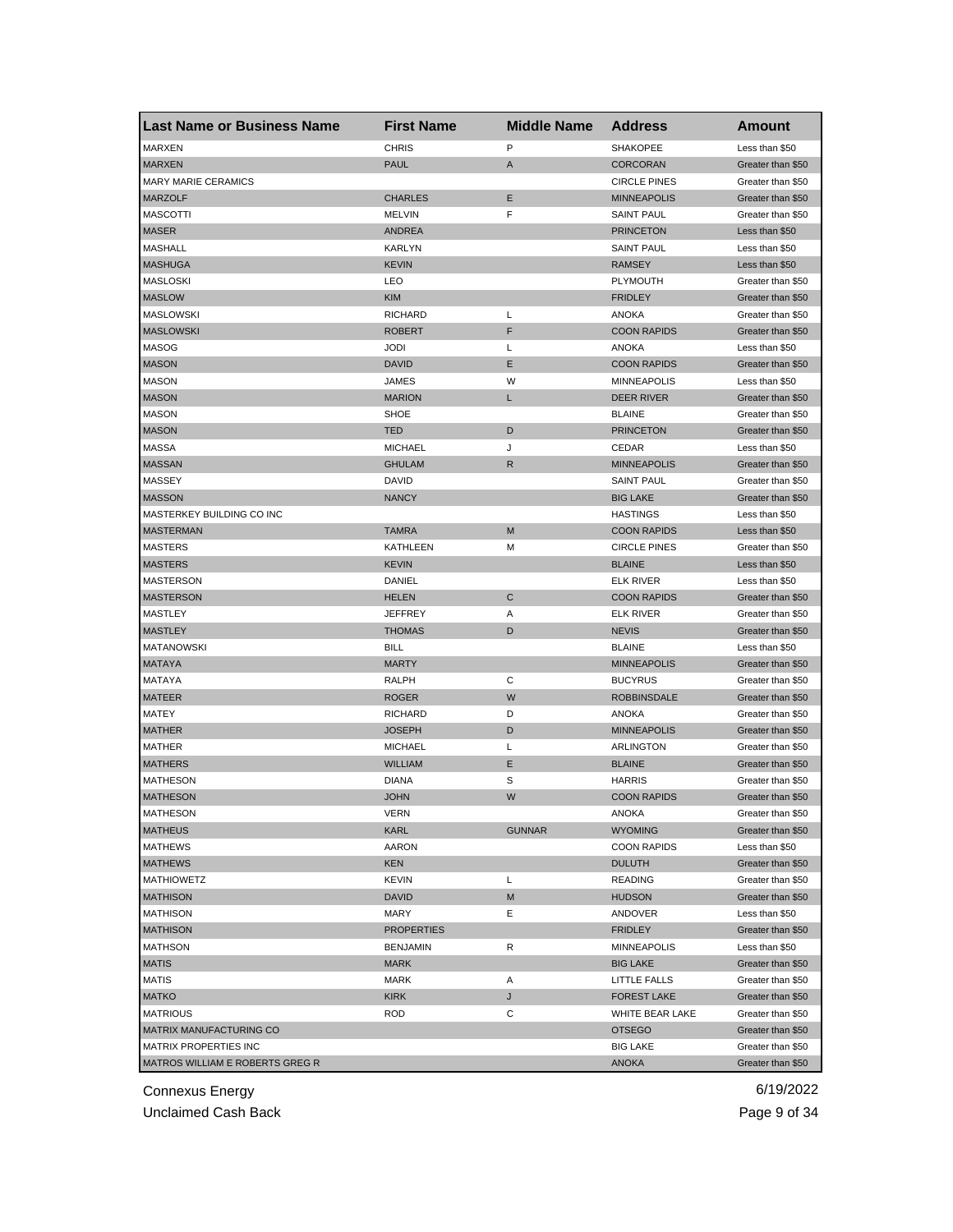| <b>Last Name or Business Name</b> | <b>First Name</b> | <b>Middle Name</b> | <b>Address</b>        | <b>Amount</b>     |
|-----------------------------------|-------------------|--------------------|-----------------------|-------------------|
| <b>MATSON</b>                     | <b>BARRY</b>      | J                  | <b>GOLDEN VALLEY</b>  | Greater than \$50 |
| <b>MATSON</b>                     | <b>DELPHA</b>     | J                  | <b>COON RAPIDS</b>    | Greater than \$50 |
| <b>MATSON</b>                     | <b>GARFIELD</b>   | R                  | MAPLE GROVE           | Greater than \$50 |
| <b>MATSON</b>                     | <b>PATRICK</b>    |                    | <b>CHAMPLIN</b>       | Greater than \$50 |
| <b>MATSON</b>                     | ROBIN             |                    | <b>BUFFALO</b>        | Less than \$50    |
| <b>MATSON</b>                     | <b>THOMAS</b>     | A                  | <b>RAMSEY</b>         | Greater than \$50 |
| <b>MATTAMY MINNEAPOLIS</b>        |                   |                    | <b>EDINA</b>          | Greater than \$50 |
| <b>MATTESON</b>                   | <b>NICK</b>       | J                  | <b>FOREST LAKE</b>    | Less than \$50    |
| MATTFELD                          | RANDY             | Α                  | <b>NEW YORK MILLS</b> | Greater than \$50 |
| <b>MATTHEWS</b>                   | <b>DOUGLAS</b>    | т                  | <b>BLAINE</b>         | Greater than \$50 |
| MATTHEWS                          | JESSIE            | Г                  | <b>ISANTI</b>         | Greater than \$50 |
| <b>MATTHEWS</b>                   | <b>JOHN</b>       | Κ                  | <b>ETOWAH</b>         | Greater than \$50 |
| <b>MATTHEWS</b>                   | <b>MARIE</b>      | Г                  | <b>BLAINE</b>         | Greater than \$50 |
| <b>MATTHEWS</b>                   | <b>MICHAEL</b>    | A                  | <b>ELK RIVER</b>      | Less than \$50    |
| <b>MATTHEWS</b>                   | <b>SHERRI</b>     | Κ                  | <b>SAINT PAUL</b>     | Greater than \$50 |
| <b>MATTHIESEN</b>                 | <b>GEORGE</b>     | P                  | <b>SUN CITY</b>       | Greater than \$50 |
| <b>MATTHYS</b>                    | <b>RICHARD</b>    | Α                  | ZIMMERMAN             | Greater than \$50 |
| <b>MATTI</b>                      | <b>BRAD</b>       | н                  | <b>PRINSBURG</b>      | Less than \$50    |
| MATTI                             | <b>STANLEY</b>    | D                  | <b>OLIVIA</b>         | Greater than \$50 |
| <b>MATTI</b>                      | <b>TIMOTHY</b>    | O                  | <b>BLAINE</b>         | Less than \$50    |
| <b>MATTISON</b>                   | JOHN              |                    | <b>MECHANICSBURG</b>  | Greater than \$50 |
| <b>MATTSEN</b>                    | <b>VERNON</b>     |                    | <b>HAM LAKE</b>       | Less than \$50    |
| <b>MATTSON</b>                    | <b>BECKY</b>      | Α                  | <b>WYOMING</b>        | Greater than \$50 |
| <b>MATTSON</b>                    | <b>CHARLES</b>    | В                  | <b>FAYETTEVILLE</b>   | Greater than \$50 |
| <b>MATTSON</b>                    | <b>CLARENCE</b>   |                    | <b>GARRISON</b>       | Greater than \$50 |
| <b>MATTSON</b>                    | <b>GORDON</b>     | Ε                  | <b>CAMBRIDGE</b>      | Greater than \$50 |
| <b>MATTSON</b>                    | JAMES             | Α                  | <b>FRIDLEY</b>        | Greater than \$50 |
| <b>MATTSON</b>                    | JAMES             | S                  | <b>CEDAR</b>          | Greater than \$50 |
| <b>MATTSON</b>                    | JON               | Ε                  | <b>SAINT PAUL</b>     | Greater than \$50 |
| <b>MATTSON</b>                    | <b>JOYCE</b>      | M                  | <b>CAMBRIDGE</b>      | Less than \$50    |
| <b>MATTSON</b>                    | LEONARD           | F                  | <b>MORA</b>           | Greater than \$50 |
| <b>MATTSON</b>                    | <b>MEGAN</b>      | M                  | <b>CEDAR</b>          | Less than \$50    |
| <b>MATTSON</b>                    | <b>MICHELLE</b>   | D                  | MAPLE GROVE           | Greater than \$50 |
| <b>MATTSON</b>                    | <b>NICHOLAS</b>   | C                  | <b>BECKER</b>         | Less than \$50    |
| <b>MATTSON</b>                    | SCOTT             | Α                  | <b>MORA</b>           | Greater than \$50 |
| <b>MATTSON</b>                    | <b>SCOTT</b>      | E                  | <b>BLAINE</b>         | Greater than \$50 |
| <b>MATTSON</b>                    | <b>THOMAS</b>     |                    | ANDOVER               | Greater than \$50 |
| MATTSON RONALD W<br>& PAMELA C    |                   |                    | <b>RAMSEY</b>         | Greater than \$50 |
| <b>MATTYS</b>                     | <b>VICKIE</b>     | J.                 | <b>RAMSEY</b>         | Less than \$50    |
| <b>MATVEYEV</b>                   | <b>ILYA</b>       |                    | <b>MINNEAPOLIS</b>    | Less than \$50    |
| MAIZKE                            | GERTRUDE          | м                  | <b>COON RAPIDS</b>    | Greater than \$50 |
| <b>MAU</b>                        | <b>RICHARD</b>    | R                  | <b>ISANTI</b>         | Greater than \$50 |
| MAUE                              | ASHLEY            | Α                  | <b>BUFFALO</b>        | Less than \$50    |
| <b>MAUE</b>                       | <b>GRETCHEN</b>   |                    | <b>DAYTON</b>         | Less than \$50    |
| MAUL                              | LAURI             |                    | <b>HAM LAKE</b>       | Greater than \$50 |
| <b>MAULIK</b>                     | THOMAS            | G                  | <b>BETHEL</b>         | Greater than \$50 |
| MAURER                            | KENNETH           |                    | <b>BIG LAKE</b>       | Greater than \$50 |
| <b>MAURICIO</b>                   | ANDREW            |                    | <b>BLAINE</b>         | Greater than \$50 |
| MAURSTAD                          | DARRELL           | Α                  | <b>BIG LAKE</b>       | Greater than \$50 |
| <b>MAURSTAD</b>                   | <b>JOHN</b>       | R                  | <b>COON RAPIDS</b>    | Greater than \$50 |
| MAUS CORNER SERVICE               |                   |                    | <b>ISANTI</b>         | Greater than \$50 |
| <b>MAUSOLF</b>                    | <b>PATRICK</b>    | L                  | <b>BLAINE</b>         | Less than \$50    |
| <b>MAUSOLF</b>                    | RON               |                    | ANOKA                 | Greater than \$50 |
| <b>MAVIS</b>                      | ALLEN             |                    | <b>HUTCHINSON</b>     | Greater than \$50 |
| <b>MAVIS</b>                      | MICHAEL           |                    | CEDAR                 | Greater than \$50 |
| MAXCEL MANAGEMENT INC             |                   |                    | <b>SAINT CLOUD</b>    | Greater than \$50 |
|                                   |                   |                    |                       |                   |

Unclaimed Cash Back **Page 10 of 34**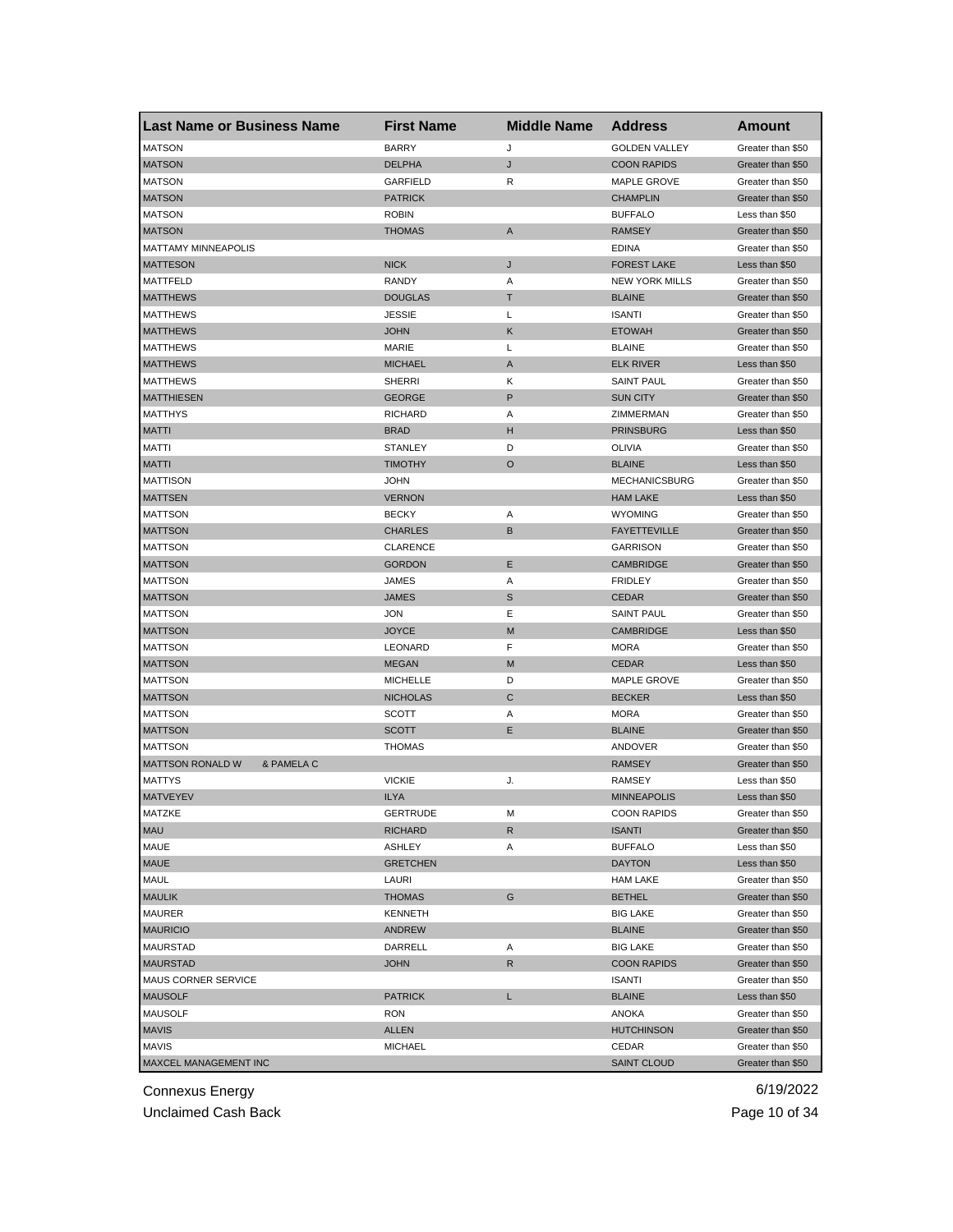| <b>Last Name or Business Name</b> | <b>First Name</b> | <b>Middle Name</b> | <b>Address</b>                         | Amount            |
|-----------------------------------|-------------------|--------------------|----------------------------------------|-------------------|
| MAXCEL PROPERTY MANGEMENT         |                   |                    | SAINT CLOUD                            | Greater than \$50 |
| <b>MAXE</b>                       | <b>ELDON</b>      | $\mathsf{R}$       | <b>BLAINE</b>                          | Greater than \$50 |
| <b>MAXHIMER</b>                   | <b>BEULA</b>      | Α                  | <b>COON RAPIDS</b>                     | Greater than \$50 |
| <b>MAXIMUM BUILDERS INC</b>       |                   |                    | <b>NEW BRIGHTON</b>                    | Greater than \$50 |
| MAXIMUM MORTGAGE INC              |                   |                    | <b>ROSEVILLE</b>                       | Greater than \$50 |
| <b>MAXON</b>                      | <b>DOUG</b>       | B                  | <b>COON RAPIDS</b>                     | Greater than \$50 |
| <b>MAXSON</b>                     | LAURA             |                    | <b>BLAINE</b>                          | Greater than \$50 |
| <b>MAXSON</b>                     | <b>RONALD</b>     |                    | <b>BIG LAKE</b>                        | Greater than \$50 |
| MAXWELL                           | <b>DEWAYNE</b>    | Α                  | <b>ANOKA</b>                           | Greater than \$50 |
| <b>MAXWELL</b>                    | <b>DONALD</b>     | J                  | <b>ANOKA</b>                           | Greater than \$50 |
| <b>MAY</b>                        | DARRYL            |                    | <b>SAINT FRANCIS</b>                   | Greater than \$50 |
| <b>MAY</b>                        | DARYL             |                    | <b>SAINT FRANCIS</b>                   | Greater than \$50 |
| <b>MAY</b>                        | <b>JENNIFER</b>   | J                  | <b>BIG LAKE</b>                        | Less than \$50    |
| <b>MAY</b>                        | <b>MARK</b>       |                    | <b>MINNEAPOLIS</b>                     | Less than \$50    |
| MAY                               | <b>WOLFGANG</b>   |                    | <b>FOREST LAKE</b>                     | Greater than \$50 |
| <b>MAYASICH</b>                   | <b>PATRICK</b>    | J                  | <b>SHAKOPEE</b>                        | Less than \$50    |
| <b>MAYBURY</b>                    | <b>DUANE</b>      | DAVID              | <b>WAITE PARK</b>                      | Less than \$50    |
| <b>MAYER</b>                      | <b>JASON</b>      |                    | <b>ELK RIVER</b>                       | Less than \$50    |
| MAYER                             | JUNE              | Α                  | <b>COON RAPIDS</b>                     | Greater than \$50 |
| <b>MAYER</b>                      | <b>RICHARD</b>    | C                  | <b>CEDAR</b>                           | Greater than \$50 |
| MAYES                             | <b>HAROLD</b>     | F                  | <b>COON RAPIDS</b>                     | Less than \$50    |
| <b>MAYES</b>                      | <b>NANCY</b>      | L                  | <b>CENTER CITY</b>                     | Greater than \$50 |
| MAYES                             | PAUL              | G                  | <b>KUROISO CITY</b>                    | Greater than \$50 |
| <b>MAYES</b>                      | <b>SHERYLL</b>    | L                  | ZIMMERMAN                              | Greater than \$50 |
| MAYFIELD                          | <b>THOMAS</b>     | R                  | MAPLE GROVE                            | Greater than \$50 |
| <b>MAYHEW</b>                     | <b>WILLIAM</b>    | A                  | <b>CIRCLE PINES</b>                    | Greater than \$50 |
| MAYLAND                           | LISA              | J                  | <b>COON RAPIDS</b>                     | Greater than \$50 |
| <b>MAYNARD</b>                    | LARRY             | N                  | <b>BLAINE</b>                          | Greater than \$50 |
| MAYNARD                           | LINDA             | L                  | <b>COLUMBIA HEIGHTS</b>                | Greater than \$50 |
| <b>MAYNARD</b>                    | <b>LYNNETTE</b>   | D                  | <b>COON RAPIDS</b>                     | Less than \$50    |
| MAYNE                             | <b>MICHAEL</b>    | G                  | <b>CIRCLE PINES</b>                    | Greater than \$50 |
| <b>MAZE</b>                       | <b>RUSSELL</b>    | $\mathbb S$        | <b>CAMBRIDGE</b>                       | Greater than \$50 |
| <b>MAZUR</b>                      | <b>KENNETH</b>    | J                  | <b>HAMPTON</b>                         | Greater than \$50 |
| <b>MAZUREK</b>                    | <b>CATHERINE</b>  | Α                  | NORTH SAINT PAUL                       | Greater than \$50 |
| <b>MAZUREK</b>                    | <b>JOSEPH</b>     | M                  | WAYZATA                                | Greater than \$50 |
| <b>MAZZITELLO</b>                 | <b>SUSAN</b>      |                    | <b>CEDAR</b>                           | Greater than \$50 |
| MC SQUARED                        |                   |                    | <b>BLAINE</b>                          | Greater than \$50 |
| <b>MCADAM</b>                     | <b>CYRIL</b>      | W                  | <b>ELK RIVER</b>                       | Greater than \$50 |
| <b>MCALLEN</b>                    | <b>EVA</b>        |                    | <b>SHOREVIEW</b>                       | Less than \$50    |
| <b>MCALLISTER</b>                 | <b>BRENDA</b>     | M                  | <b>COON RAPIDS</b>                     | Less than \$50    |
| <b>MCALLISTER</b>                 | RONALD            | Е                  | <b>BLAINE</b>                          | Greater than \$50 |
| <b>MCALLISTER</b>                 | THOMAS            | M                  | <b>BACKUS</b>                          | Less than \$50    |
| <b>MCALOON</b>                    | <b>THOMAS</b>     | P                  | <b>MINNEAPOLIS</b>                     | Greater than \$50 |
| <b>MCALPINE</b>                   | RANDY             |                    | <b>FOREST LAKE</b>                     | Less than \$50    |
| <b>MCAMIS</b>                     | <b>INGRID-ANN</b> |                    | ANOKA                                  | Less than \$50    |
| <b>MCARDLE</b>                    | <b>KEVIN</b>      | J                  | <b>ANDOVER</b>                         | Greater than \$50 |
| <b>MCARTHUR</b>                   | MARK              |                    | <b>FOREST LAKE</b>                     | Greater than \$50 |
|                                   | <b>RANDY</b>      |                    |                                        | Greater than \$50 |
| <b>MCARTHUR</b><br><b>MCAULEY</b> | WALTER            | J<br>D             | <b>COON RAPIDS</b><br><b>ENGLEWOOD</b> | Greater than \$50 |
|                                   | <b>PATRICK</b>    | Τ                  | <b>PARK RAPIDS</b>                     | Greater than \$50 |
| <b>MCBRADY</b>                    |                   |                    |                                        | Greater than \$50 |
| <b>MCBROOM</b>                    | CHESTER           |                    | <b>DEERWOOD</b>                        |                   |
| <b>MCCABE</b>                     | <b>JOHN</b>       | D                  | RAMSEY                                 | Less than \$50    |
| <b>MCCABE</b>                     | THOMAS            | С                  | ANOKA                                  | Less than \$50    |
| <b>MCCAFFREY</b>                  | LAURIE            | A                  | <b>VADNAIS HEIGHTS</b>                 | Greater than \$50 |
| <b>MCCALL</b>                     | CONNIE            | Κ                  | <b>PLYMOUTH</b>                        | Greater than \$50 |
| <b>MCCALL</b>                     | <b>RICHARD</b>    |                    | <b>HAM LAKE</b>                        | Greater than \$50 |

Unclaimed Cash Back **Page 11 of 34**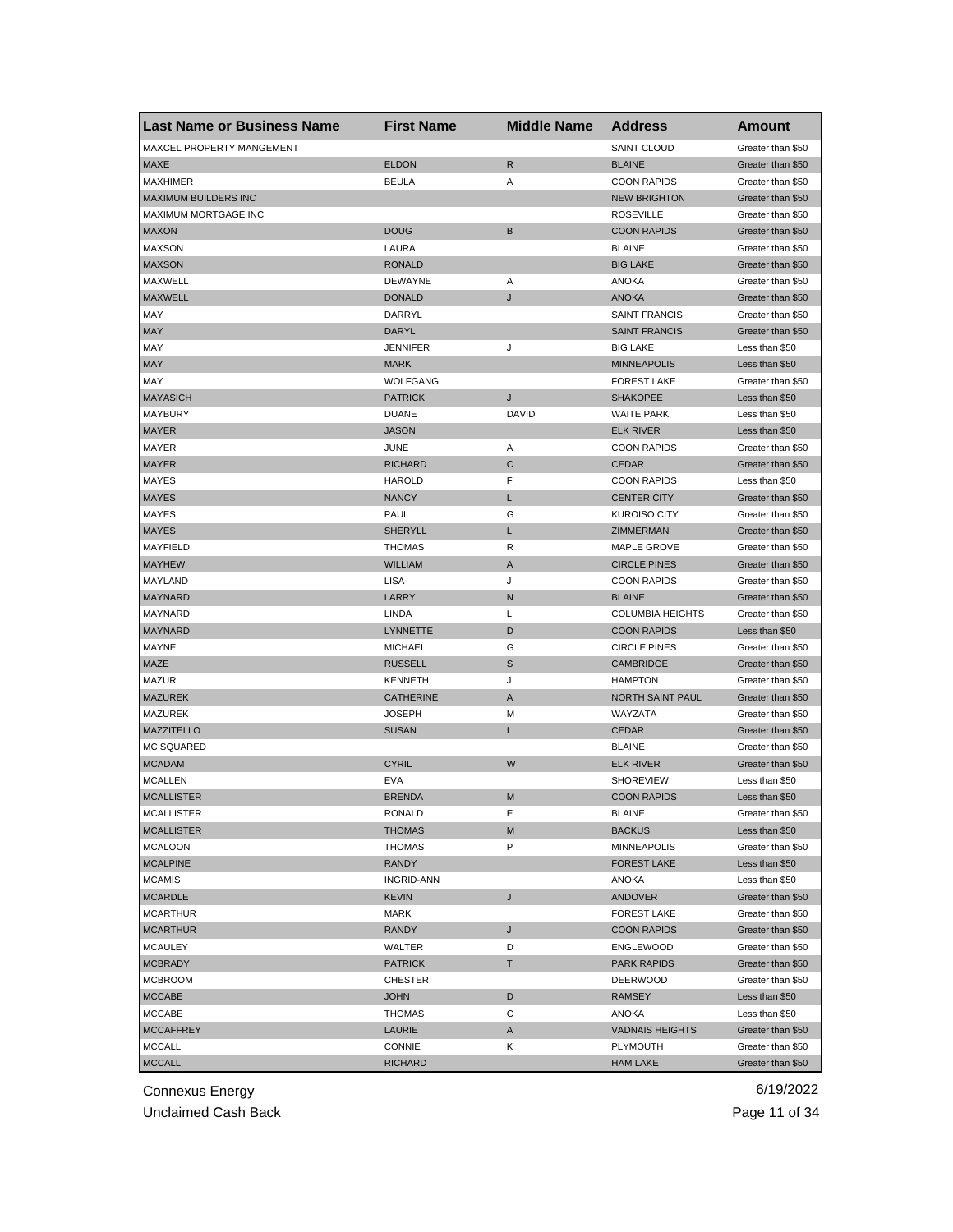| <b>Last Name or Business Name</b>    | <b>First Name</b> | <b>Middle Name</b> | <b>Address</b>         | Amount                                 |
|--------------------------------------|-------------------|--------------------|------------------------|----------------------------------------|
| <b>MCCALL</b>                        | <b>RICHARD</b>    |                    | <b>ANOKA</b>           | Greater than \$50                      |
| <b>MCCALLA</b>                       | <b>THOMAS</b>     | O                  | <b>ELK RIVER</b>       | Greater than \$50                      |
| <b>MCCALLEY</b>                      | WAYNE             | W                  | <b>TURLOCK</b>         | Less than \$50                         |
| <b>MCCALVY</b>                       | <b>FLORENCE</b>   | F                  | <b>STEWARTVILLE</b>    | Less than \$50                         |
| <b>MCCANN</b>                        | ALAN              | M                  | <b>ANOKA</b>           | Greater than \$50                      |
| <b>MCCANN</b>                        | <b>DAVID</b>      | B                  | PLYMOUTH               | Greater than \$50                      |
| <b>MCCANN</b>                        | <b>JOE</b>        | Α                  | <b>BLAINE</b>          | Greater than \$50                      |
| <b>MCCANN</b>                        | <b>JOHN</b>       | R                  | EAGAN                  | Greater than \$50                      |
| <b>MCCAREY</b>                       | KARLA             | Α                  | ANDOVER                | Greater than \$50                      |
| <b>MCCARGAR</b>                      | <b>PATRICK</b>    | J                  | WHITE BEAR LAKE        | Less than \$50                         |
| <b>MCCARTHY</b>                      | <b>DONALD</b>     |                    | ANOKA                  | Greater than \$50                      |
| <b>MCCARTHY</b>                      | <b>JAY</b>        |                    | <b>ANOKA</b>           | Greater than \$50                      |
| <b>MCCARTHY</b>                      | <b>JEAN</b>       | G                  | MAPLE GROVE            | Greater than \$50                      |
| <b>MCCARTHY</b>                      | <b>JOHN</b>       | J                  | <b>ANOKA</b>           | Greater than \$50                      |
| <b>MCCARTHY</b>                      | <b>MARY</b>       | В                  | MAPLE GROVE            | Greater than \$50                      |
| <b>MCCARTHY</b>                      | <b>MICHAEL</b>    | S                  | <b>CEDAR</b>           | Less than \$50                         |
| <b>MCCARTHY</b>                      | <b>MICHAEL</b>    | W                  | <b>COON RAPIDS</b>     | Greater than \$50                      |
| <b>MCCARTHY</b>                      | <b>TIM</b>        |                    | <b>SAINT PAUL</b>      | Greater than \$50                      |
| <b>MCCARTHY</b>                      | <b>TIMOTHY</b>    | м                  | <b>SAINT PAUL</b>      | Greater than \$50                      |
| <b>MCCARTNEY</b>                     | <b>ROBERT</b>     | Е                  | <b>COON RAPIDS</b>     | Greater than \$50                      |
| <b>MCCARTY</b>                       | <b>JOSEPH</b>     |                    | <b>MORA</b>            | Greater than \$50                      |
| <b>MCCARTY</b>                       | <b>MICHAEL</b>    | C                  | WHITE BEAR LAKE        | Greater than \$50                      |
| <b>MCCARTY</b>                       | <b>PATRICIA</b>   | J                  | <b>GLENWOOD CITY</b>   | Greater than \$50                      |
| <b>MCCARTY</b>                       | <b>ROBERT</b>     | M                  | <b>OSAGE</b>           | Less than \$50                         |
| <b>MCCASCIN</b>                      | LYNETTE           | М                  | <b>PRINCETON</b>       | Less than \$50                         |
| <b>MCCASKEY</b>                      | <b>MICHAEL</b>    | M                  | <b>CEDAR</b>           | Greater than \$50                      |
| <b>MCCASLIN</b>                      | DANIEL            | С                  | FORT WORTH             | Greater than \$50                      |
| <b>MCCAW</b>                         | <b>DAVID</b>      | J                  | <b>CHAMPLIN</b>        | Less than \$50                         |
| <b>MCCHESNEY</b>                     | MARY              | Α                  | <b>BLAINE</b>          | Greater than \$50                      |
| <b>MCCLAIN</b>                       | <b>GENEVIEVE</b>  |                    | <b>FOREST LAKE</b>     | Greater than \$50                      |
| <b>MCCLAIN</b>                       | <b>MATT</b>       | L                  | <b>COON RAPIDS</b>     | Less than \$50                         |
| <b>MCCLAREN</b>                      | <b>ROBIN</b>      | $\mathsf{A}$       | <b>MINNEAPOLIS</b>     | Greater than \$50                      |
| <b>MCCLAY</b>                        | JEFF              |                    | <b>ROGERS</b>          | Greater than \$50                      |
| <b>MCCLINTOCK</b>                    | <b>TIMOTHY</b>    | J                  | <b>COON RAPIDS</b>     | Greater than \$50                      |
| <b>MCCLOSKEY</b>                     | <b>JEFFREY</b>    | Α                  | <b>COTTAGE GROVE</b>   | Greater than \$50                      |
| <b>MCCLOSKEY</b>                     | <b>STEPHEN</b>    |                    | <b>EXCELSIOR</b>       | Greater than \$50                      |
| <b>MCCLOSKY</b>                      | <b>DENISE</b>     | M                  | DANBURY                | Greater than \$50                      |
| <b>MCCLOUD</b>                       | <b>LESTER</b>     | M                  | <b>COON RAPIDS</b>     | Greater than \$50                      |
| <b>MCCLURG</b>                       | <b>EUNICE</b>     | Ε                  | <b>MONTICELLO</b>      | Greater than \$50                      |
| <b>MCCLUSKY</b>                      | <b>THOMAS</b>     |                    | <b>BALSAM LAKE</b>     | Greater than \$50                      |
|                                      | DAVID             | D                  | ISANTI                 |                                        |
| <b>MCCOLLEY</b><br><b>MCCOLLOW</b>   | CAROL             | A                  | <b>COON RAPIDS</b>     | Greater than \$50<br>Greater than \$50 |
| <b>MCCOLLUM</b>                      | CARL              | D                  | <b>TURTLE LAKE</b>     | Greater than \$50                      |
| <b>MCCONN</b>                        | <b>CONNIE</b>     | A                  | <b>COON RAPIDS</b>     | Greater than \$50                      |
|                                      |                   |                    |                        |                                        |
| <b>MCCONNELL</b><br><b>MCCONNELL</b> | DAVID             | W                  | <b>CIRCLE PINES</b>    | Greater than \$50                      |
|                                      | <b>STEVE</b>      |                    | WHITE BEAR LAKE        | Greater than \$50                      |
| <b>MCCORMICK</b>                     | <b>JOAN</b>       | P                  | <b>HENDERSON</b>       | Less than \$50                         |
| <b>MCCORMICK</b>                     | <b>MARCIA</b>     |                    | <b>HOPKINS</b>         | Less than \$50                         |
| <b>MCCORMICK</b>                     | <b>MEDILL</b>     | H                  | <b>ISANTI</b>          | Greater than \$50                      |
| <b>MCCOSH</b>                        | D                 |                    | <b>COON RAPIDS</b>     | Greater than \$50                      |
| <b>MCCOWAN</b>                       | DR JACQUELINE     | S                  | OROVILLE               | Greater than \$50                      |
| <b>MCCOY</b>                         | AL                |                    | <b>SAINT PAUL</b>      | Less than \$50                         |
| <b>MCCOY</b>                         | ALAN              |                    | <b>VADNAIS HEIGHTS</b> | Greater than \$50                      |
| <b>MCCOY</b>                         | <b>BILL</b>       | J                  | <b>MINNEAPOLIS</b>     | Less than \$50                         |
| <b>MCCOY</b>                         | JANET             | Е                  | <b>COON RAPIDS</b>     | Greater than \$50                      |
| <b>MCCOY</b>                         | KEITH             |                    | <b>BIG LAKE</b>        | Greater than \$50                      |

Unclaimed Cash Back **Page 12 of 34**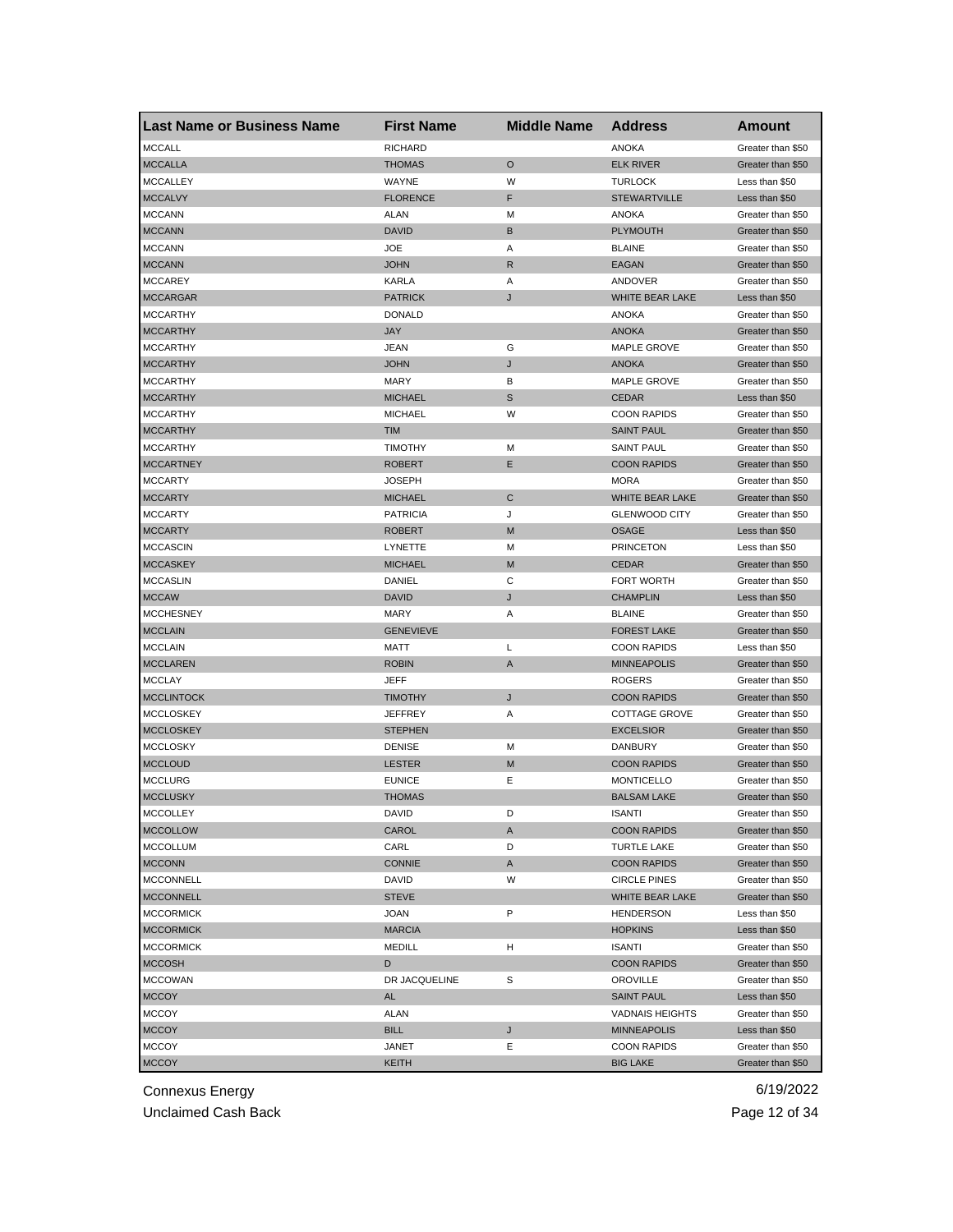| <b>Last Name or Business Name</b> | <b>First Name</b> | <b>Middle Name</b> | <b>Address</b>             | <b>Amount</b>     |
|-----------------------------------|-------------------|--------------------|----------------------------|-------------------|
| <b>MCCOY</b>                      | <b>LYNDA</b>      | D                  | <b>COON RAPIDS</b>         | Greater than \$50 |
| <b>MCCOY</b>                      | <b>MAX</b>        | E                  | <b>CAMBRIDGE</b>           | Greater than \$50 |
| <b>MCCOY</b>                      | PHILIP            | Α                  | WHITE BEAR LAKE            | Greater than \$50 |
| <b>MCCOY</b>                      | <b>TIM</b>        | $\mathsf{V}$       | <b>CHAMPLIN</b>            | Greater than \$50 |
| <b>MCCOY</b>                      | V                 | P                  | <b>COON RAPIDS</b>         | Greater than \$50 |
| <b>MCCRACKEN</b>                  | <b>MARY</b>       |                    | <b>ISANTI</b>              | Greater than \$50 |
| <b>MCCRAY</b>                     | <b>HOWARD</b>     |                    | <b>OSKALOOSA</b>           | Less than \$50    |
| <b>MCCULLOCH</b>                  | <b>VICTOR</b>     |                    | <b>TAYLORS FALLS</b>       | Greater than \$50 |
| <b>MCCULLOUGH</b>                 | <b>RICHARD</b>    | J                  | <b>WYOMING</b>             | Greater than \$50 |
| MCCULLOUGH COMPANIES              |                   |                    | <b>FOREST LAKE</b>         | Greater than \$50 |
| <b>MCCURDY</b>                    | ANDREA            | Κ                  | <b>FOREST LAKE</b>         | Greater than \$50 |
| <b>MCCURDY</b>                    | <b>ROBERT</b>     | J                  | <b>MINNEAPOLIS</b>         | Greater than \$50 |
| <b>MCCURDY</b>                    | RUDI              | Ε                  | <b>FOREST LAKE</b>         | Less than \$50    |
| <b>MCCURRY</b>                    | <b>JAMES</b>      | M                  | <b>ELK RIVER</b>           | Greater than \$50 |
| <b>MCCURRY</b>                    | <b>MICHAEL</b>    | L                  | PINE CITY                  | Less than \$50    |
| <b>MCCURRY</b>                    | <b>MIKE</b>       |                    | <b>ELK RIVER</b>           | Less than \$50    |
| <b>MCDERMID</b>                   | <b>PAULA</b>      | J                  | <b>FOREST LAKE</b>         | Greater than \$50 |
| <b>MCDERMOTT</b>                  | LAWRENCE          |                    | <b>COON RAPIDS</b>         | Greater than \$50 |
| <b>MCDERMOTT</b>                  | <b>STACY</b>      | Ν                  | ELK RIVER                  | Less than \$50    |
| <b>MCDONALD</b>                   | <b>BRENDA</b>     |                    | <b>COON RAPIDS</b>         | Less than \$50    |
| <b>MCDONALD</b>                   | CARY              | C                  | <b>CIRCLE PINES</b>        | Less than \$50    |
| <b>MCDONALD</b>                   | <b>ERICA</b>      | M                  | <b>BLAINE</b>              | Less than \$50    |
| <b>MCDONALD</b>                   | <b>FERN</b>       | Г                  | <b>COLUMBIA HEIGHTS</b>    | Less than \$50    |
| <b>MCDONALD</b>                   | <b>IRENE</b>      |                    | <b>COON RAPIDS</b>         | Less than \$50    |
| <b>MCDONALD</b>                   | JAMES             | С                  | <b>WYOMING</b>             | Greater than \$50 |
| <b>MCDONALD</b>                   | <b>MELINDA</b>    |                    | <b>BUFFALO</b>             | Greater than \$50 |
| MCDONALD                          | MERLE             | D                  | <b>BLAINE</b>              | Greater than \$50 |
| <b>MCDONALD</b>                   | <b>MICHAEL</b>    | P                  | <b>COON RAPIDS</b>         | Greater than \$50 |
| <b>MCDONALD</b>                   | <b>MICHAEL</b>    | S                  | CEDAR                      | Greater than \$50 |
| <b>MCDONALD</b>                   | <b>RICHARD</b>    | J                  | <b>SAINT PAUL</b>          | Greater than \$50 |
| <b>MCDONALD</b>                   | WENDY             | Κ                  | <b>INVER GROVE HEIGHTS</b> | Greater than \$50 |
| <b>MCDONNELL</b>                  | <b>DAVID</b>      | W                  | <b>ISANTI</b>              | Greater than \$50 |
| <b>MCDONOUGH</b>                  | <b>JOAN</b>       | М                  | <b>ROSEVILLE</b>           | Greater than \$50 |
| <b>MCDONOUGH</b>                  | <b>TERRENCE</b>   | J                  | <b>HUDSON</b>              | Greater than \$50 |
| <b>MCDOUGALL</b>                  | <b>STEVEN</b>     |                    | <b>REDDING</b>             | Greater than \$50 |
| <b>MCDOWELL</b>                   | <b>ANNA</b>       | L                  | <b>ELK RIVER</b>           | Less than \$50    |
| <b>MCEACHRAN</b>                  | JUSTIN            | R                  | ANOKA                      | Less than \$50    |
| <b>MCEACHRAN</b>                  | <b>MICHAEL</b>    | W                  | PINE CITY                  | Greater than \$50 |
| MCEACHRAN                         | WILLIAM           | С                  | <b>FOREST LAKE</b>         | Greater than \$50 |
| <b>MCELDERRY</b>                  | <b>DONALD</b>     |                    | <b>CEDAR</b>               | Greater than \$50 |
| <b>MCELRAIH</b>                   | NORRIS            |                    | SHAFER                     | Greater than \$50 |
| <b>MCELRATH</b>                   | <b>NORRIS</b>     | D                  | ANOKA                      | Greater than \$50 |
| <b>MCELRATH</b>                   | ROBERT            | J                  | <b>SAINT PAUL</b>          | Greater than \$50 |
| <b>MCELROY</b>                    | <b>TANGELA</b>    | D                  | <b>BROOKLYN PARK</b>       | Less than \$50    |
| <b>MCEURATH</b>                   | LEA               | M                  | <b>BLAINE</b>              | Less than \$50    |
| <b>MCFADDEN</b>                   | KATHLEEN          | M                  | LITTLE CANADA              | Greater than \$50 |
| <b>MCFADDEN</b>                   | TODD              |                    | <b>DULUTH</b>              | Less than \$50    |
| <b>MCFARLAND</b>                  | <b>DAN</b>        |                    | <b>RAMSEY</b>              | Greater than \$50 |
| <b>MCFARLAND</b>                  | <b>THOMAS</b>     | J                  | RAMSEY                     | Less than \$50    |
| <b>MCFARLANE</b>                  | JAMES             |                    | <b>COON RAPIDS</b>         | Less than \$50    |
|                                   | <b>JOHN</b>       | A<br>R             |                            | Greater than \$50 |
| <b>MCFARLANE</b>                  |                   |                    | <b>PRINCETON</b>           |                   |
| <b>MCFEE</b>                      | <b>BRENDA</b>     | L                  | <b>BIG LAKE</b>            | Greater than \$50 |
| <b>MCFETERS</b>                   | ERIC              | Τ                  | PHOENIX                    | Less than \$50    |
| <b>MCGANNON</b>                   | DAWN              | M                  | <b>COON RAPIDS</b>         | Greater than \$50 |
| <b>MCGARVEY</b>                   | STEVE             |                    | <b>SAINT MICHAEL</b>       | Greater than \$50 |
| <b>MCGAUGHEY</b>                  | <b>WALTER</b>     | G                  | <b>ANOKA</b>               | Less than \$50    |

Unclaimed Cash Back **Page 13 of 34**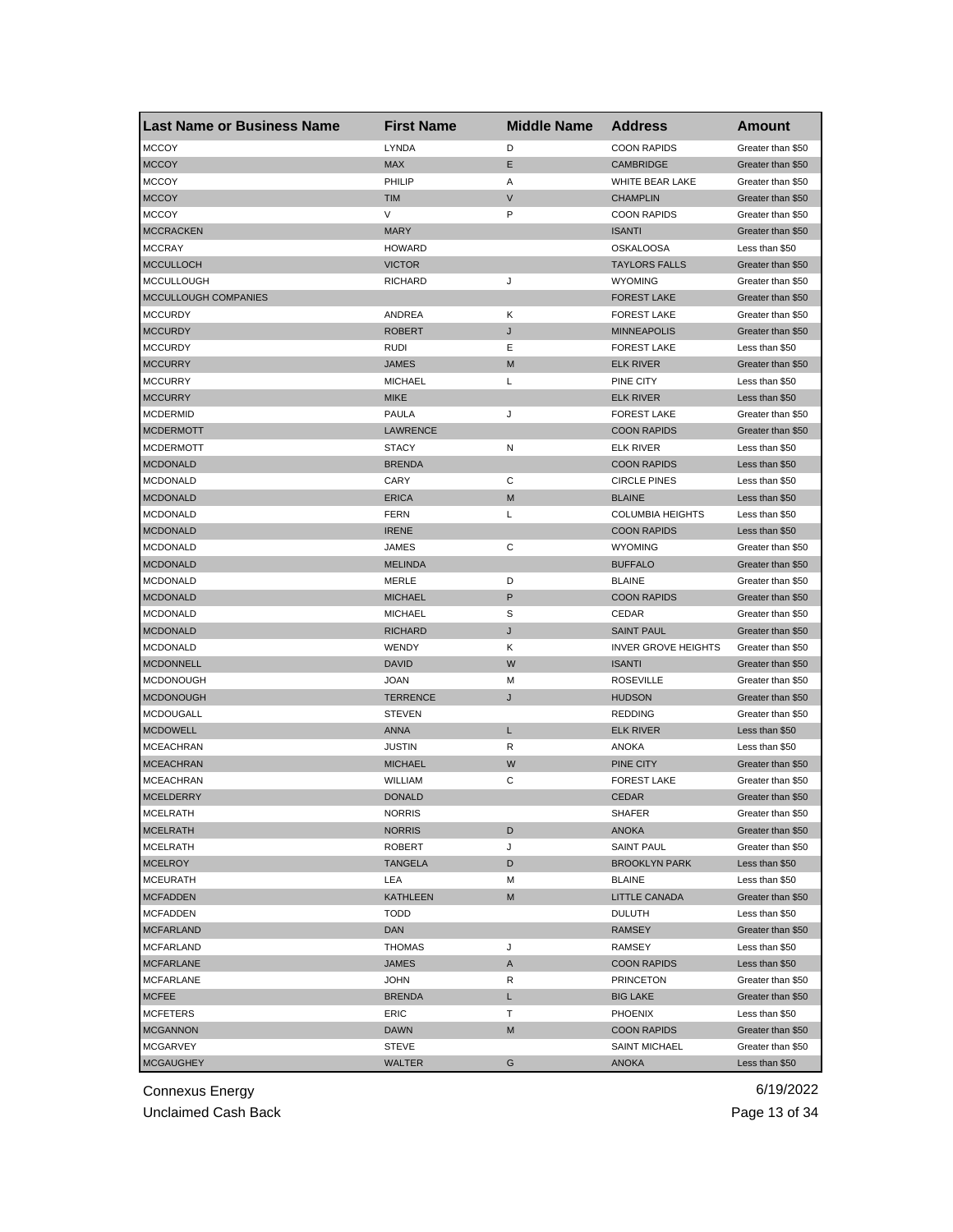| <b>Last Name or Business Name</b> | <b>First Name</b> | <b>Middle Name</b> | <b>Address</b>         | Amount            |
|-----------------------------------|-------------------|--------------------|------------------------|-------------------|
| <b>MCGAVER</b>                    | RANDY             |                    | <b>MILACA</b>          | Less than \$50    |
| <b>MCGHEE</b>                     | <b>SAMUEL</b>     | $\mathsf{C}$       | <b>ALEXANDRIA</b>      | Greater than \$50 |
| <b>MCGILL</b>                     | <b>ROCHELLE</b>   | R                  | <b>COON RAPIDS</b>     | Greater than \$50 |
| <b>MCGILLIVRAY</b>                | <b>DONALD</b>     | J                  | <b>MINNEAPOLIS</b>     | Less than \$50    |
| <b>MCGILLIVRAY</b>                | <b>JANICE</b>     | Г                  | <b>BLAINE</b>          | Greater than \$50 |
| <b>MCGINNIS</b>                   | <b>REED</b>       |                    | <b>BLAINE</b>          | Greater than \$50 |
| <b>MCGONIGAL</b>                  | т                 | <b>JEFFREY</b>     | <b>BROOKLYN CENTER</b> | Greater than \$50 |
| <b>MCGONNIGIL</b>                 | <b>NORMA</b>      | J                  | <b>ISANTI</b>          | Less than \$50    |
| <b>MCGOVERN</b>                   | DAVID             |                    | CEDAR                  | Greater than \$50 |
| <b>MCGOVERN</b>                   | <b>JAMES</b>      |                    | <b>MINNEAPOLIS</b>     | Greater than \$50 |
| <b>MCGOVERN</b>                   | <b>MARY</b>       | LOUISE             | ELK RIVER              | Greater than \$50 |
| <b>MCGOVERN</b>                   | ROBERT            | P                  | <b>CAMBRIDGE</b>       | Less than \$50    |
| <b>MCGOWAN</b>                    | JAMES             | P                  | LIVINGSTON             | Greater than \$50 |
| <b>MCGRAW</b>                     | <b>BUFFY</b>      | J                  | <b>PRINCETON</b>       | Less than \$50    |
| <b>MCGRAW</b>                     | GINA              | M                  | <b>COON RAPIDS</b>     | Greater than \$50 |
| <b>MCGREEVEY</b>                  | <b>JACKIE</b>     | G                  | <b>BLAINE</b>          | Greater than \$50 |
| <b>MCGREGOR</b>                   | <b>DOROTHY</b>    | M                  | <b>ANOKA</b>           | Greater than \$50 |
| <b>MCGREW</b>                     | <b>CHRISTY</b>    |                    | <b>FOREST LAKE</b>     | Less than \$50    |
| <b>MCGRIFF</b>                    | <b>VICTOR</b>     | D                  | <b>BIG LAKE</b>        | Greater than \$50 |
| <b>MCGUIRE</b>                    | <b>JESSICA</b>    | L                  | <b>MINNEAPOLIS</b>     | Less than \$50    |
| <b>MCGUIRE</b>                    | <b>THOMAS</b>     |                    | <b>ANOKA</b>           | Greater than \$50 |
| <b>MCGUIRE</b>                    | <b>TRACY</b>      |                    | <b>BECKER</b>          | Less than \$50    |
| <b>MCHENRY</b>                    | <b>MICHAEL</b>    | R                  | <b>BURNSVILLE</b>      | Less than \$50    |
| <b>MCHUGH</b>                     | <b>KAREN</b>      |                    | <b>MINNEAPOLIS</b>     | Greater than \$50 |
| <b>MCHUGH</b>                     | <b>STEVE</b>      |                    | <b>MINNEAPOLIS</b>     | Greater than \$50 |
| <b>MCINNIS</b>                    | <b>DAN</b>        |                    | ANDOVER                | Greater than \$50 |
| <b>MCINTOSH</b>                   | <b>CHARLES</b>    | R                  | <b>BLAINE</b>          | Greater than \$50 |
| <b>MCINTYRE</b>                   | в                 | S                  | <b>COON RAPIDS</b>     | Greater than \$50 |
| <b>MCINTYRE</b>                   | <b>DENNIS</b>     | С                  | SAINT CLOUD            | Greater than \$50 |
| <b>MCINTYRE</b>                   | <b>DOUGLAS</b>    | Ε                  | <b>MINNEAPOLIS</b>     | Greater than \$50 |
| <b>MCINTYRE</b>                   | JENNY             | L                  | ANDOVER                | Greater than \$50 |
| <b>MCJO</b>                       | <b>LYNN</b>       | <b>BARB</b>        | <b>COON RAPIDS</b>     | Greater than \$50 |
| <b>MCKAY</b>                      | <b>BARRY</b>      | C                  | <b>COON RAPIDS</b>     | Greater than \$50 |
| <b>MCKAY</b>                      | <b>THOMAS</b>     | S                  | <b>SAINT PAUL</b>      | Greater than \$50 |
| <b>MCKEE</b>                      | JAMES             |                    | <b>AURORA</b>          | Less than \$50    |
| <b>MCKEE</b>                      | <b>MARK</b>       | A                  | ANDOVER                | Less than \$50    |
| <b>MCKEE AUTO PARTS</b>           |                   |                    | <b>ANOKA</b>           | Greater than \$50 |
| <b>MCKEEN</b>                     | <b>PHYLLIS</b>    | Α                  | <b>ELK RIVER</b>       | Greater than \$50 |
| MCKEEVER                          | <b>LOREN</b>      |                    | <b>BLAINE</b>          | Greater than \$50 |
| <b>MCKEEVER</b>                   | <b>SHARON</b>     | M                  | <b>CIRCLE PINES</b>    | Greater than \$50 |
| <b>MCKENNA</b>                    | VERONICA          |                    | ISANTI                 | Greater than \$50 |
| <b>MCKENZIE</b>                   | DAVID             | L                  | WHITE BEAR LAKE        | Greater than \$50 |
| MCKENZIE*                         | <b>BRENDA</b>     | J                  | <b>BLAINE</b>          | Greater than \$50 |
| <b>MCKERNAN</b>                   | DARREN            | J                  | <b>ELK RIVER</b>       | Less than \$50    |
| <b>MCKERNAN</b>                   | KELLY             | J                  | CHAMPLIN               | Greater than \$50 |
| <b>MCKERNON</b>                   | CHARLENE          |                    | ANDOVER                | Less than \$50    |
| <b>MCKIBBEN</b>                   | <b>DENNIS</b>     | Ε                  | <b>SAINT MICHAEL</b>   | Greater than \$50 |
| <b>MCKILLOP</b>                   | <b>DOUGLAS</b>    | н                  | <b>DULUTH</b>          | Greater than \$50 |
| <b>MCKILLOP</b>                   | <b>DOUGLAS</b>    | н                  | <b>MINNEAPOLIS</b>     | Greater than \$50 |
| <b>MCKINLEY INC</b>               |                   |                    | ANN ARBOR              | Less than \$50    |
| <b>MCKINNEY</b>                   | KARLA             | С                  | <b>BURNSVILLE</b>      | Greater than \$50 |
| <b>MCKINNEY</b>                   | <b>SHAWN</b>      | P                  | <b>CINCINNATI</b>      | Greater than \$50 |
| <b>MCKINNIE</b>                   | IXCHEL            |                    | <b>SAINT PAUL</b>      | Less than \$50    |
| <b>MCKITTRICK</b>                 | <b>HAROLD</b>     | J                  | <b>AITKIN</b>          | Less than \$50    |
| <b>MCKIVER</b>                    | KYLE              | Е                  | <b>COON RAPIDS</b>     | Greater than \$50 |
| <b>MCKNIGHT</b>                   | CAROLYN           |                    | <b>MONTICELLO</b>      | Less than \$50    |

Unclaimed Cash Back **Page 14 of 34**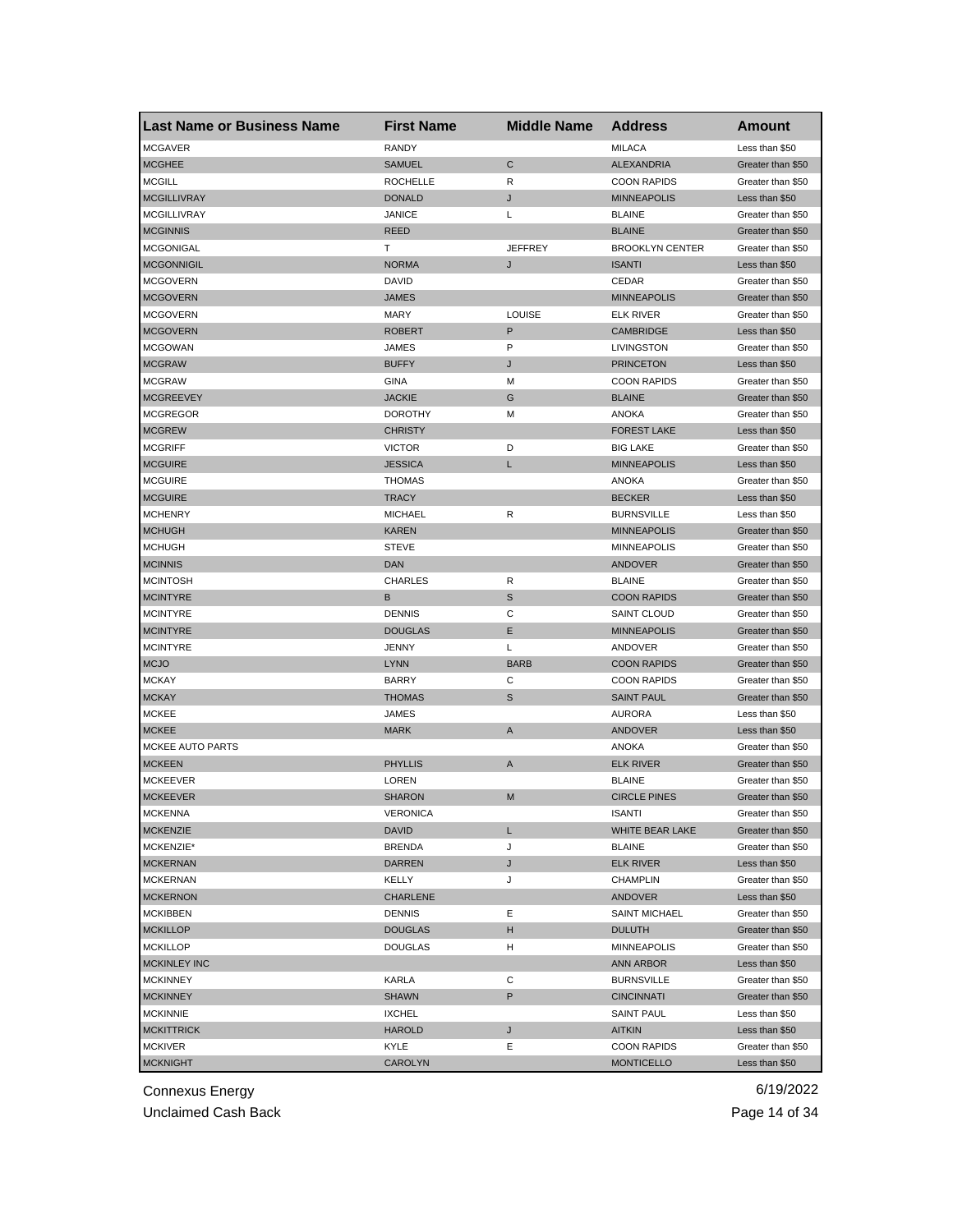| <b>Last Name or Business Name</b> | <b>First Name</b> | <b>Middle Name</b> | <b>Address</b>       | Amount            |
|-----------------------------------|-------------------|--------------------|----------------------|-------------------|
| <b>MCLAFFERTY</b>                 | <b>MICHAEL</b>    | Ε                  | <b>CASS LAKE</b>     | Greater than \$50 |
| <b>MCLAFFERTY</b>                 | <b>MICHELLE</b>   | M                  | <b>MINNEAPOLIS</b>   | Greater than \$50 |
| <b>MCLAFFERTY</b>                 | <b>PATRICK</b>    |                    | MAX                  | Less than \$50    |
| <b>MCLAIN</b>                     | <b>PENNEY</b>     | L                  | <b>BLAINE</b>        | Greater than \$50 |
| <b>MCLAIN</b>                     | <b>RICHARD</b>    | Α                  | <b>ANOKA</b>         | Greater than \$50 |
| <b>MCLANE</b>                     | <b>DOUG</b>       |                    | <b>MINNEAPOLIS</b>   | Greater than \$50 |
| <b>MCLANE</b>                     | JAMES             | <b>MICHAEL</b>     | <b>COON RAPIDS</b>   | Greater than \$50 |
| <b>MCLAUGHLIN</b>                 | <b>HUGH</b>       | D                  | <b>BLAINE</b>        | Greater than \$50 |
| <b>MCLAUGHLIN</b>                 | JAMES             | J                  | ANDOVER              | Greater than \$50 |
| <b>MCLAUGHLIN</b>                 | LYLE              |                    | <b>RAMSEY</b>        | Greater than \$50 |
| <b>MCLAUGHLIN</b>                 | <b>MICHAEL</b>    | J                  | <b>RENFREW</b>       | Greater than \$50 |
| <b>MCLAUGHLIN</b>                 | <b>WALLY</b>      |                    | <b>RAMSEY</b>        | Less than \$50    |
| <b>MCLEAD</b>                     | <b>ELIZABETH</b>  |                    | <b>ELK RIVER</b>     | Greater than \$50 |
| <b>MCLEAN</b>                     | <b>DALE</b>       | A                  | <b>MORA</b>          | Greater than \$50 |
| <b>MCLEAN</b>                     | DEBERA            |                    | <b>MINNEAPOLIS</b>   | Greater than \$50 |
| <b>MCLEAN</b>                     | <b>TERRY</b>      |                    | <b>ANOKA</b>         | Less than \$50    |
| <b>MCLEAN</b>                     | <b>THOMAS</b>     | М                  | <b>ANOKA</b>         | Less than \$50    |
| <b>MCLEAN</b>                     | <b>WALLACE</b>    | Κ                  | <b>CIRCLE PINES</b>  | Greater than \$50 |
| MCLELLAN                          | DAN               | R                  | FT LAUDERDALE        | Greater than \$50 |
| <b>MCLELLAN</b>                   | <b>TROY</b>       | S                  | <b>MINNEAPOLIS</b>   | Less than \$50    |
| <b>MCLEOD</b>                     | <b>CHERIE</b>     |                    | <b>DAYTON</b>        | Less than \$50    |
| <b>MCMAHON</b>                    | <b>FRANCIS</b>    | W                  | <b>BLAINE</b>        | Greater than \$50 |
| <b>MCMAHON</b>                    | <b>MICHAEL</b>    | J                  | <b>LINO LAKES</b>    | Less than \$50    |
| <b>MCMAHON</b>                    | <b>SEAN</b>       |                    | <b>WOODBURY</b>      | Less than \$50    |
| <b>MCMAHON</b>                    | WILLIAM           |                    | <b>GREENFIELD</b>    | Greater than \$50 |
| <b>MCMANIGLE</b>                  | <b>CURT</b>       | L                  | <b>WADENA</b>        | Greater than \$50 |
| <b>MCMANIGLE</b>                  | <b>RONNIE</b>     | W                  | <b>CHAMPLIN</b>      | Greater than \$50 |
| <b>MCMANNES</b>                   | <b>JEREMY</b>     | J                  | <b>SUWANEE</b>       | Greater than \$50 |
| <b>MCMANUS</b>                    | <b>MICHELE</b>    | L                  | <b>ANOKA</b>         | Greater than \$50 |
| <b>MCMANUS</b>                    | <b>RAYMOND</b>    | J                  | <b>BLAINE</b>        | Greater than \$50 |
| <b>MCMANUS</b>                    | <b>ROBERT</b>     |                    | <b>COON RAPIDS</b>   | Greater than \$50 |
| <b>MCMANUS</b>                    | <b>RONALD</b>     | C                  | <b>MINNEAPOLIS</b>   | Less than \$50    |
| <b>MCMASTER</b>                   | SEAN              | P                  | <b>EUREKA</b>        | Less than \$50    |
| <b>MCMICHAEL</b>                  | LAWRENCE          |                    | <b>MAPLE GROVE</b>   | Greater than \$50 |
| <b>MCMILLAN</b>                   | DAVID             | J                  | <b>MONTICELLO</b>    | Greater than \$50 |
| <b>MCMILLAN</b>                   | <b>ROSE</b>       | M                  | <b>MONTICELLO</b>    | Less than \$50    |
| <b>MCMILLEN</b>                   | <b>DOUGLAS</b>    | J                  | ELK RIVER            | Less than \$50    |
| <b>MCMONIGAL</b>                  | <b>DEBORAH</b>    | J                  | <b>FOREST LAKE</b>   | Greater than \$50 |
| MCMONIGAL                         | <b>MICHAEL</b>    | <b>EUGENE</b>      | <b>FOREST LAKE</b>   | Greater than \$50 |
| <b>MCMULLIN</b>                   | <b>JACK</b>       | M                  | <b>CHAMPLIN</b>      | Greater than \$50 |
| <b>MCMURRAY</b>                   | DAN               |                    | <b>EAST BETHEL</b>   | Greater than \$50 |
| <b>MCNALLY</b>                    | <b>KRISTA</b>     | M                  | <b>CHISAGO CITY</b>  | Less than \$50    |
| <b>MCNAMARA</b>                   | DAVID             |                    | <b>GOLDEN VALLEY</b> | Less than \$50    |
| <b>MCNAMARA</b>                   | DAVID             | J                  | <b>SCANDIA</b>       | Greater than \$50 |
| <b>MCNAMARA</b>                   | KELLY             | J                  | <b>HASTINGS</b>      | Greater than \$50 |
| <b>MCNEAL</b>                     | <b>DESHAUN</b>    |                    | <b>SAINT PAUL</b>    | Less than \$50    |
| <b>MCNEIL</b>                     | <b>DENNIS</b>     |                    |                      | Greater than \$50 |
|                                   |                   | Α                  | <b>BLAINE</b>        | Greater than \$50 |
| MCNEIL*                           | ALEX              |                    | <b>KEALAKEKUA</b>    |                   |
| <b>MCNEILL</b>                    | SHAWN             |                    | <b>MARION</b>        | Greater than \$50 |
| <b>MCNEVIN</b>                    | GERALD            | S                  | <b>BLAINE</b>        | Less than \$50    |
| <b>MCNEVIN</b>                    | GREGORY           | S                  | MINNEAPOLIS          | Greater than \$50 |
| <b>MCNULTY</b>                    | <b>EUGENE</b>     | P                  | ANOKA                | Greater than \$50 |
| <b>MCNULTY</b>                    | LELAND            | J                  | <b>MOUND</b>         | Greater than \$50 |
| <b>MCPARLAND</b>                  | <b>CINDY</b>      | I                  | <b>COON RAPIDS</b>   | Greater than \$50 |
| <b>MCPARLAND</b>                  | <b>CINDY</b>      | ı                  | <b>COON RAPIDS</b>   | Greater than \$50 |
| <b>MCPARLAND</b>                  | <b>DOROTHIE</b>   | O                  | <b>SHOREVIEW</b>     | Greater than \$50 |

Unclaimed Cash Back **Page 15 of 34**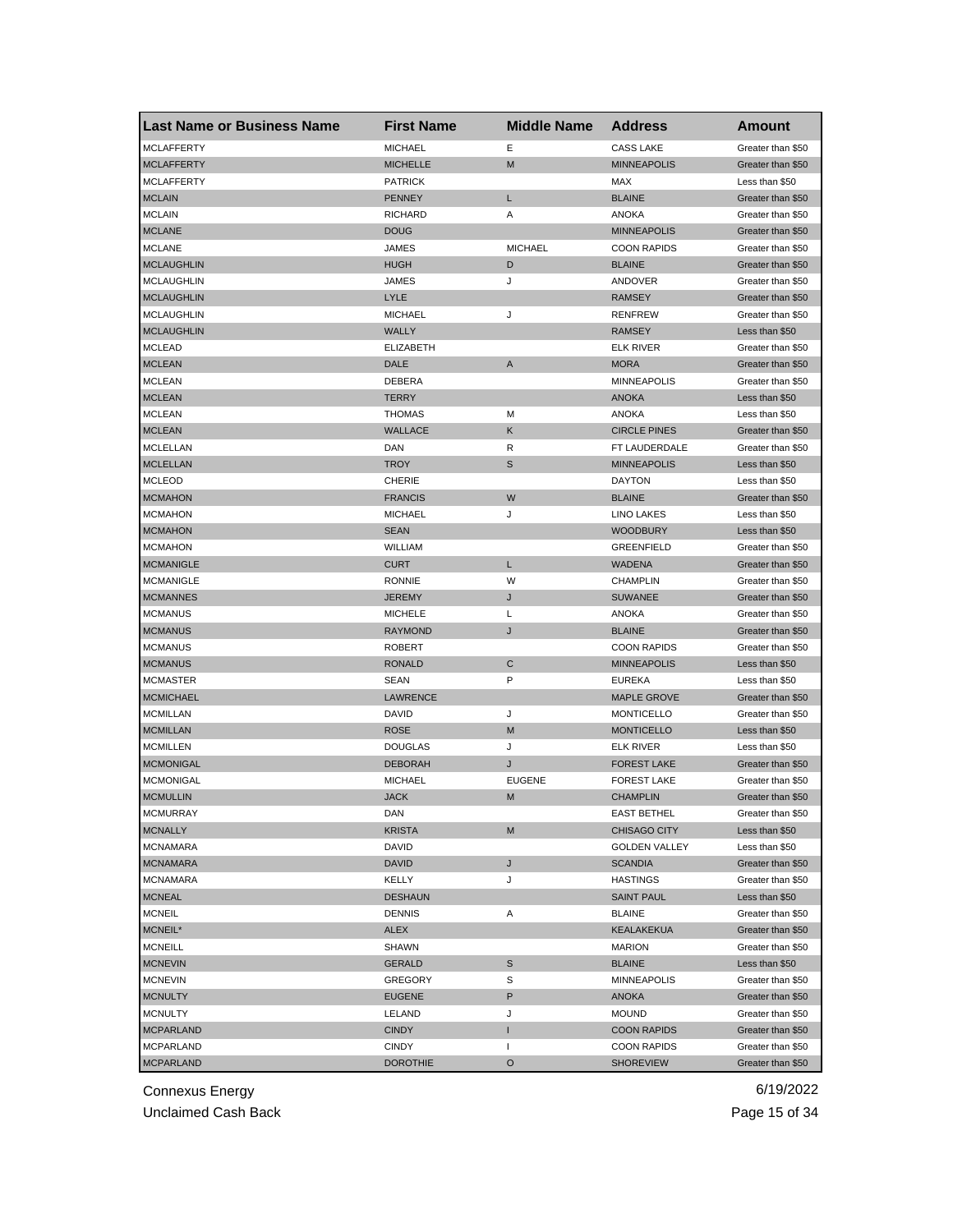| <b>Last Name or Business Name</b> | <b>First Name</b> | <b>Middle Name</b> | <b>Address</b>         | <b>Amount</b>     |
|-----------------------------------|-------------------|--------------------|------------------------|-------------------|
| <b>MCPARLAND</b>                  | <b>ROBERT</b>     | R                  | <b>COON RAPIDS</b>     | Greater than \$50 |
| <b>MCPHAUL</b>                    | <b>DAVID</b>      | C                  | <b>OMAHA</b>           | Less than \$50    |
| <b>MCPHILLIPS</b>                 | <b>ANTHONY</b>    | S                  | ANDOVER                | Greater than \$50 |
| <b>MCQUAY</b>                     | <b>JAMES</b>      | B                  | <b>COON RAPIDS</b>     | Greater than \$50 |
| <b>MCQUERRY</b>                   | <b>CHRISTOPER</b> |                    | <b>MINNEAPOLIS</b>     | Less than \$50    |
| <b>MCQUILLAN</b>                  | <b>JOYCE</b>      |                    | <b>NAPLES</b>          | Less than \$50    |
| <b>MCQUISTON</b>                  | <b>MICHAEL</b>    | Κ                  | <b>HUDSON</b>          | Less than \$50    |
| <b>MCRAE</b>                      | <b>TIM</b>        |                    | <b>ANOKA</b>           | Greater than \$50 |
| <b>MCREE</b>                      | <b>JOHN</b>       | J                  | <b>FRIDLEY</b>         | Less than \$50    |
| <b>MCRODEN</b>                    | <b>RON</b>        |                    | <b>BLAINE</b>          | Greater than \$50 |
| <b>MCSHERRY</b>                   | JAMES             |                    | <b>WOODBURY</b>        | Greater than \$50 |
| <b>MCTAGGART</b>                  | <b>MEGAN</b>      | С                  | <b>BETHEL</b>          | Less than \$50    |
| <b>MCVAY</b>                      | <b>TODD</b>       | J                  | ELK RIVER              | Greater than \$50 |
| <b>MCWHIRTER</b>                  | R                 | <b>STEVEN</b>      | <b>MAPLEWOOD</b>       | Greater than \$50 |
| <b>MEAD</b>                       | <b>CHARLES</b>    | F                  | WHITE BEAR LK          | Greater than \$50 |
| <b>MEAD</b>                       | JAMES             | C                  | <b>ANDOVER</b>         | Greater than \$50 |
| <b>MEAD</b>                       | <b>JERRY</b>      | D                  | <b>BLAINE</b>          | Greater than \$50 |
| <b>MEADOWS</b>                    | <b>JOANN</b>      | R                  | <b>COON RAPIDS</b>     | Greater than \$50 |
| <b>MEANS</b>                      | <b>MICHAEL</b>    | н                  | <b>CIRCLE PINES</b>    | Greater than \$50 |
| <b>MEATH</b>                      | <b>JAMES</b>      | L                  | <b>FRUITLAND PARK</b>  | Greater than \$50 |
| <b>MEAUX</b>                      | ANGELA            | С                  | <b>ELK RIVER</b>       | Greater than \$50 |
| <b>MEAUX</b>                      | <b>DAVID</b>      |                    | <b>COON RAPIDS</b>     | Greater than \$50 |
| <b>MECHTEL</b>                    | <b>ALICE</b>      |                    | <b>MINNEAPOLIS</b>     | Less than \$50    |
| <b>MECKLER</b>                    | <b>RICHARD</b>    | J                  | <b>ROUND LAKE</b>      | Greater than \$50 |
| <b>MECKOLA</b>                    | <b>JANINE</b>     | P                  | CEDAR                  | Greater than \$50 |
| <b>MECKOLA</b>                    | <b>LOREN</b>      | F                  | <b>CEDAR</b>           | Greater than \$50 |
| <b>MECKOLA</b>                    | LOREN             | F                  | CEDAR                  | Greater than \$50 |
| MEDALIST HOMES INC                |                   |                    | <b>COON RAPIDS</b>     | Less than \$50    |
| <b>MEDCALF</b>                    | <b>THOMAS</b>     |                    | ANOKA                  | Greater than \$50 |
| <b>MEDEARIS</b>                   | <b>MICHAEL</b>    |                    | <b>PEQUOT LAKES</b>    | Greater than \$50 |
| MEDELBERG                         | <b>RICHARD</b>    | D                  | CEDAR                  | Greater than \$50 |
| <b>MEDIAFLO USA INC</b>           |                   |                    | <b>SAN DIEGO</b>       | Greater than \$50 |
| <b>MEDIN</b>                      | <b>ARLANCE</b>    |                    | ANOKA                  | Greater than \$50 |
| <b>MEDIN</b>                      | <b>BONNIE</b>     | <b>JEAN</b>        | <b>ISANTI</b>          | Greater than \$50 |
| <b>MEDIN</b>                      | JAMES             | G                  | LAUDERDALE             | Greater than \$50 |
| <b>MEDIN</b>                      | PERRI             | J                  | <b>ANDOVER</b>         | Greater than \$50 |
| <b>MEDINA</b>                     | <b>HERBERT</b>    | J                  | <b>BLAINE</b>          | Greater than \$50 |
| <b>MEDLEY</b>                     | <b>RENEE</b>      |                    | ANDOVER                | Greater than \$50 |
| <b>MEDLIN</b>                     | <b>THOMAS</b>     | Α                  | CHANDLER               | Less than \$50    |
| <b>MEEKINS</b>                    | <b>ROBERT</b>     |                    | <b>WAUKESHA</b>        | Greater than \$50 |
| <b>MEGOWN</b>                     | DALE              | ĸ                  | PORTAGE                | Less than \$50    |
| <b>MEHLHOFF</b>                   | <b>MICHELLE</b>   | M                  | <b>COON RAPIDS</b>     | Greater than \$50 |
| MEHTA                             | <b>ASHOK</b>      |                    | <b>SHOREVIEW</b>       | Greater than \$50 |
| MEIDE                             | <b>SHANE</b>      | W                  | <b>BIG LAKE</b>        | Less than \$50    |
| <b>MEIER</b>                      | ARNOLD            | R                  | <b>ISANTI</b>          | Greater than \$50 |
| <b>MEIER</b>                      | <b>JAMES</b>      | W                  | <b>PARK RAPIDS</b>     | Greater than \$50 |
| <b>MEIER</b>                      | MILES             | S                  | CAMBRIDGE              | Greater than \$50 |
| <b>MEIER</b>                      | <b>ROBERT</b>     |                    | <b>SAINT PAUL</b>      | Less than \$50    |
| MEIER                             | TERRENCE          | L                  | ASHEVILLE              | Greater than \$50 |
| <b>MEINERT</b>                    | <b>LISA</b>       | A                  | <b>ANDOVER</b>         | Less than \$50    |
| MEINERT                           | TIFFANY           |                    | ISANTI                 | Less than \$50    |
| <b>MEINKE</b>                     | <b>JARON</b>      | A                  | <b>BLAINE</b>          | Greater than \$50 |
| MEISNER                           | MAUREEN           | Г                  | <b>FRIDLEY</b>         | Greater than \$50 |
| <b>MEISSNER</b>                   | <b>ALICE</b>      |                    | <b>ANOKA</b>           | Greater than \$50 |
| <b>MEISSNER</b>                   | SUSANNE           | С                  | <b>VADNAIS HEIGHTS</b> | Greater than \$50 |
| <b>MEISSNER</b>                   | <b>THOMAS</b>     |                    | <b>COON RAPIDS</b>     | Greater than \$50 |
|                                   |                   |                    |                        |                   |

Unclaimed Cash Back **Page 16 of 34**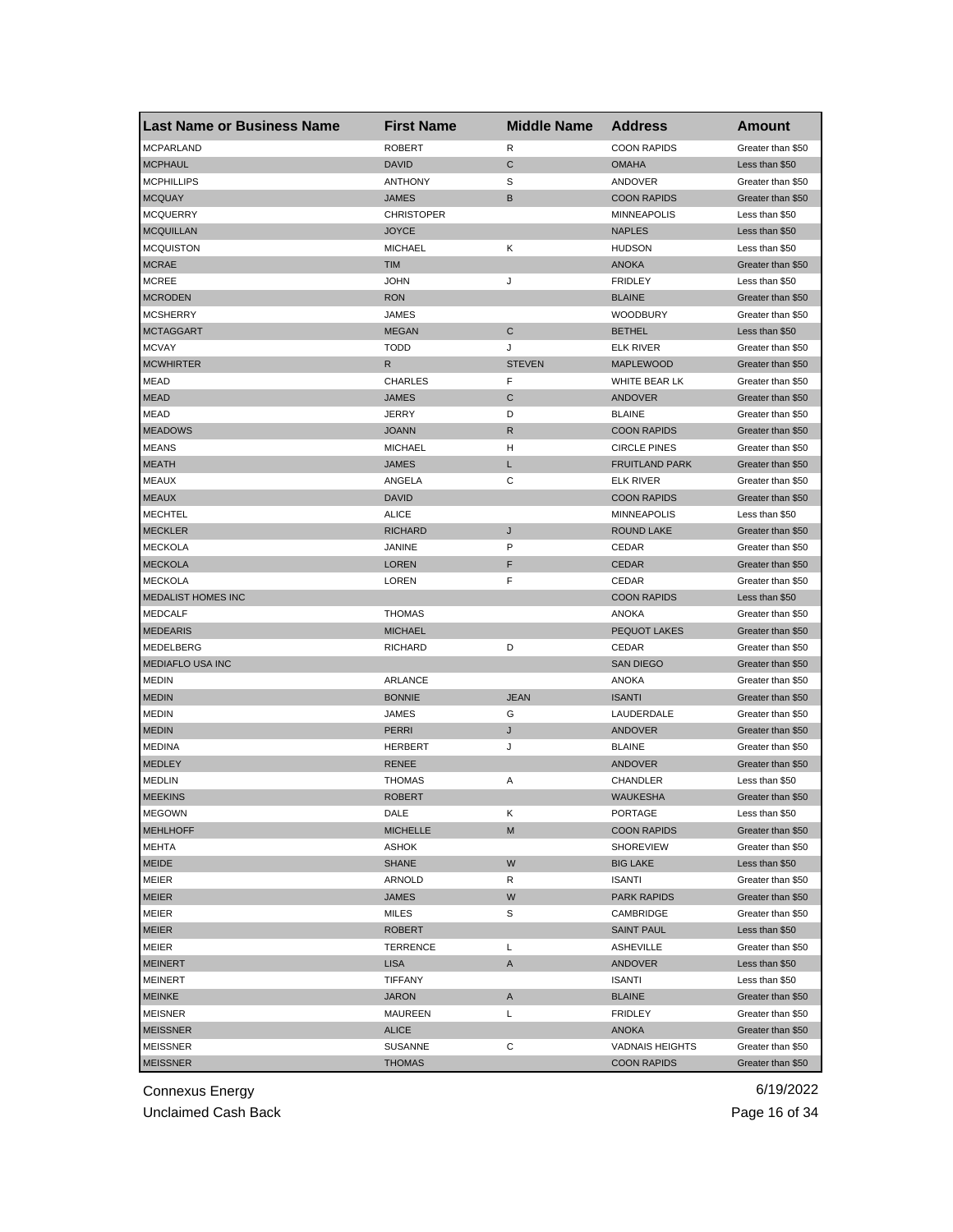| <b>Last Name or Business Name</b> | <b>First Name</b> | <b>Middle Name</b> | <b>Address</b>         | <b>Amount</b>     |
|-----------------------------------|-------------------|--------------------|------------------------|-------------------|
| <b>MEISTER</b>                    | <b>ROB</b>        |                    | <b>WEST LAFAYETTE</b>  | Less than \$50    |
| <b>MEISTER</b>                    | SCOTT             |                    | <b>SAINT FRANCIS</b>   | Greater than \$50 |
| <b>MEIXELL</b>                    | <b>DONOVAN</b>    | D                  | <b>PRINCETON</b>       | Less than \$50    |
| <b>MEJIA</b>                      | <b>VICTORIA</b>   | M                  | <b>ZIMMERMAN</b>       | Greater than \$50 |
| <b>MEKOLI</b>                     | <b>STEVEN</b>     | м                  | <b>SAINT ANTHONY</b>   | Less than \$50    |
| <b>MEKRAMI</b>                    | <b>AZEDDINE</b>   |                    | <b>MINNEAPOLIS</b>     | Less than \$50    |
| MELANDER                          | <b>BRUCE</b>      | н                  | <b>ROSEVILLE</b>       | Less than \$50    |
| <b>MELANDER</b>                   | <b>GEORGIA</b>    | L                  | <b>STANCHFIELD</b>     | Greater than \$50 |
| MELBERG                           | <b>JAMES</b>      | P                  | <b>SAINT CLOUD</b>     | Greater than \$50 |
| <b>MELBERG</b>                    | <b>JEFFERY</b>    | S                  | <b>PEQUOT LAKES</b>    | Greater than \$50 |
| MELBY                             | LOREN             | Α                  | ELK RIVER              | Greater than \$50 |
| <b>MELCHER</b>                    | <b>BECKY</b>      | J                  | <b>ANOKA</b>           | Greater than \$50 |
| <b>MELCO</b>                      | <b>BRUCE</b>      | Г                  | <b>SAINT FRANCIS</b>   | Greater than \$50 |
| <b>MELHORN</b>                    | <b>CHRIS</b>      | J                  | <b>BLAINE</b>          | Greater than \$50 |
| <b>MELHOUSE</b>                   | <b>EVA</b>        | G                  | <b>BROOK PARK</b>      | Less than \$50    |
| <b>MELHOUSE</b>                   | <b>STEVEN</b>     | J                  | <b>COON RAPIDS</b>     | Greater than \$50 |
| <b>MELIN</b>                      | <b>KURT</b>       | W                  | <b>BIG LAKE</b>        | Greater than \$50 |
| <b>MELIN</b>                      | <b>THOMAS</b>     |                    | <b>ROGERS</b>          | Less than \$50    |
| <b>MELINE</b>                     | MARCELLA          | J                  | ZIMMERMAN              | Greater than \$50 |
| <b>MELIUS</b>                     | <b>JOHN</b>       | D                  | <b>COON RAPIDS</b>     | Greater than \$50 |
| MELLAND                           | LYLE              |                    | <b>COON RAPIDS</b>     | Less than \$50    |
| <b>MELLAS</b>                     | <b>ALICE</b>      | С                  | <b>MINNEAPOLIS</b>     | Less than \$50    |
| MELLEMA                           | <b>TONY</b>       |                    | <b>MILACA</b>          | Greater than \$50 |
| <b>MELLEN</b>                     | <b>MICHAEL</b>    | т                  | <b>ANOKA</b>           | Greater than \$50 |
| MELLEN                            | TIM               |                    | <b>SHOREVIEW</b>       | Greater than \$50 |
| <b>MELLEN</b>                     | <b>TIMOTHY</b>    |                    | <b>SAINT PAUL</b>      | Less than \$50    |
| <b>MELLICK</b>                    | <b>MICHAEL</b>    | F                  | SILVER BAY             | Greater than \$50 |
| <b>MELLIN</b>                     | <b>JACK</b>       | L                  | <b>BLAINE</b>          | Greater than \$50 |
| MELLOY                            | <b>THOMAS</b>     |                    | <b>SAINT CLOUD</b>     | Greater than \$50 |
| <b>MELLSTROM</b>                  | <b>NOLA</b>       | Α                  | <b>SUN CITY</b>        | Less than \$50    |
| <b>MELNARIK</b>                   | <b>AARON</b>      | J                  | <b>CHAMPLIN</b>        | Less than \$50    |
| <b>MELOCH</b>                     | <b>HOWARD</b>     | L                  | <b>SAINT PAUL</b>      | Less than \$50    |
| MELSHA                            | KYLE              | L                  | MAPLEWOOD              | Less than \$50    |
| <b>MELTON</b>                     | <b>SHEILA</b>     | Κ                  | <b>BLAINE</b>          | Less than \$50    |
| <b>MELTON</b>                     | TEDDY             | N                  | <b>LONG LAKE</b>       | Greater than \$50 |
| <b>MELTON</b>                     | <b>TIM</b>        | Α                  | WAUKESHA               | Greater than \$50 |
| <b>MELVIN</b>                     | <b>RICH</b>       |                    | ELK RIVER              | Greater than \$50 |
| <b>MENALIS</b>                    | <b>MICHAEL</b>    | G                  | <b>COON RAPIDS</b>     | Less than \$50    |
| <b>MENARD</b>                     | <b>BRIAN</b>      | Α                  | <b>WYOMING</b>         | Greater than \$50 |
| <b>MENARD</b>                     | <b>PENNY</b>      |                    | <b>WEST SAINT PAUL</b> | Greater than \$50 |
| <b>MENDEL</b>                     | ARIHUR            |                    | <b>RICHMOND</b>        | Less than \$50    |
| MENDEZ                            | JANET             | Κ                  | <b>SAINT PAUL</b>      | Greater than \$50 |
| <b>MENDIOLA</b>                   | <b>JESSE</b>      |                    | <b>PRINCETON</b>       | Less than \$50    |
| <b>MENDOZA</b>                    | ERIK              |                    | <b>BLAINE</b>          | Less than \$50    |
| MENEGE                            | <b>DIONNE</b>     | L                  | <b>MINNEAPOLIS</b>     | Greater than \$50 |
| <b>MENEGE</b>                     | <b>DORIS</b>      | M                  | <b>MORA</b>            | Less than \$50    |
| <b>MENGELKOCH</b>                 | JEFF              | Α                  | <b>BLAINE</b>          | Greater than \$50 |
| <b>MENGELKOCH</b>                 | <b>JERROLD</b>    | S                  | <b>HIBBING</b>         | Greater than \$50 |
| <b>MENNE</b>                      | <b>FRANK</b>      | R                  | ANDOVER                | Greater than \$50 |
| <b>MENSEN</b>                     | <b>MARK</b>       |                    | <b>BLAINE</b>          | Greater than \$50 |
| MENZ                              | RACHEL            | L                  | <b>BLAINE</b>          | Greater than \$50 |
| <b>MENZHUBER</b>                  | <b>MIKE</b>       |                    | CEDAR                  | Greater than \$50 |
| <b>MERCADO</b>                    | <b>KATRINA</b>    |                    | SAVAGE                 | Less than \$50    |
| <b>MERCADO</b>                    | RAUL              |                    | <b>PARK RAPIDS</b>     | Less than \$50    |
| MERCER                            | <b>DENNIS</b>     |                    | <b>CHISAGO CITY</b>    | Greater than \$50 |
| <b>MERCER</b>                     | <b>KURT</b>       |                    | <b>EAU CLAIRE</b>      | Greater than \$50 |
|                                   |                   |                    |                        |                   |

Unclaimed Cash Back **Page 17 of 34**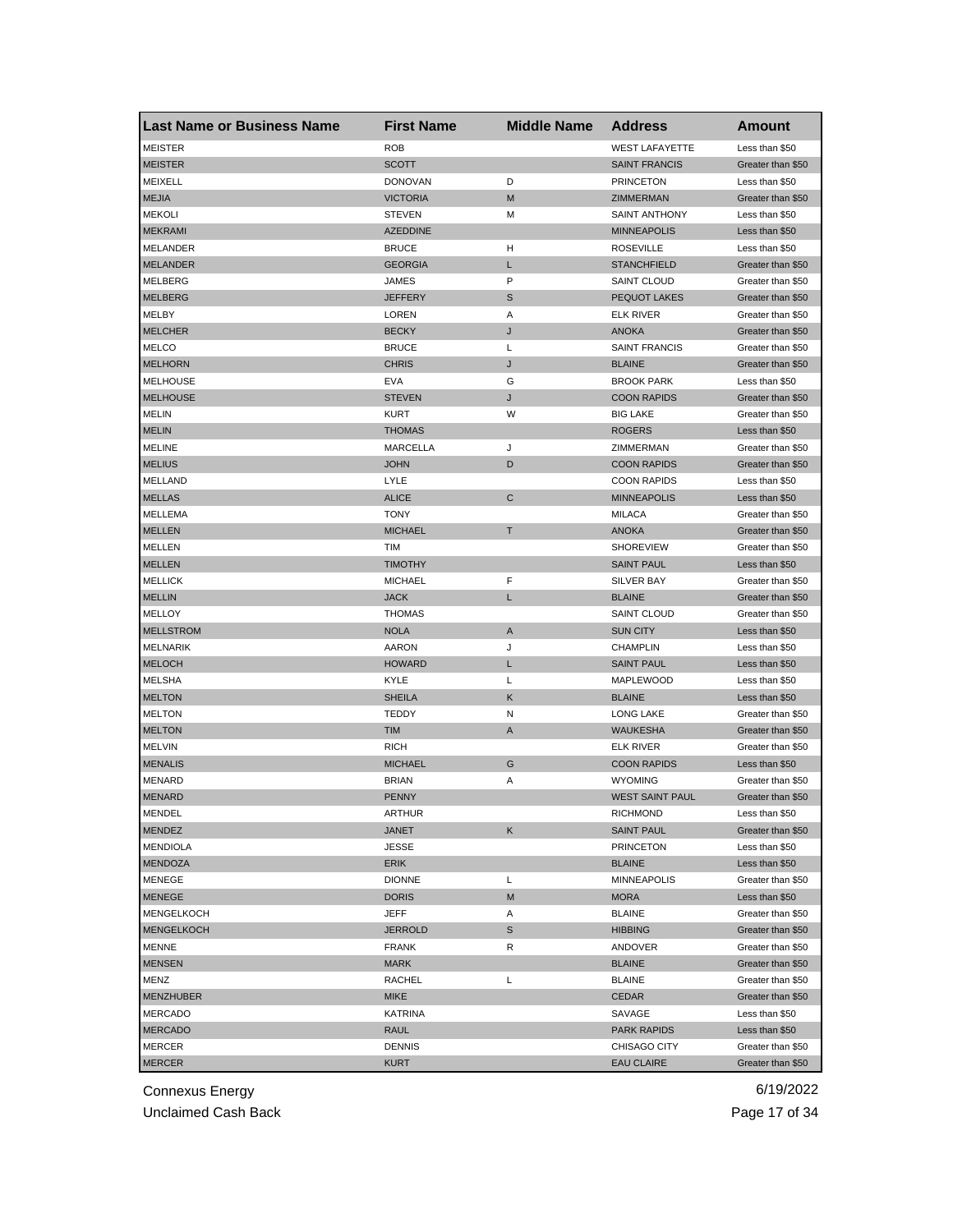| <b>Last Name or Business Name</b> | <b>First Name</b> | <b>Middle Name</b> | <b>Address</b>        | <b>Amount</b>     |
|-----------------------------------|-------------------|--------------------|-----------------------|-------------------|
| <b>MERCIER</b>                    | <b>JAMES</b>      | В                  | <b>STILLWATER</b>     | Greater than \$50 |
| <b>MEREDITH</b>                   | <b>ERIC</b>       | W                  | <b>ANOKA</b>          | Less than \$50    |
| <b>MEREDITH</b>                   | <b>HARVEY</b>     |                    | <b>NAPLES</b>         | Greater than \$50 |
| <b>MERGENS</b>                    | <b>PATRICK</b>    |                    | <b>CHISAGO CITY</b>   | Greater than \$50 |
| MERGENTHAL                        | <b>DAVID</b>      | С                  | <b>MANKATO</b>        | Greater than \$50 |
| <b>MERHI</b>                      | <b>OMAR</b>       |                    | <b>SOUTHLAKE</b>      | Less than \$50    |
| <b>MERHIY</b>                     | ALI               |                    | <b>BLAINE</b>         | Greater than \$50 |
| <b>MERHIY</b>                     | LARRY             |                    | <b>BLAINE</b>         | Greater than \$50 |
| MERIDIAN HOMES INC                |                   |                    | <b>COON RAPIDS</b>    | Greater than \$50 |
| <b>MERIT CUSTOM HOMES</b>         |                   |                    | <b>EAST BETHEL</b>    | Less than \$50    |
| MERKLE                            | DAVID             |                    | NORTH SAINT PAUL      | Greater than \$50 |
| <b>MERKLING</b>                   | <b>SCOTT</b>      |                    | <b>ELK RIVER</b>      | Less than \$50    |
| <b>MERKOURIS</b>                  | <b>JOHN</b>       | в                  | <b>ISANTI</b>         | Greater than \$50 |
| <b>MERRIAM</b>                    | <b>CHARLES</b>    | W                  | <b>COON RAPIDS</b>    | Greater than \$50 |
| <b>MERRICK</b>                    | KATHY             | R                  | <b>COON RAPIDS</b>    | Less than \$50    |
| <b>MERRICK</b>                    | <b>ROBERT</b>     | н                  | <b>BLAINE</b>         | Greater than \$50 |
| <b>MERRIFIELD</b>                 | <b>DIANNE</b>     | L                  | LAKE HAVASU CITY      | Less than \$50    |
| MERRIMAC CONST CO                 |                   |                    | <b>CEDAR</b>          | Greater than \$50 |
| <b>MERRIMAN</b>                   | CALEB             | F                  | VESTAVIA              | Greater than \$50 |
| <b>MERRIMAN</b>                   | <b>DIANNA</b>     |                    | <b>ISANTI</b>         | Less than \$50    |
| <b>MERRITT</b>                    | JAMES             |                    | <b>RAMSEY</b>         | Greater than \$50 |
| <b>MERRITT</b>                    | <b>JEFFREY</b>    | S                  | <b>STANCHFIELD</b>    | Less than \$50    |
| <b>MERRY MAIDS INC</b>            |                   |                    | LITTLE CANADA         | Greater than \$50 |
| <b>MERSETH</b>                    | <b>JERMEY</b>     |                    | <b>MANKATO</b>        | Less than \$50    |
| <b>MERTENS</b>                    | <b>THOMAS</b>     | J                  | <b>SAINT CHARLES</b>  | Greater than \$50 |
| <b>MERTES</b>                     | <b>MICHAEL</b>    | W                  | <b>CIRCLE PINES</b>   | Greater than \$50 |
| <b>MERTES</b>                     | <b>SHARON</b>     | KAY                | <b>FOREST LAKE</b>    | Greater than \$50 |
| <b>MERTZ</b>                      | <b>DENNIS</b>     | G                  | <b>ELK RIVER</b>      | Greater than \$50 |
| <b>MERWIN</b>                     | DANIEL            |                    | HILLMAN               | Less than \$50    |
| <b>MERWIN DRUG</b>                |                   |                    | <b>GOLDEN VALLEY</b>  | Greater than \$50 |
| MERYHEW                           | <b>RICHARD</b>    | Ε                  | WHITE BEAR LAKE       | Greater than \$50 |
| <b>MESENBRING</b>                 | <b>WARREN</b>     | A                  | <b>SAINT PAUL</b>     | Greater than \$50 |
| MESHER                            | JEFF              | J                  | <b>MINNEAPOLIS</b>    | Less than \$50    |
| <b>MESKE</b>                      | <b>MARY</b>       | M                  | <b>CHIPPEWA FALLS</b> | Greater than \$50 |
| <b>MESKO</b>                      | <b>TONY</b>       |                    | <b>SAINT CLOUD</b>    | Greater than \$50 |
| <b>MESROUBIAN</b>                 | <b>SAMUEL</b>     |                    | <b>OAKDALE</b>        | Greater than \$50 |
| <b>MESSER</b>                     | <b>ROBERT</b>     | J                  | RAMSEY                | Greater than \$50 |
| <b>MESSERLI</b>                   | <b>DONALD</b>     |                    | <b>COON RAPIDS</b>    | Less than \$50    |
| <b>MESSERLI</b>                   | <b>DONNIE</b>     |                    | <b>ROGERS</b>         | Greater than \$50 |
| <b>MESTAD</b>                     | <b>KEVIN</b>      |                    | <b>COON RAPIDS</b>    | Greater than \$50 |
| MESIAD                            | KEVIN             |                    | <b>BLAINE</b>         | Less than \$50    |
| METAL STRIPPING SVC INC           |                   |                    | <b>BLAINE</b>         | Greater than \$50 |
| <b>METCALF</b>                    | <b>DONALD</b>     | Α                  | PIERZ                 | Greater than \$50 |
| <b>METCALF</b>                    | <b>RICK</b>       | A                  | <b>FRIDLEY</b>        | Greater than \$50 |
| <b>METCALF</b>                    | SALLY             |                    | <b>BLAINE</b>         | Greater than \$50 |
| <b>METMOR FINANCIAL INC</b>       |                   |                    | <b>COON RAPIDS</b>    | Greater than \$50 |
| <b>METRO ARCHERY CTR</b>          |                   |                    | <b>BLAINE</b>         | Greater than \$50 |
| METRO CAR CONNECTION INC          |                   |                    | <b>CEDAR</b>          | Greater than \$50 |
| METRO CLINIC COUNSELING           |                   |                    | <b>EDEN PRAIRIE</b>   | Greater than \$50 |
| <b>METRO FIRE</b>                 |                   |                    | <b>ELK RIVER</b>      | Less than \$50    |
| METRO SUBURBAN BUILDERS           |                   |                    | <b>ANOKA</b>          | Greater than \$50 |
| <b>METRO TIRE</b>                 |                   |                    | <b>BLAINE</b>         | Greater than \$50 |
| METROPOLITAN FEDERAL BANK         |                   |                    | <b>SAINT PAUL</b>     | Greater than \$50 |
| METROPOLITAN FINANCIAL MTG        |                   |                    | <b>SAINT PAUL</b>     | Greater than \$50 |
| METROWIDE RELOCATION SERVICES     |                   |                    | <b>MINNEAPOLIS</b>    | Less than \$50    |
| <b>METTLER</b>                    | <b>EVERINA</b>    | M                  | <b>MINNEAPOLIS</b>    | Less than \$50    |
|                                   |                   |                    |                       |                   |

Unclaimed Cash Back **Page 18 of 34**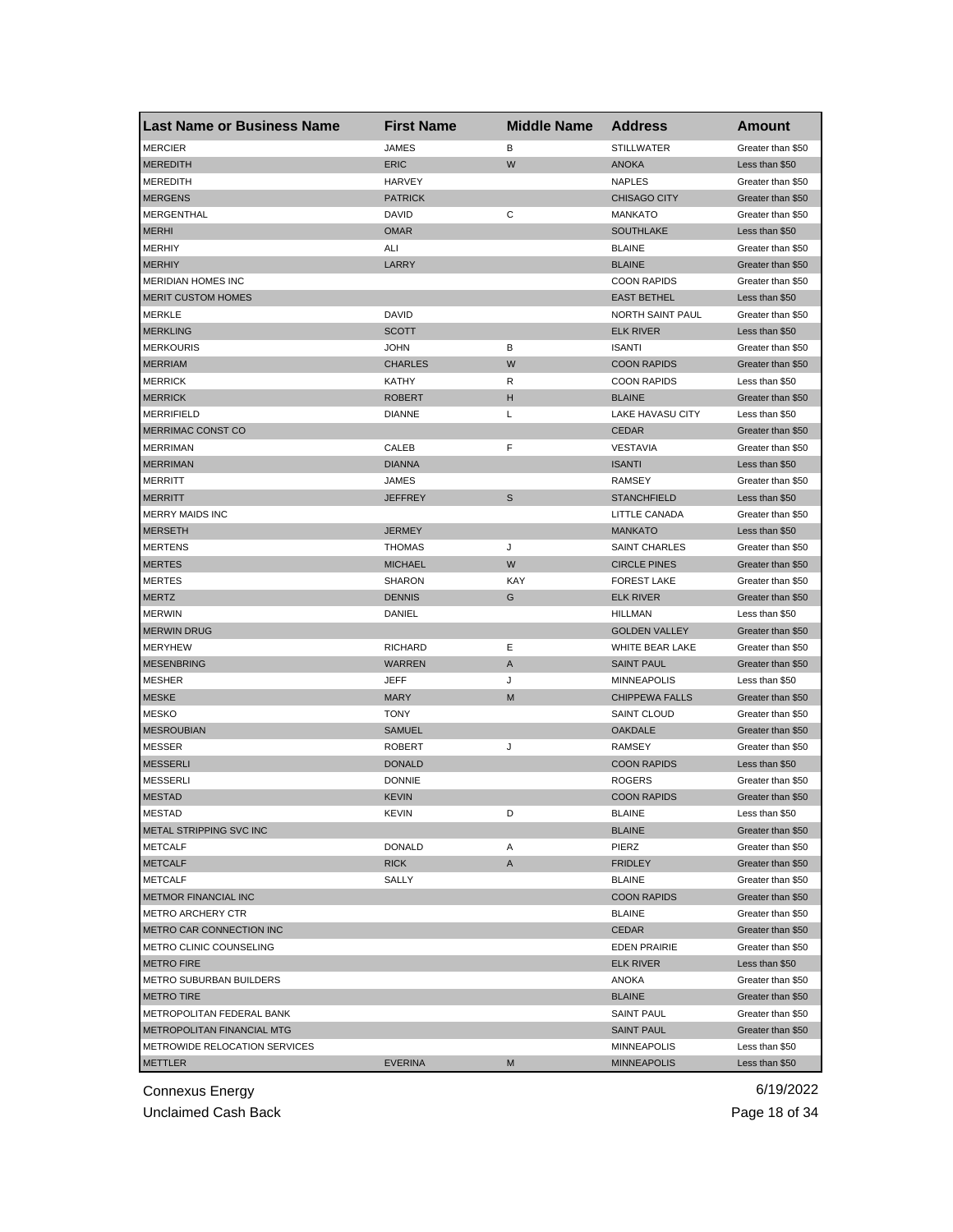| <b>Last Name or Business Name</b> | <b>First Name</b> | <b>Middle Name</b> | <b>Address</b>            | <b>Amount</b>     |
|-----------------------------------|-------------------|--------------------|---------------------------|-------------------|
| METTLER                           | <b>MILO</b>       | R                  | <b>PRINCETON</b>          | Greater than \$50 |
| <b>METULYNSKY</b>                 | <b>NICHOLAS</b>   | <b>REV</b>         | <b>MINNEAPOLIS</b>        | Greater than \$50 |
| METZ                              | DAVID             | J                  | WHITE BEAR LAKE           | Greater than \$50 |
| <b>METZ</b>                       | DAVID             | P                  | <b>CHANDLER</b>           | Greater than \$50 |
| METZ                              | JAMES             | D                  | CAMBRIDGE                 | Greater than \$50 |
| <b>METZ</b>                       | <b>JERRY</b>      | Е                  | <b>MAPLEWOOD</b>          | Less than \$50    |
| METZ                              | <b>STUART</b>     | J                  | NORTHFIELD                | Less than \$50    |
| <b>METZER</b>                     | <b>RUSSELL</b>    | A                  | <b>ISANTI</b>             | Greater than \$50 |
| METZGER                           | DAVID             | Α                  | <b>FOREST LAKE</b>        | Greater than \$50 |
| <b>METZGER</b>                    | <b>DAVID</b>      | F                  | <b>SAINT CLOUD</b>        | Greater than \$50 |
| METZGER                           | <b>DENNIS</b>     | W                  | <b>CENTER CITY</b>        | Greater than \$50 |
| <b>METZGER</b>                    | <b>EMMETT</b>     | M                  | <b>COON RAPIDS</b>        | Greater than \$50 |
| METZGER                           | JAMES             |                    | <b>ANOKA</b>              | Greater than \$50 |
| <b>METZGER</b>                    | <b>ROBERT</b>     | $\mathsf{C}$       | <b>BLAINE</b>             | Greater than \$50 |
| <b>METZINGER</b>                  | <b>CHRIS</b>      |                    | <b>BLAINE</b>             | Less than \$50    |
| <b>MEULENERS</b>                  | <b>CYNTHIA</b>    | M                  | <b>COON RAPIDS</b>        | Greater than \$50 |
| <b>MEURER</b>                     | DANIEL            |                    | <b>BLAINE</b>             | Greater than \$50 |
| <b>MEVERDEN</b>                   | <b>LUKE</b>       | W                  | <b>SAINT FRANCIS</b>      | Greater than \$50 |
| <b>MEVISSEN</b>                   | <b>DIANE</b>      | M                  | <b>HINCKLEY</b>           | Greater than \$50 |
| <b>MEVISSEN</b>                   | <b>THOMAS</b>     | Е                  | <b>ANDOVER</b>            | Greater than \$50 |
| MEYER                             | ADELLE            | м                  | <b>COON RAPIDS</b>        | Greater than \$50 |
| <b>MEYER</b>                      | <b>ANN</b>        | <b>MARIE</b>       | <b>BACKUS</b>             | Greater than \$50 |
| MEYER                             | <b>BERNARD</b>    | R                  | <b>ROCHERT</b>            | Greater than \$50 |
| <b>MEYER</b>                      | <b>BETH</b>       |                    | <b>SHOREVIEW</b>          | Greater than \$50 |
| MEYER                             | BETTY             |                    | <b>BLOOMINGTON</b>        | Greater than \$50 |
| <b>MEYER</b>                      | <b>CAROLYN</b>    | B                  | <b>MINNEAPOLIS</b>        | Greater than \$50 |
| MEYER                             | <b>CHARLES</b>    | Α                  | <b>COON RAPIDS</b>        | Greater than \$50 |
| <b>MEYER</b>                      | DALE              | н                  | <b>COON RAPIDS</b>        | Greater than \$50 |
| MEYER                             | DANIEL            | J                  | <b>ELK RIVER</b>          | Greater than \$50 |
| MEYER                             | <b>ESTHER</b>     |                    | <b>BLAINE</b>             | Less than \$50    |
| MEYER                             | G                 | WILLIAM            | <b>SUPERIOR</b>           | Greater than \$50 |
| <b>MEYER</b>                      | <b>GARY</b>       |                    | <b>MARINE ON ST CROIX</b> | Greater than \$50 |
| MEYER                             | GREG              |                    | <b>ELK RIVER</b>          | Greater than \$50 |
| <b>MEYER</b>                      | <b>JOHN</b>       |                    | <b>FREDERICK</b>          | Greater than \$50 |
| MEYER                             | <b>KIMBERLY</b>   | R                  | <b>LINO LAKES</b>         | Greater than \$50 |
| <b>MEYER</b>                      | LOUIS             | J                  | <b>BLAINE</b>             | Less than \$50    |
| MEYER                             | MARGARET          | Α                  | <b>BLAINE</b>             | Greater than \$50 |
| <b>MEYER</b>                      | <b>MICHAEL</b>    | C                  | <b>ASKOV</b>              | Greater than \$50 |
| MEYER                             | <b>MICHELLE</b>   | С                  | <b>NEW BRIGHTON</b>       | Greater than \$50 |
| <b>MEYER</b>                      | <b>NEIL</b>       | R                  | <b>GLENDALE</b>           | Greater than \$50 |
| MEYER                             | <b>NICOLE</b>     |                    | ELK RIVER                 | Less than \$50    |
| <b>MEYER</b>                      | PAULA             | A                  | <b>COON RAPIDS</b>        | Greater than \$50 |
| MEYER                             | RANDY             |                    | <b>ELK RIVER</b>          | Less than \$50    |
| MEYER                             | <b>REBECCA</b>    |                    | ANDOVER                   | Less than \$50    |
| MEYER                             | RICHARD           | Α                  | <b>BIG LAKE</b>           | Greater than \$50 |
| MEYER                             | RICHARD           | S                  | PINE CITY                 | Greater than \$50 |
| MEYER                             | ROBERT            | Α                  | <b>BROOKLYN CENTER</b>    | Greater than \$50 |
| <b>MEYER</b>                      | <b>ROBERT</b>     | J                  | ANOKA                     | Greater than \$50 |
| MEYER                             | ROBERT            | W                  | <b>COLD SPRING</b>        | Greater than \$50 |
| MEYER                             | <b>ROBERT</b>     | W                  | <b>BETHEL</b>             | Greater than \$50 |
| MEYER                             | <b>RODNEY</b>     |                    | <b>COON RAPIDS</b>        | Greater than \$50 |
| <b>MEYER</b>                      | ROGER             | D                  | PINE CITY                 | Greater than \$50 |
| MEYER                             | <b>RONALD</b>     | Е                  | ANDOVER                   | Greater than \$50 |
| MEYER                             | S                 | J                  | <b>BRAINERD</b>           | Greater than \$50 |
| MEYER                             | <b>STEVEN</b>     | Α                  | <b>COON RAPIDS</b>        | Greater than \$50 |
| <b>MEYER</b>                      | <b>TODD</b>       | J                  | <b>COON RAPIDS</b>        | Less than \$50    |
|                                   |                   |                    |                           |                   |

Unclaimed Cash Back **Page 19 of 34**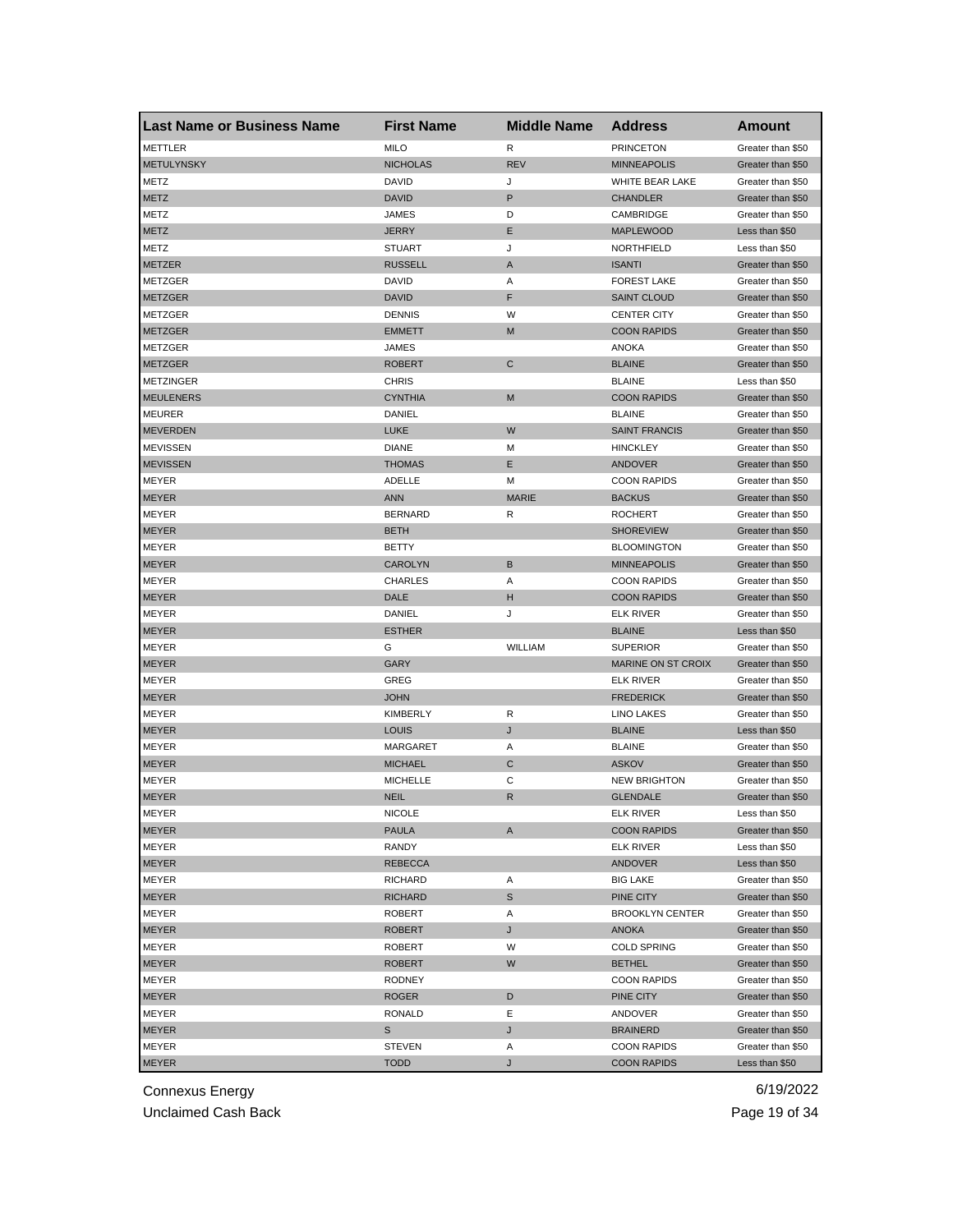| <b>Last Name or Business Name</b> | <b>First Name</b> | <b>Middle Name</b> | <b>Address</b>         | Amount            |
|-----------------------------------|-------------------|--------------------|------------------------|-------------------|
| MEYER                             | <b>TOM</b>        |                    | ANDOVER                | Greater than \$50 |
| <b>MEYER</b>                      | <b>TOM</b>        | J                  | ANDOVER                | Greater than \$50 |
| <b>MEYERS</b>                     | LARRY             | Ν                  | <b>KELLOGG</b>         | Greater than \$50 |
| <b>MEYERS</b>                     | <b>MICHAEL</b>    |                    | ANDOVER                | Greater than \$50 |
| <b>MEYERS</b>                     | <b>MYRON</b>      | D                  | <b>CIRCLE PINES</b>    | Greater than \$50 |
| <b>MEYERS</b>                     | PHILIP            | R                  | <b>NISSWA</b>          | Greater than \$50 |
| <b>MEYERS</b>                     | <b>RICHARD</b>    | В                  | NORTH SAINT PAUL       | Greater than \$50 |
| <b>MEYERS</b>                     | <b>ROB</b>        | н                  | <b>ELK RIVER</b>       | Greater than \$50 |
| <b>MEYERS</b>                     | WILLIAM           |                    | <b>BLAINE</b>          | Greater than \$50 |
| <b>MEYERS</b>                     | <b>WILLIAM</b>    | L                  | ZIMMERMAN              | Greater than \$50 |
| <b>MEYHOFF</b>                    | <b>TODD</b>       | С                  | <b>MOUND</b>           | Less than \$50    |
| <b>MEZA</b>                       | <b>ROBERT</b>     |                    | <b>MINNEAPOLIS</b>     | Less than \$50    |
| MEZZANO                           | <b>ELIZABETH</b>  | M                  | <b>SAINT PAUL</b>      | Less than \$50    |
| <b>MEZZENGA</b>                   | <b>JOE</b>        | A                  | <b>MINNEAPOLIS</b>     | Less than \$50    |
| MGM WINE AND SPIRITS              |                   |                    | <b>SAINT PAUL</b>      | Greater than \$50 |
| <b>MIARS</b>                      | <b>JAMES</b>      | н                  | <b>ANOKA</b>           | Greater than \$50 |
| <b>MICHAEL</b>                    | SANDY             | Г                  | <b>COON RAPIDS</b>     | Greater than \$50 |
| <b>MICHAELS</b>                   | <b>JOHN</b>       | W                  | <b>CEDAR</b>           | Greater than \$50 |
| <b>MICHAELSON</b>                 | RONALD            | Е                  | <b>COON RAPIDS</b>     | Greater than \$50 |
| <b>MICHALEC</b>                   | <b>MICHELLE</b>   |                    | <b>ELK RIVER</b>       | Less than \$50    |
| <b>MICHALEK</b>                   | DALE              | Α                  | <b>HUGO</b>            | Greater than \$50 |
| <b>MICHALETZ</b>                  | <b>CURTIS</b>     | L                  | <b>BECKER</b>          | Less than \$50    |
| <b>MICHALS</b>                    | SHELLY            | Α                  | <b>COON RAPIDS</b>     | Greater than \$50 |
| <b>MICHAUD</b>                    | <b>PAMELA</b>     | A                  | <b>ANOKA</b>           | Greater than \$50 |
| <b>MICHEL</b>                     | <b>KENNETH</b>    | J                  | <b>ELK RIVER</b>       | Greater than \$50 |
| <b>MICHEL</b>                     | <b>MARY</b>       |                    | PORTSMOUTH             | Less than \$50    |
| <b>MICHEL</b>                     | <b>TONY</b>       |                    | <b>WACONIA</b>         | Greater than \$50 |
| <b>MICHELS</b>                    | <b>DANIEL</b>     | R                  | <b>BLAINE</b>          | Less than \$50    |
| <b>MICHELS</b>                    | PHILIP            | Α                  | <b>BLAINE</b>          | Greater than \$50 |
| <b>MICHLITSCH</b>                 | <b>DAROLD</b>     |                    | <b>BIG LAKE</b>        | Greater than \$50 |
| <b>MICHURSKI</b>                  | <b>ROBERT</b>     | т                  | <b>BLAINE</b>          | Greater than \$50 |
| <b>MICKEL</b>                     | <b>DOROTHY</b>    | B                  | <b>SAINT PAUL</b>      | Greater than \$50 |
| <b>MICKELSEN</b>                  | JAMES             | R                  | ALBUQUERQUE            | Greater than \$50 |
| <b>MICKELSON</b>                  | <b>AARON</b>      | D                  | ANDOVER                | Less than \$50    |
| <b>MICKELSON</b>                  | <b>DELANE</b>     | J                  | <b>WHITE BEAR LAKE</b> | Less than \$50    |
| <b>MICKELSON</b>                  | DR                | <b>ROGER</b>       | <b>COON RAPIDS</b>     | Greater than \$50 |
| <b>MICKELSON</b>                  | <b>MELVIN</b>     | Α                  | CORCORAN               | Greater than \$50 |
| <b>MICKELSON</b>                  | <b>WILLIAM</b>    | S                  | <b>MINNEAPOLIS</b>     | Greater than \$50 |
| <b>MICKLE</b>                     | <b>BRADLEY</b>    | Α                  | <b>CIRCLE PINES</b>    | Greater than \$50 |
| MICRO GROUP BETHEL LLC            |                   |                    | <b>BETHEL</b>          | Greater than \$50 |
| MIDAS                             |                   |                    | <b>COON RAPIDS</b>     | Less than \$50    |
| <b>MIDDAUGH</b>                   | <b>MARLO</b>      |                    | <b>VADNAIS HEIGHTS</b> | Greater than \$50 |
| <b>MIDLAND</b>                    | <b>MORTGAGE</b>   |                    | MARINE ON ST CROIX     | Greater than \$50 |
| <b>MIDLAND PRESS LLC</b>          |                   |                    | <b>TAYLORS FALLS</b>   | Less than \$50    |
| MIDLO                             | <b>DOROTHY</b>    |                    | <b>ISANTI</b>          | Less than \$50    |
| <b>MIDWEST AUTO</b>               |                   |                    | <b>SPRINGFIELD</b>     | Greater than \$50 |
| MIDWEST CABLE                     |                   |                    | <b>MINNEAPOLIS</b>     | Greater than \$50 |
| MIDWEST GAS CO                    |                   |                    | <b>COON RAPIDS</b>     | Greater than \$50 |
| MIDWEST GAS CO                    |                   |                    | <b>COON RAPIDS</b>     | Greater than \$50 |
| <b>MIDWEST GUN WORKS</b>          |                   |                    | <b>BLAINE</b>          | Greater than \$50 |
| MIDWEST IND SEWING EQUIP          |                   |                    | SPRING LAKE PARK       | Greater than \$50 |
| MIDWEST MAINTENANCE               |                   |                    | <b>MOUNDSVIEW</b>      | Greater than \$50 |
| MIDWEST METAL FRAMING INC         |                   |                    | CEDAR                  | Greater than \$50 |
| <b>MIDWEST SEEDER</b>             |                   |                    | <b>FOREST LAKE</b>     | Greater than \$50 |
| MIDWEST SPECIAL SERVICES          |                   |                    | SAINT PAUL             | Less than \$50    |
| MIDWEST UNDRG INSP INC            |                   |                    | <b>ISANTI</b>          | Greater than \$50 |
|                                   |                   |                    |                        |                   |

Unclaimed Cash Back **Page 20 of 34**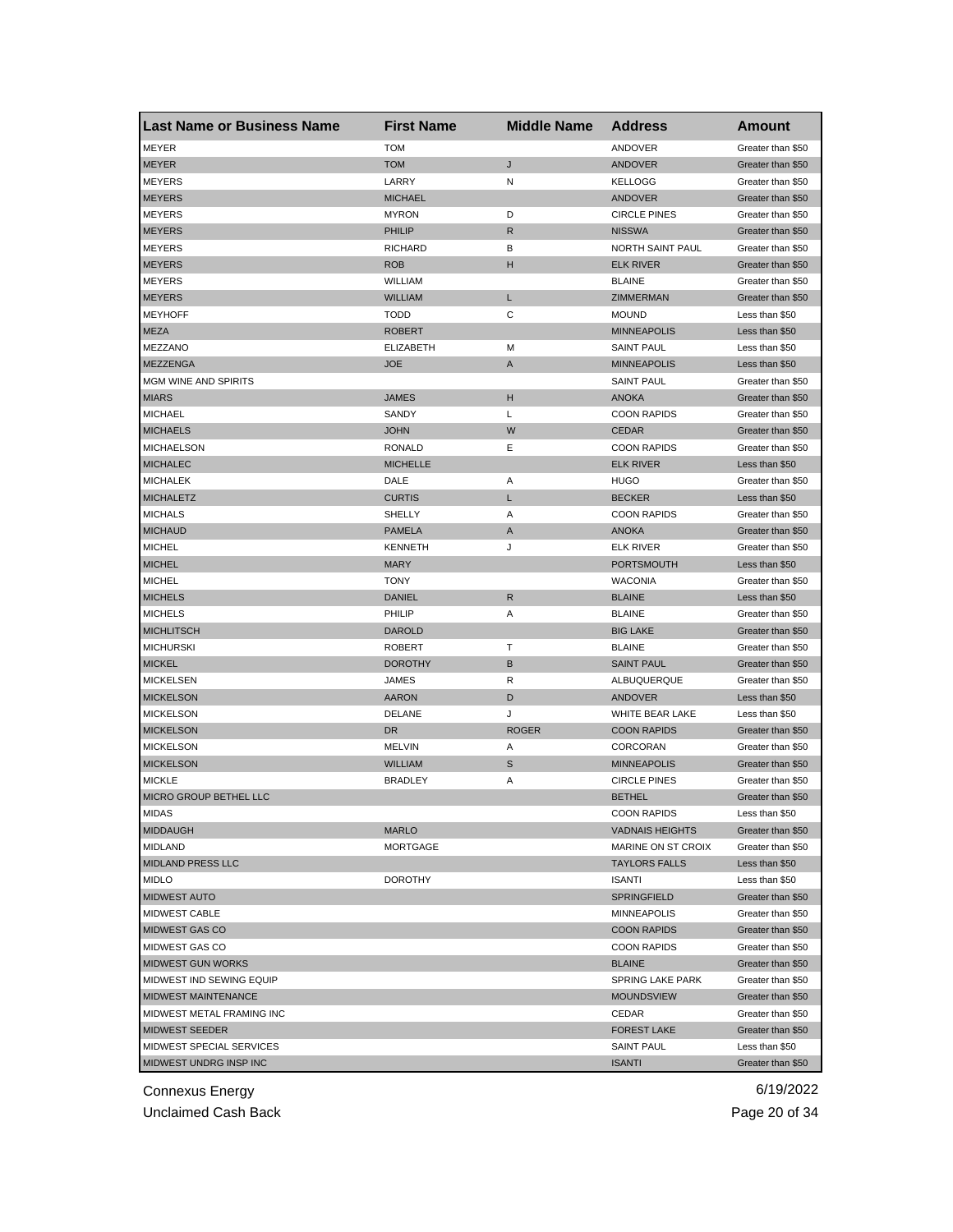| <b>Last Name or Business Name</b> | <b>First Name</b>  | <b>Middle Name</b> | <b>Address</b>          | <b>Amount</b>     |
|-----------------------------------|--------------------|--------------------|-------------------------|-------------------|
| MIDWESTERN MECHANICAL             |                    |                    | <b>BLAINE</b>           | Greater than \$50 |
| <b>MIELKE</b>                     | <b>COLLEEN</b>     |                    | <b>COON RAPIDS</b>      | Less than \$50    |
| MIELKE                            | <b>JACK</b>        |                    | <b>BLAINE</b>           | Greater than \$50 |
| <b>MIELKE</b>                     | <b>JEROME</b>      | D                  | <b>COON RAPIDS</b>      | Greater than \$50 |
| <b>MIELKE</b>                     | <b>TROY</b>        | D                  | <b>BETHEL</b>           | Less than \$50    |
| <b>MIEMIETZ</b>                   | <b>KAREN</b>       | L                  | <b>BLAINE</b>           | Greater than \$50 |
| <b>MIES</b>                       | <b>ROBERT</b>      |                    | <b>STACY</b>            | Less than \$50    |
| <b>MIESBAUER</b>                  | <b>JOHN</b>        | W                  | <b>ANOKA</b>            | Less than \$50    |
| MIESBAYER                         | JIM                | Α                  | <b>FOREST LAKE</b>      | Greater than \$50 |
| <b>MIESEN</b>                     | <b>CURT</b>        |                    | <b>MAPLE GROVE</b>      | Greater than \$50 |
| MIGHTY OAK BLDRS INC              |                    |                    | <b>BLAINE</b>           | Greater than \$50 |
| <b>MIGUEL</b>                     | <b>ROLANDO</b>     | S                  | <b>COLUMBIA HEIGHTS</b> | Greater than \$50 |
| <b>MIHALOW</b>                    | <b>JOHN</b>        | Ε                  | <b>BLAINE</b>           | Greater than \$50 |
| <b>MIKESKA</b>                    | <b>ROBERT</b>      |                    | <b>CAMBRIDGE</b>        | Greater than \$50 |
| <b>MIKODA</b>                     | <b>BETTE</b>       | Α                  | <b>COON RAPIDS</b>      | Greater than \$50 |
| <b>MIKOLAI</b>                    | <b>DONALD</b>      | P                  | <b>CIRCLE PINES</b>     | Greater than \$50 |
| <b>MIKRES</b>                     | <b>BRYAN</b>       |                    | <b>CHISAGO CITY</b>     | Greater than \$50 |
| <b>MIKRUT</b>                     | <b>KATHLEEN</b>    | Α                  | <b>COON RAPIDS</b>      | Greater than \$50 |
| <b>MIKSA</b>                      | <b>DESIGNS</b>     |                    | <b>MINNEAPOLIS</b>      | Greater than \$50 |
| <b>MILANDER</b>                   | <b>LESLIE</b>      | L                  | <b>ANOKA</b>            | Greater than \$50 |
| <b>MILBACH</b>                    | <b>SUSAN</b>       | М                  | <b>OSHKOSH</b>          | Less than \$50    |
| <b>MILBRADT</b>                   | <b>AVIS</b>        | M                  | <b>COON RAPIDS</b>      | Greater than \$50 |
| MILBRADT                          | DAVID              | R                  | <b>WYOMING</b>          | Greater than \$50 |
| <b>MILCZARK</b>                   | <b>CARMAN</b>      |                    | <b>BARNUM</b>           | Greater than \$50 |
| <b>MILCZARK</b>                   | SCOTT              |                    | <b>FOREST LAKE</b>      | Less than \$50    |
| <b>MILENDER</b>                   | <b>KEVIN</b>       |                    | <b>ISANTI</b>           | Greater than \$50 |
| MILES                             | <b>MICHAEL</b>     | J                  | <b>VADNAIS HEIGHTS</b>  | Greater than \$50 |
| <b>MILES</b>                      | <b>ROBERT</b>      | С                  | <b>COON RAPIDS</b>      | Greater than \$50 |
| MILLAN                            | CARMELO            |                    | ONALASKA                | Greater than \$50 |
| <b>MILLAN</b>                     | <b>DAWN</b>        | M                  | <b>BLAINE</b>           | Greater than \$50 |
| <b>MILLAR</b>                     | <b>GERALD</b>      | F                  | <b>BEMIDJI</b>          | Greater than \$50 |
| <b>MILLARD</b>                    | <b>DONNA</b>       |                    | <b>COON RAPIDS</b>      | Greater than \$50 |
| <b>MILLARD</b>                    | <b>JASON</b>       |                    | <b>ANOKA</b>            | Less than \$50    |
| <b>MILLARD</b>                    | <b>PATRICIA</b>    |                    | ZIMMERMAN               | Greater than \$50 |
|                                   |                    |                    | <b>COON RAPIDS</b>      |                   |
| <b>MILLARD</b>                    | RANDY              | G                  |                         | Greater than \$50 |
| <b>MILLBRIDGE</b>                 | LARRY              |                    | <b>FOREST LAKE</b>      | Less than \$50    |
| MILLER                            | ANNA               |                    | <b>FRIDLEY</b>          | Greater than \$50 |
| <b>MILLER</b>                     | ANNETTE            | н                  | <b>FRIDLEY</b>          | Greater than \$50 |
| MILLER                            | <b>BARB</b>        | С                  | <b>BLAINE</b>           | Greater than \$50 |
| <b>MILLER</b>                     | <b>BARBARA</b>     | A                  | <b>BLOOMINGTON</b>      | Greater than \$50 |
| MILLER                            | <b>BENJAMIN</b>    | н                  | <b>COON RAPIDS</b>      | Less than \$50    |
| <b>MILLER</b>                     | <b>BRIAN</b>       | D                  | <b>VADNAIS HEIGHTS</b>  | Greater than \$50 |
| MILLER                            | <b>BRIANNA</b>     | Г                  | <b>COON RAPIDS</b>      | Less than \$50    |
| <b>MILLER</b>                     | CAMMIE             |                    | <b>CHURCH ROAD</b>      | Less than \$50    |
| MILLER                            | CHASE              | R                  | <b>OTSEGO</b>           | Greater than \$50 |
| <b>MILLER</b>                     | <b>CHRISTOPHER</b> | S                  | <b>COON RAPIDS</b>      | Less than \$50    |
| MILLER                            | CLAUDIA            |                    | OAKDALE                 | Greater than \$50 |
| <b>MILLER</b>                     | <b>CRAIG</b>       |                    | <b>OSSEO</b>            | Greater than \$50 |
| MILLER                            | CRAIG              | R                  | ANOKA                   | Greater than \$50 |
| <b>MILLER</b>                     | DALE               | Κ                  | <b>SAINT PAUL</b>       | Greater than \$50 |
| MILLER                            | DAN                | W                  | <b>FOREST LAKE</b>      | Greater than \$50 |
| <b>MILLER</b>                     | <b>DAVID</b>       |                    | <b>PRINCETON</b>        | Greater than \$50 |
| MILLER                            | DAVID              | JAMES              | <b>MINNEAPOLIS</b>      | Greater than \$50 |
| <b>MILLER</b>                     | DAVID              | W                  | LINO LAKES              | Greater than \$50 |
| MILLER                            | <b>DIANE</b>       | L                  | MAPLE GROVE             | Greater than \$50 |
| <b>MILLER</b>                     | <b>DONALD</b>      | С                  | <b>COON RAPIDS</b>      | Greater than \$50 |

Unclaimed Cash Back **Page 21 of 34**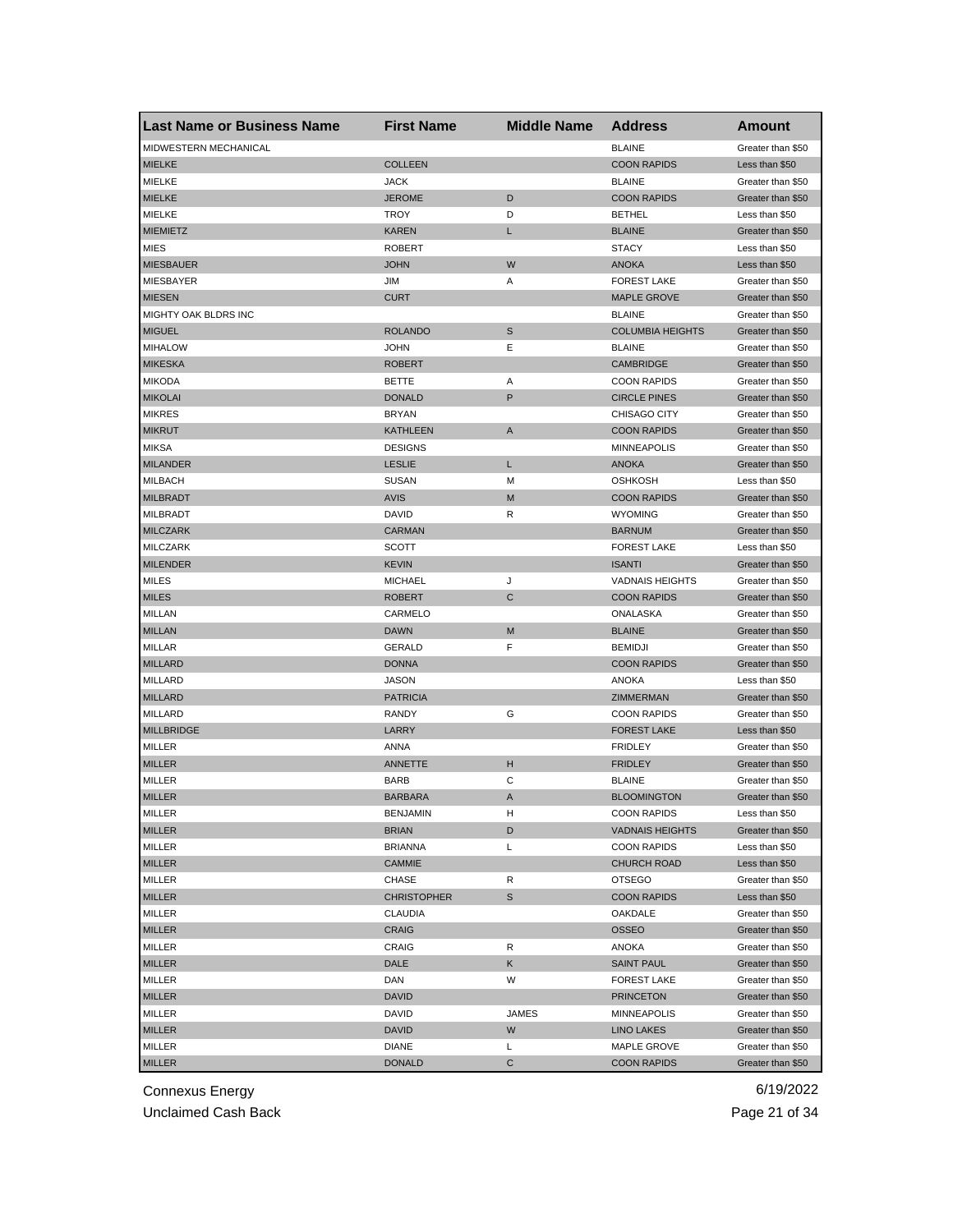| <b>Last Name or Business Name</b> | <b>First Name</b> | <b>Middle Name</b> | <b>Address</b>         | <b>Amount</b>     |
|-----------------------------------|-------------------|--------------------|------------------------|-------------------|
| MILLER                            | <b>DONALD</b>     | L                  | <b>ISANTI</b>          | Greater than \$50 |
| <b>MILLER</b>                     | <b>DOUGLAS</b>    |                    | <b>ANDOVER</b>         | Greater than \$50 |
| MILLER                            | <b>DOUGLAS</b>    | Α                  | <b>ANOKA</b>           | Greater than \$50 |
| <b>MILLER</b>                     | <b>ERIC</b>       | $\mathsf{V}$       | <b>BLAINE</b>          | Greater than \$50 |
| MILLER                            | <b>FLORENCE</b>   |                    | <b>CLEAR LAKE</b>      | Greater than \$50 |
| <b>MILLER</b>                     | <b>FRED</b>       | н                  | <b>BLAINE</b>          | Greater than \$50 |
| MILLER                            | <b>FRED</b>       | R                  | <b>ROSEVILLE</b>       | Greater than \$50 |
| <b>MILLER</b>                     | <b>GARY</b>       |                    | WHITE BEAR LAKE        | Greater than \$50 |
| MILLER                            | GERALD            |                    | <b>FOREST LAKE</b>     | Greater than \$50 |
| <b>MILLER</b>                     | <b>GERALD</b>     | L                  | <b>WINONA</b>          | Greater than \$50 |
| MILLER                            | <b>GERALD</b>     | L                  | NORTHFIELD             | Less than \$50    |
| <b>MILLER</b>                     | <b>GILBERT</b>    | A                  | <b>PERHAM</b>          | Greater than \$50 |
| MILLER                            | <b>GLENN</b>      | G                  | <b>HAM LAKE</b>        | Greater than \$50 |
| <b>MILLER</b>                     | <b>GLORIA</b>     | A                  | <b>COON RAPIDS</b>     | Greater than \$50 |
| MILLER                            | <b>HAROLD</b>     | J                  | <b>AITKIN</b>          | Greater than \$50 |
| <b>MILLER</b>                     | <b>HERBERT</b>    |                    | <b>LAKEVILLE</b>       | Less than \$50    |
| <b>MILLER</b>                     | <b>JAMES</b>      | Α                  | <b>BLAINE</b>          | Greater than \$50 |
| <b>MILLER</b>                     | <b>JAMES</b>      | Α                  | ZIMMERMAN              | Greater than \$50 |
| MILLER                            | <b>JAMES</b>      | <b>CURTIS</b>      | <b>ISANTI</b>          | Greater than \$50 |
| <b>MILLER</b>                     | <b>JAN</b>        | P                  | <b>PRINCETON</b>       | Greater than \$50 |
| MILLER                            | <b>JASON</b>      |                    | <b>BIG LAKE</b>        | Less than \$50    |
| <b>MILLER</b>                     | <b>JEFFREY</b>    | L                  | <b>LINDSTROM</b>       | Greater than \$50 |
| MILLER                            | <b>JOAN</b>       | P                  | <b>CIRCLE PINES</b>    | Greater than \$50 |
| <b>MILLER</b>                     | <b>JOHN</b>       | C                  | WHITE BEAR LAKE        | Greater than \$50 |
| <b>MILLER</b>                     | <b>JOHN</b>       | <b>HAROLD</b>      | <b>SAINT PAUL</b>      | Greater than \$50 |
| <b>MILLER</b>                     | <b>JON</b>        |                    | <b>ROCHESTER</b>       | Less than \$50    |
| MILLER                            | JULIE             |                    | <b>MINNEAPOLIS</b>     | Less than \$50    |
| <b>MILLER</b>                     | <b>KATHLEEN</b>   | Ε                  | <b>COON RAPIDS</b>     | Greater than \$50 |
| MILLER                            | <b>KATHRYN</b>    | $\overline{1}$     | <b>SAINT PAUL</b>      | Greater than \$50 |
| <b>MILLER</b>                     | KATHY             | A                  | <b>CAMBRIDGE</b>       | Greater than \$50 |
| MILLER                            | KEITH             | Α                  | <b>VADNAIS HEIGHTS</b> | Greater than \$50 |
| <b>MILLER</b>                     | <b>KEVIN</b>      | W                  | <b>CLEAR LAKE</b>      | Greater than \$50 |
| MILLER                            | <b>KONNIE</b>     | J                  | <b>ISANTI</b>          | Greater than \$50 |
| <b>MILLER</b>                     | <b>KONNIE</b>     | J                  | <b>LAS VEGAS</b>       | Less than \$50    |
| MILLER                            | <b>KURT</b>       | J                  | <b>PRINCETON</b>       | Greater than \$50 |
| <b>MILLER</b>                     | <b>LAURA</b>      | M                  | <b>COON RAPIDS</b>     | Less than \$50    |
| MILLER                            | LAURA             | M                  | <b>COON RAPIDS</b>     | Greater than \$50 |
| <b>MILLER</b>                     | <b>LAWRENCE</b>   | A                  | <b>HUGO</b>            | Greater than \$50 |
| <b>MILLER</b>                     | LEROY             |                    | WHITE BEAR LAKE        | Less than \$50    |
| <b>MILLER</b>                     | <b>LESLIE</b>     |                    | <b>ELK RIVER</b>       | Less than \$50    |
| MILLER                            | LISA              |                    | <b>BUFFALO</b>         | Greater than \$50 |
| <b>MILLER</b>                     | <b>LOIS</b>       | A                  | <b>ISANTI</b>          | Less than \$50    |
| <b>MILLER</b>                     | LORI              |                    | MINNEAPOLIS            | Greater than \$50 |
| <b>MILLER</b>                     | <b>MARCELLA</b>   | M                  | <b>NEW BRIGHTON</b>    | Greater than \$50 |
| MILLER                            | MARGARET          | Г                  | <b>ISANTI</b>          | Greater than \$50 |
| <b>MILLER</b>                     | <b>MARK</b>       | Е                  | <b>BIG LAKE</b>        | Greater than \$50 |
| MILLER                            | MARTY             | R                  | CEDAR                  | Less than \$50    |
| <b>MILLER</b>                     | <b>MARY</b>       | Е                  | <b>ROSEMOUNT</b>       | Less than \$50    |
| MILLER                            | <b>MICHAEL</b>    | Α                  | WHITE BEAR LAKE        | Greater than \$50 |
| <b>MILLER</b>                     | <b>MICHAEL</b>    | W.                 | <b>ISANTI</b>          | Greater than \$50 |
| MILLER                            | <b>MONTE</b>      | J                  | CAMBRIDGE              | Greater than \$50 |
| <b>MILLER</b>                     | OTTO              | J                  | <b>MINNEAPOLIS</b>     | Greater than \$50 |
| MILLER                            | PAUL              |                    | MINNEAPOLIS            | Greater than \$50 |
| <b>MILLER</b>                     | <b>PAUL</b>       | Е                  | <b>BROOKLYN PARK</b>   | Greater than \$50 |
| MILLER                            | PAUL              | Κ                  | <b>HUGO</b>            | Greater than \$50 |
| <b>MILLER</b>                     | <b>RANDALL</b>    | L                  | <b>CAMBRIDGE</b>       | Greater than \$50 |

Unclaimed Cash Back **Page 22 of 34**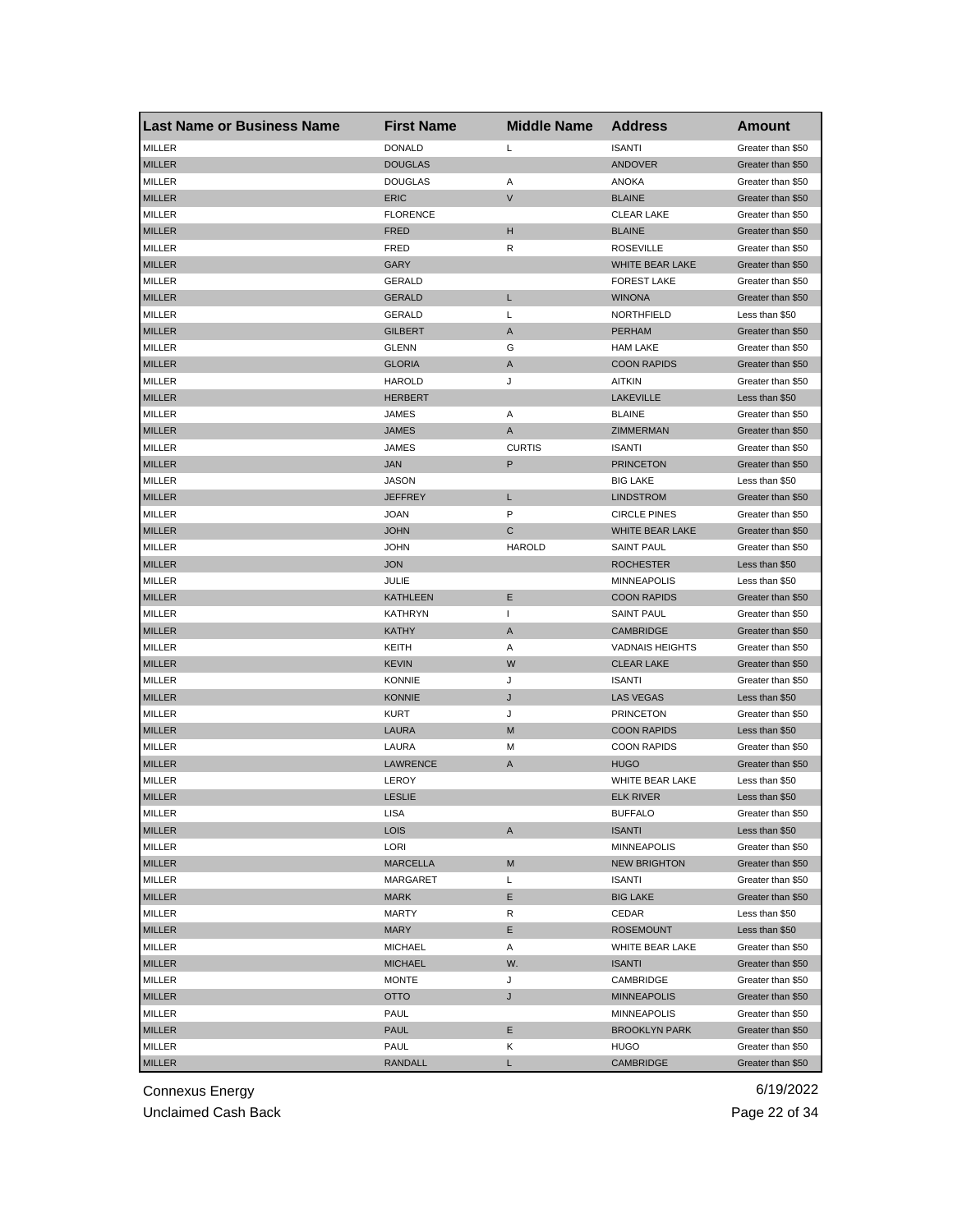| <b>Last Name or Business Name</b>    |                | <b>First Name</b> | <b>Middle Name</b> | <b>Address</b>          | Amount            |
|--------------------------------------|----------------|-------------------|--------------------|-------------------------|-------------------|
| MILLER                               |                | <b>RAYMOND</b>    | B                  | <b>BUFFALO</b>          | Greater than \$50 |
| <b>MILLER</b>                        |                | <b>ROBERT</b>     |                    | <b>MINNEAPOLIS</b>      | Less than \$50    |
| MILLER                               |                | <b>ROBERT</b>     | G                  | <b>MAPLE GROVE</b>      | Greater than \$50 |
| <b>MILLER</b>                        |                | <b>ROBERT</b>     | J                  | <b>CLEAR LAKE</b>       | Greater than \$50 |
| MILLER                               |                | <b>ROBERT</b>     | J                  | <b>BETHEL</b>           | Greater than \$50 |
| <b>MILLER</b>                        |                | <b>ROBERT</b>     | P                  | <b>BLAINE</b>           | Greater than \$50 |
| MILLER                               |                | <b>ROBERT</b>     | R                  | ANDOVER                 | Greater than \$50 |
| <b>MILLER</b>                        |                | <b>ROBERT</b>     | W                  | <b>STACY</b>            | Greater than \$50 |
| MILLER                               |                | <b>RONALD</b>     | G                  | <b>MINNETONKA</b>       | Less than \$50    |
| <b>MILLER</b>                        |                | <b>ROSEMARIE</b>  |                    | <b>HILLMAN</b>          | Less than \$50    |
| <b>MILLER</b>                        |                | RUBY              | W                  | <b>VADNAIS HEIGHTS</b>  | Greater than \$50 |
| <b>MILLER</b>                        |                | <b>SCOTT</b>      | R                  | <b>SPRING LAKE PARK</b> | Greater than \$50 |
| MILLER                               |                | SHELLY            | Ε                  | <b>JORDAN</b>           | Greater than \$50 |
| <b>MILLER</b>                        |                | <b>STACIE</b>     |                    | <b>CHAMPLIN</b>         | Less than \$50    |
| MILLER                               |                | <b>STEVE</b>      | Α                  | <b>ISANTI</b>           | Greater than \$50 |
| <b>MILLER</b>                        |                | <b>STEVEN</b>     |                    | <b>RICE LAKE</b>        | Greater than \$50 |
| <b>MILLER</b>                        |                | <b>STEVEN</b>     | м                  | <b>BLAINE</b>           | Greater than \$50 |
| <b>MILLER</b>                        |                | <b>STEVEN</b>     | P                  | <b>BLAINE</b>           | Greater than \$50 |
| MILLER                               |                | SUSAN             | R                  | ELY                     | Greater than \$50 |
| <b>MILLER</b>                        |                | <b>TED</b>        | Α                  | <b>BIG LAKE</b>         | Greater than \$50 |
| <b>MILLER</b>                        |                | <b>THOMAS</b>     | О.                 | <b>NEW BRIGHTON</b>     | Less than \$50    |
| <b>MILLER</b>                        |                | <b>THOMAS</b>     | R                  | <b>RAMSEY</b>           | Greater than \$50 |
| MILLER                               |                | <b>TOMMY</b>      | R                  | <b>JACKSON</b>          | Greater than \$50 |
| <b>MILLER</b>                        |                | <b>TROY</b>       | J                  | <b>SAINT PAUL</b>       | Less than \$50    |
| <b>MILLER</b>                        |                | VAN               |                    | <b>ROGERS</b>           | Greater than \$50 |
| <b>MILLER</b>                        |                | VINCENT           | W                  | <b>ROSEVILLE</b>        | Greater than \$50 |
| MILLER                               |                | WILLARD           | М                  | <b>ROSEVILLE</b>        | Less than \$50    |
| <b>MILLER</b>                        |                | <b>WILLIAM</b>    | В                  | <b>RAMSEY</b>           | Greater than \$50 |
| MILLER                               |                | <b>WINNIFRED</b>  | Α                  | SPRING LK PK            | Greater than \$50 |
| <b>MILLER JAMES</b>                  | & DAVISON BEVE |                   |                    | ZIMMERMAN               | Greater than \$50 |
|                                      |                |                   |                    |                         |                   |
| MILLER PAUL J                        | & KROLL BRIAN  |                   |                    | <b>CIRCLE PINES</b>     | Greater than \$50 |
| MILLER STEVE A                       | & LIS JAMES H  |                   |                    | <b>COON RAPIDS</b>      | Less than \$50    |
| MILLER TODD A P                      |                |                   |                    | CEDAR                   | Greater than \$50 |
| MILLER VICKIE J KENWOOD TERRACE #G12 |                |                   |                    | <b>MORA</b>             | Greater than \$50 |
| MILLER-GAEBEL                        |                | <b>KRISTI</b>     | J                  | <b>COON RAPIDS</b>      | Less than \$50    |
| <b>MILLIGAN</b>                      |                | <b>DAVID</b>      | S                  | <b>COON RAPIDS</b>      | Greater than \$50 |
| <b>MILLIGAN</b>                      |                | <b>GLENN</b>      |                    | <b>BECKER</b>           | Less than \$50    |
| <b>MILLIRON</b>                      |                | DANIEL            | Ε                  | <b>COTTAGE GROVE</b>    | Greater than \$50 |
| <b>MILLNER</b>                       |                | ANNETTE           | Α                  | <b>ANOKA</b>            | Greater than \$50 |
| <b>MILLNER</b>                       |                | <b>THOMAS</b>     |                    | <b>SAINT CLOUD</b>      | Less than \$50    |
| <b>MILLS</b>                         |                | CHARLES           | D                  | MARINE ON SAINT CROIX   | Less than \$50    |
| <b>MILLS</b>                         |                | ERIC              |                    | <b>COON RAPIDS</b>      | Less than \$50    |
| <b>MILLS</b>                         |                | <b>JACOB</b>      | R                  | MINNEAPOLIS             | Less than \$50    |
| <b>MILLS</b>                         |                | JAMES             | W                  | <b>SAINT CLOUD</b>      | Less than \$50    |
| <b>MILLS</b>                         |                | JAMES             | W                  | <b>COON RAPIDS</b>      | Greater than \$50 |
| <b>MILLS</b>                         |                | <b>JOHN</b>       | В                  | <b>BLAINE</b>           | Greater than \$50 |
| <b>MILLS</b>                         |                | <b>JOSH</b>       | J                  | ANOKA                   | Less than \$50    |
| <b>MILLS</b>                         |                | LARRY             | R                  | <b>ROGERS</b>           | Greater than \$50 |
| MILLS                                |                | <b>MICHAEL</b>    | Г                  | <b>LONGMONT</b>         | Greater than \$50 |
| <b>MILLS</b>                         |                | <b>MICKEY</b>     |                    | <b>BLAINE</b>           | Greater than \$50 |
| MILLS                                |                | <b>RICHARD</b>    | R                  | <b>COON RAPIDS</b>      | Greater than \$50 |
| <b>MILLSAP</b>                       |                | <b>CLIFF</b>      | L                  | <b>HAM LAKE</b>         | Greater than \$50 |
| MILLUNZI                             |                | <b>JENNIFER</b>   | Α                  | PLYMOUTH                | Greater than \$50 |
| <b>MILLUNZI</b>                      |                | JENNIFER          | A                  | <b>COON RAPIDS</b>      | Less than \$50    |
| MILNER                               |                | <b>MICHELLE</b>   | D                  | <b>WYOMING</b>          | Greater than \$50 |
| <b>MILSTROH</b>                      |                | <b>DEWANE</b>     |                    | <b>SAINT CLOUD</b>      | Greater than \$50 |

Unclaimed Cash Back **Page 23 of 34**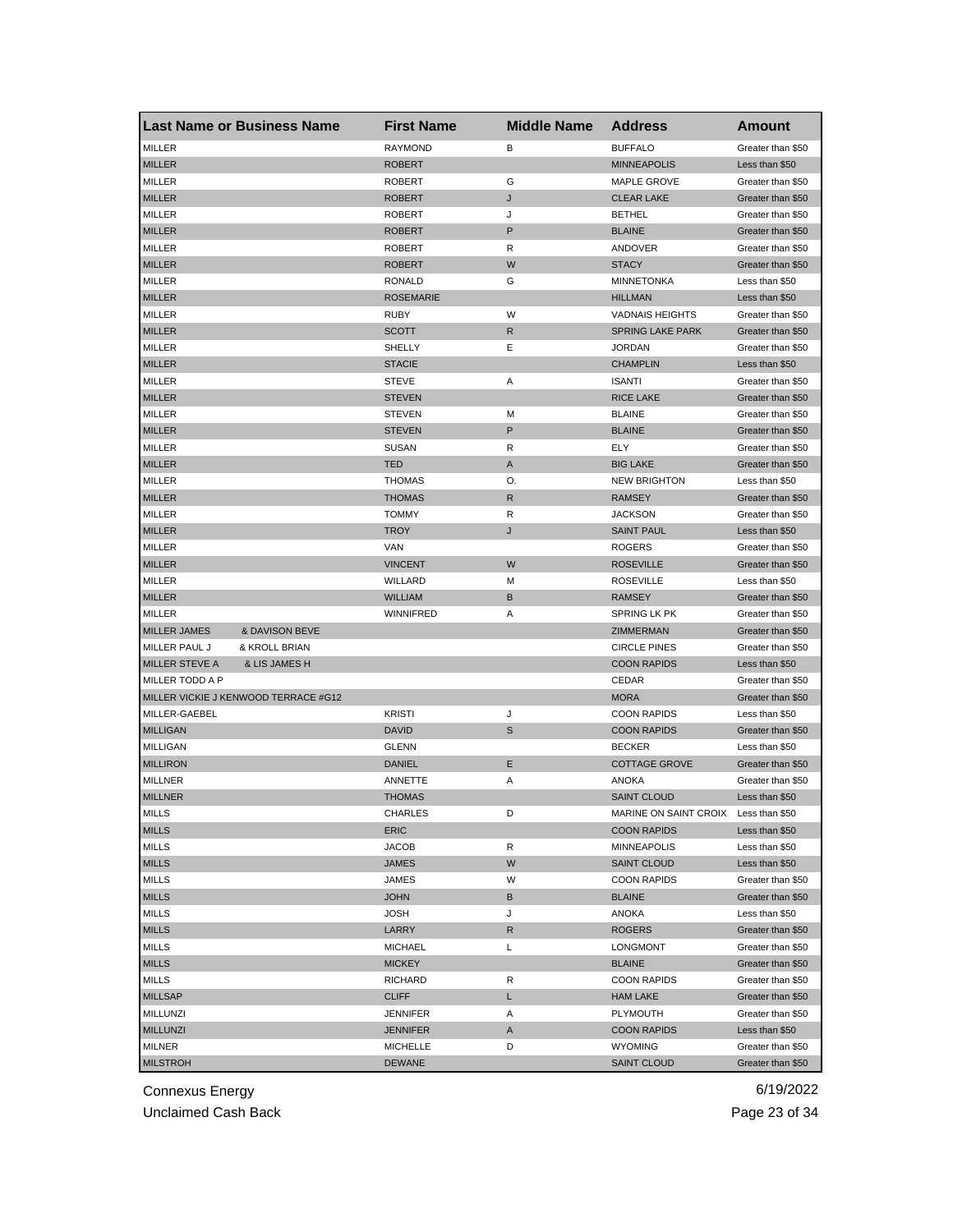| Last Name or Business Name             | <b>First Name</b> | <b>Middle Name</b> | <b>Address</b>          | Amount            |
|----------------------------------------|-------------------|--------------------|-------------------------|-------------------|
| MILTZ                                  | <b>ADRIAN</b>     | J                  | <b>GRAND RAPIDS</b>     | Greater than \$50 |
| <b>MILTZ</b>                           | <b>MICHAEL</b>    | U                  | <b>ANOKA</b>            | Greater than \$50 |
| <b>MIMBACH</b>                         | MATT              |                    | SARTELL                 | Less than \$50    |
| <b>MINARD LAKE ESTS</b>                |                   |                    | <b>EAST BETHEL</b>      | Greater than \$50 |
| <b>MINELLI</b>                         | <b>ALEXA</b>      |                    | <b>SAINT PAUL</b>       | Greater than \$50 |
| <b>MINENKO</b>                         | <b>GARLAND</b>    |                    | <b>PLYMOUTH</b>         | Greater than \$50 |
| MINERVINI-BLUE                         | CARMEN            | N                  | <b>FRIDLEY</b>          | Greater than \$50 |
| <b>MING</b>                            | <b>JOHN</b>       | C                  | <b>COON RAPIDS</b>      | Less than \$50    |
| <b>MINGE</b>                           | VERA              | Ε                  | <b>BIG LAKE</b>         | Greater than \$50 |
| <b>MINN</b>                            | <b>KEY</b>        | <b>INC</b>         | <b>PRINCETON</b>        | Greater than \$50 |
| MINN CLASSIC MOTOR SPORTS              |                   |                    | <b>SAUK CENTRE</b>      | Greater than \$50 |
| MINNDAK MECHANICAL INC                 |                   |                    | <b>ELK RIVER</b>        | Greater than \$50 |
| <b>MINNEGASCO</b>                      |                   |                    | <b>MINNEAPOLIS</b>      | Less than \$50    |
| <b>MINNEMA</b>                         | <b>CHERYL</b>     |                    | <b>ELK RIVER</b>        | Greater than \$50 |
| <b>MINNESOTA</b>                       | TITLE             |                    | <b>COON RAPIDS</b>      | Greater than \$50 |
| MINNESOTA AUTO GLASS INC               |                   |                    | <b>MORA</b>             | Less than \$50    |
| MINNESOTA MATERIAL TECHNO              |                   |                    | <b>BLAINE</b>           | Greater than \$50 |
| MINNESOTA MATTRESS CO                  |                   |                    | <b>CHISAGO CITY</b>     | Greater than \$50 |
| MINNESOTA R V WORLD                    |                   |                    | <b>HAM LAKE</b>         | Greater than \$50 |
| <b>MINNESOTA SPORTS FED</b>            |                   |                    | <b>MAPLE GROVE</b>      | Greater than \$50 |
| MINNESOTA STORAGE                      |                   |                    | ANDOVER                 | Greater than \$50 |
| MINNESOTA WATER TREATMENT              |                   |                    | <b>ANDOVER</b>          | Greater than \$50 |
| MINNESOTA YOUTH ATHLETIC SERVICES      |                   |                    | <b>COON RAPIDS</b>      | Greater than \$50 |
| <b>MINNICK</b>                         | <b>CRAIG</b>      |                    | <b>CLEARWATER</b>       | Less than \$50    |
| <b>MINOR</b>                           | J                 | т                  | <b>SAINT PAUL</b>       | Greater than \$50 |
| <b>MINOR</b>                           | <b>LEORA</b>      | M                  | <b>ELK RIVER</b>        | Greater than \$50 |
| <b>MINOR</b>                           | <b>TOM</b>        | н                  | <b>COON RAPIDS</b>      | Greater than \$50 |
| MINOR DENNIS B S2092 SO LADYSLIPPER CT |                   |                    | <b>REEDSBURG</b>        | Greater than \$50 |
| <b>MIODUS</b>                          | DAVE              |                    | <b>BECKER</b>           | Less than \$50    |
| <b>MIRACLE</b>                         | <b>BARRY</b>      | L                  | <b>DUBLIN</b>           | Greater than \$50 |
| <b>MIRENDA</b>                         | <b>ELIZABETH</b>  |                    | <b>MOUNDSVIEW</b>       | Greater than \$50 |
| <b>MIROVSKY</b>                        | <b>FRANK</b>      | J                  | <b>SARASOTA</b>         | Greater than \$50 |
| <b>MIRTICA</b>                         | MICHAEL           | В                  | <b>COON RAPIDS</b>      | Greater than \$50 |
| <b>MIRVOSKY</b>                        | <b>KENNETH</b>    |                    | <b>CEDAR</b>            | Greater than \$50 |
| <b>MIRZA</b>                           | <b>MICHAEL</b>    | т                  | <b>STACY</b>            | Greater than \$50 |
| <b>MISCHKE</b>                         | <b>KATHLEEN</b>   |                    | <b>LINO LAKES</b>       | Less than \$50    |
| <b>MISCHKE</b>                         | <b>THOMAS</b>     | G                  | <b>CIRCLE PINES</b>     | Greater than \$50 |
| <b>MISHLER</b>                         | <b>GENNELL</b>    |                    | <b>COLUMBIA HEIGHTS</b> | Greater than \$50 |
| <b>MISHLER</b>                         | JAMES             | R                  | <b>SAINT LOUIS PARK</b> | Greater than \$50 |
| <b>MISHLER</b>                         | <b>THOMAS</b>     |                    | <b>MINNEAPOLIS</b>      | Less than \$50    |
| MISHLER                                | TRACY             | м                  | GRASSTON                | Less than \$50    |
| <b>MISJAK</b>                          | <b>LOREN</b>      | V                  | <b>ELK RIVER</b>        | Greater than \$50 |
| <b>MISKA</b>                           | TODD              | D                  | <b>LINO LAKES</b>       | Greater than \$50 |
| <b>MISKAVIGE</b>                       | <b>CHRISTINE</b>  |                    | <b>MINNEAPOLIS</b>      | Greater than \$50 |
| <b>MISKE</b>                           | LINDA             |                    | ANDOVER                 | Less than \$50    |
| <b>MISKOVICH</b>                       | <b>MIROSLAY</b>   |                    | <b>SAINT PAUL</b>       | Greater than \$50 |
| <b>MISKOWIC</b>                        | JAMES             | F                  | LAKEVILLE               | Less than \$50    |
| <b>MISKOWIC</b>                        | KARRI             | R                  | <b>CIRCLE PINES</b>     | Less than \$50    |
| <b>MISKOWIC</b>                        | <b>STEPHEN</b>    | J                  | <b>COLUMBIA HEIGHTS</b> | Greater than \$50 |
| <b>MISTELSKE</b>                       | <b>CHARLES</b>    |                    | <b>ANDOVER</b>          | Greater than \$50 |
| MISTELSKE                              | <b>CHRISTY</b>    | J                  | BLAINE                  | Greater than \$50 |
| <b>MISTER</b>                          | <b>DONUT</b>      |                    | <b>COON RAPIDS</b>      | Greater than \$50 |
| MISTER DONUT                           |                   |                    | RAMSEY                  | Greater than \$50 |
| <b>MITCHELL</b>                        | <b>BEVIN</b>      | D                  | <b>BIG LAKE</b>         | Greater than \$50 |
| <b>MITCHELL</b>                        | <b>CHRIS</b>      | J                  | <b>COON RAPIDS</b>      | Less than \$50    |
| <b>MITCHELL</b>                        | <b>CHRIS</b>      | J                  | <b>MINNEAPOLIS</b>      | Greater than \$50 |

Unclaimed Cash Back **Page 24 of 34**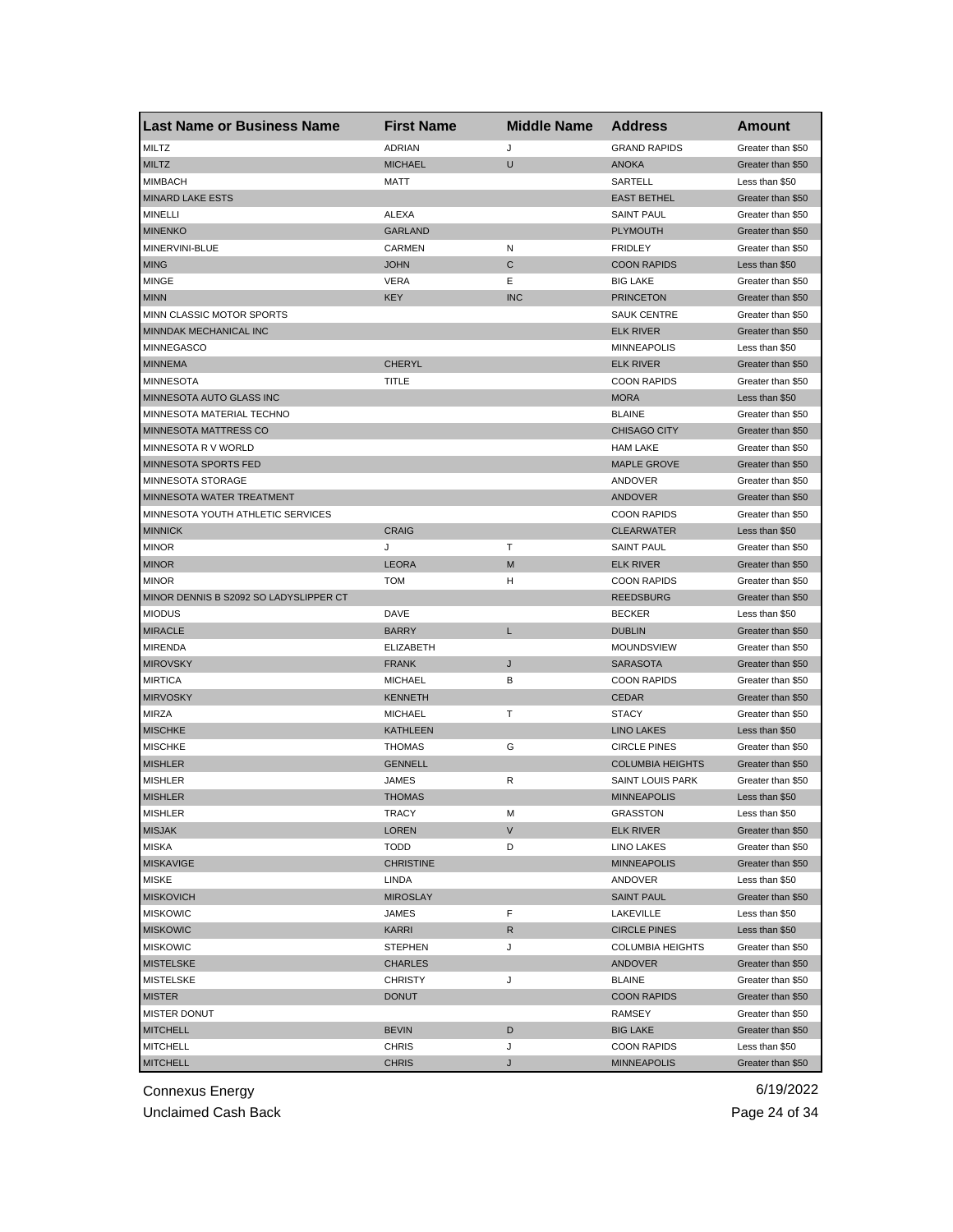| <b>Last Name or Business Name</b> | <b>First Name</b> | <b>Middle Name</b> | <b>Address</b>                  | Amount                              |
|-----------------------------------|-------------------|--------------------|---------------------------------|-------------------------------------|
| <b>MITCHELL</b>                   | DARLENE           | М                  | <b>BIG LAKE</b>                 | Less than \$50                      |
| <b>MITCHELL</b>                   | <b>DAVID</b>      | С                  | <b>RAMSEY</b>                   | Greater than \$50                   |
| <b>MITCHELL</b>                   | DAVID             | W                  | <b>GILBERT</b>                  | Greater than \$50                   |
| <b>MITCHELL</b>                   | <b>EDGAR</b>      | Α                  | <b>COON RAPIDS</b>              | Greater than \$50                   |
| <b>MITCHELL</b>                   | <b>ELIZABETH</b>  |                    | ANOKA                           | Greater than \$50                   |
| <b>MITCHELL</b>                   | <b>JODY</b>       | L                  | <b>PRINCETON</b>                | Greater than \$50                   |
| <b>MITCHELL</b>                   | KELLY             | J                  | <b>COON RAPIDS</b>              | Less than \$50                      |
| <b>MITCHELL</b>                   | <b>MARGARET</b>   |                    | <b>ANOKA</b>                    | Greater than \$50                   |
| <b>MITCHELL</b>                   | <b>MARK</b>       | R                  | <b>BLAINE</b>                   | Greater than \$50                   |
| <b>MITCHELL</b>                   | <b>MERISSA</b>    | M                  | <b>COON RAPIDS</b>              | Less than \$50                      |
| <b>MITCHELL</b>                   | <b>MICHAEL</b>    | D                  | <b>RED WING</b>                 | Greater than \$50                   |
| <b>MITCHELL</b>                   | <b>NORMA</b>      | J                  | <b>COON RAPIDS</b>              | Greater than \$50                   |
| <b>MITCHELL</b>                   | <b>ROBERT</b>     |                    | <b>MINNEAPOLIS</b>              | Greater than \$50                   |
| <b>MITCHELL</b>                   | SCOTT             |                    | <b>ELK RIVER</b>                | Less than \$50                      |
| <b>MITCHELL</b>                   | <b>SCOTT</b>      | D                  | <b>SAINT FRANCIS</b>            | Greater than \$50                   |
| <b>MITCHELL</b>                   | <b>WILLIAM</b>    |                    | <b>SAINT FRANCIS</b>            | Greater than \$50                   |
| <b>MITTENESS</b>                  | <b>GREGORY</b>    |                    | <b>HAM LAKE</b>                 | Greater than \$50                   |
| MITZEL                            | <b>DONNA</b>      | Y                  | <b>ELK RIVER</b>                | Less than \$50                      |
| MITZEL                            | <b>OSCAR</b>      | н                  | <b>SAINT FRANCIS</b>            | Greater than \$50                   |
| <b>MIX</b>                        | <b>LONI</b>       | L                  | <b>HAM LAKE</b>                 | Less than \$50                      |
| MIZE                              | <b>STEVE</b>      |                    | <b>MINNEAPOLIS</b>              | Greater than \$50                   |
| <b>MIZEJEWSKI</b>                 | <b>WILLIAM</b>    | J                  | <b>TAYLORS FALLS</b>            | Greater than \$50                   |
| <b>MLAKER</b>                     | SHERYL            | Г                  | <b>EXCELSIOR</b>                | Less than \$50                      |
| <b>MLINAR</b>                     | <b>DOUGLAS</b>    | P                  | <b>CAMBRIDGE</b>                | Greater than \$50                   |
| MM HOME BLDRS                     |                   |                    | <b>RAMSEY</b>                   | Less than \$50                      |
| MN CAR WASH INVESTORS LLC         |                   |                    | <b>MINNEAPOLIS</b>              | Greater than \$50                   |
| MNH FOODS LLC                     |                   |                    | <b>EDINA</b>                    | Greater than \$50                   |
| <b>MOBECKS</b>                    | <b>COUNTRY</b>    | <b>BOY</b>         | <b>CEDAR</b>                    | Greater than \$50                   |
| <b>MOBERG</b>                     | MARC              | F                  | <b>BEMIDJI</b>                  | Greater than \$50                   |
| <b>MOBERG</b>                     | <b>MARTIN</b>     | Г                  | <b>MINNEAPOLIS</b>              | Greater than \$50                   |
| MOBIL OIL CORPORATION             |                   |                    | <b>JOLIET</b>                   | Greater than \$50                   |
| MOBILHOME MINNESOTA               |                   |                    | <b>HAM LAKE</b>                 | Less than \$50                      |
| <b>MOCHINSKI</b>                  | <b>RAYMOND</b>    | Ν                  | <b>COON RAPIDS</b>              | Greater than \$50                   |
| <b>MOCK</b>                       | <b>HELENE</b>     |                    | <b>ZIMMERMAN</b>                | Greater than \$50                   |
| <b>MOCKENHAUPT</b>                | GARY              | С                  | CABLE                           | Greater than \$50                   |
| <b>MOCKENHAUPT</b>                | <b>WILLIAM</b>    | J                  | <b>SAINT PAUL</b>               | Greater than \$50                   |
| <b>MODAFF</b>                     | <b>JOHN</b>       | Ε                  | <b>COON RAPIDS</b>              | Greater than \$50                   |
| <b>MODAK</b>                      | <b>MICHAEL</b>    |                    | <b>STILLWATER</b>               | Greater than \$50                   |
| <b>MODEEN</b>                     | <b>KEVIN</b>      | W                  | ZIMMERMAN                       | Greater than \$50                   |
| MODERN RV OF BLAINE               |                   |                    | <b>OSSEO</b>                    | Less than \$50                      |
|                                   |                   |                    |                                 |                                     |
| <b>MODESETTE</b><br><b>MOE</b>    | JOSEPH            | M                  | NEW BRIGHTON<br><b>GLENWOOD</b> | Greater than \$50<br>Less than \$50 |
|                                   | BETH              |                    | <b>COON RAPIDS</b>              | Greater than \$50                   |
| <b>MOE</b>                        | <b>JOHN</b>       | R                  |                                 |                                     |
| <b>MOE</b>                        | KENNETH           | W                  | ANOKA                           | Greater than \$50                   |
| <b>MOE</b>                        | LESTER            |                    | <b>VADNAIS HEIGHTS</b>          | Greater than \$50                   |
| <b>MOE</b>                        | <b>MITCHELL</b>   |                    | ZIMMERMAN                       | Less than \$50                      |
| <b>MOE</b>                        | <b>MYRON</b>      |                    | SAINT FRANCIS                   | Greater than \$50                   |
| <b>MOEBAKKEN</b>                  | <b>RICHARD</b>    | Е                  | <b>WESTMONT</b>                 | Greater than \$50                   |
| MOELLER                           | <b>TERRY</b>      | J                  | ROBBINSDALE                     | Greater than \$50                   |
| <b>MOELLMAN</b>                   | <b>ANTHONY</b>    |                    | <b>COON RAPIDS</b>              | Greater than \$50                   |
| <b>MOELLMAN</b>                   | TEDD              |                    | <b>BLOOMINGTON</b>              | Greater than \$50                   |
| <b>MOEN</b>                       | ARLIE             | Κ                  | <b>LAKE WILSON</b>              | Greater than \$50                   |
| <b>MOEN</b>                       | DEAN              | R                  | MORA                            | Greater than \$50                   |
| <b>MOEN</b>                       | GARY              |                    | <b>ELK RIVER</b>                | Less than \$50                      |
| <b>MOEN</b>                       | KEVIN             | D                  | <b>FOREST LAKE</b>              | Greater than \$50                   |
| <b>MOEN</b>                       | <b>MARSHA</b>     | L                  | <b>WYOMING</b>                  | Greater than \$50                   |

Unclaimed Cash Back **Page 25 of 34**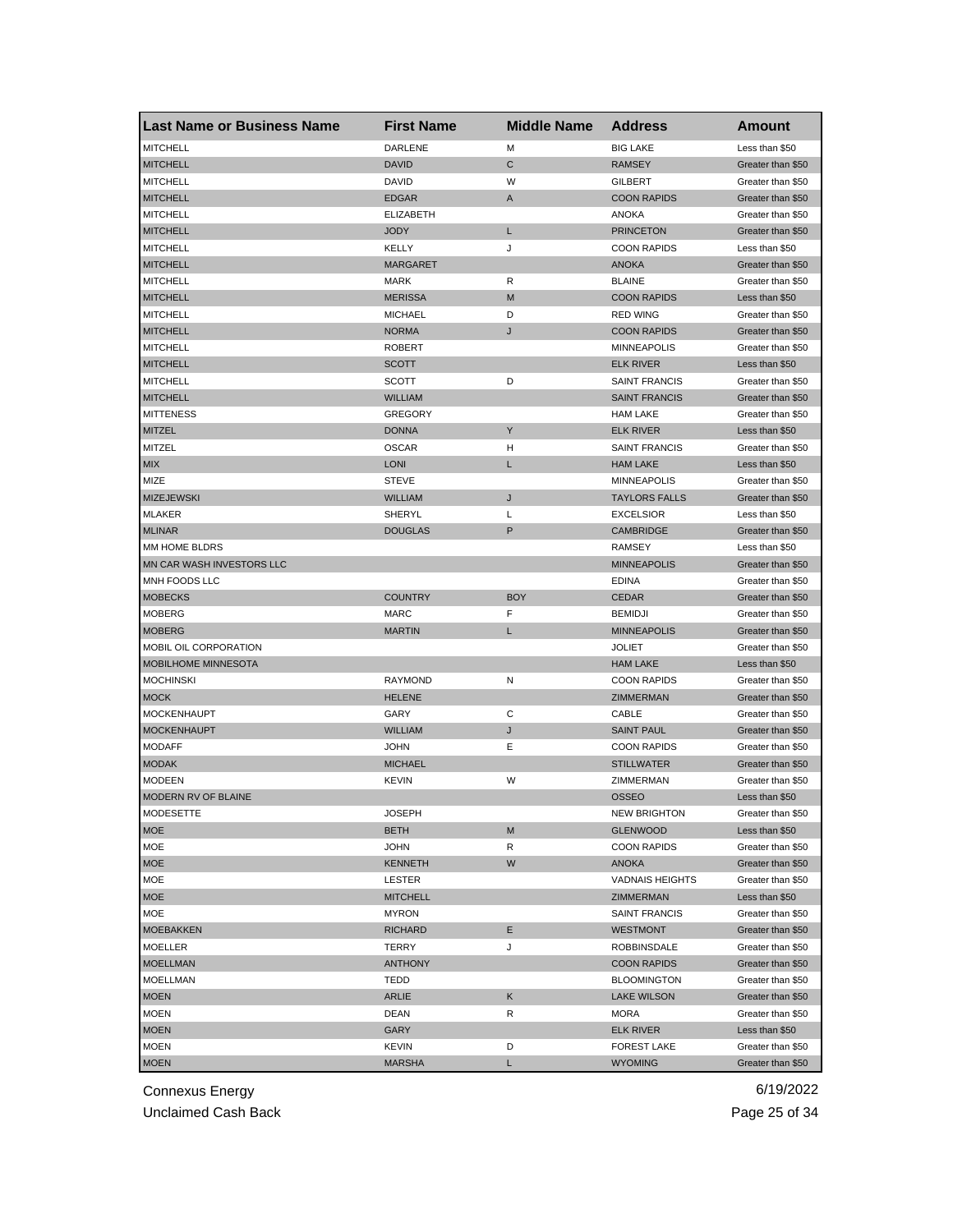| <b>Last Name or Business Name</b> | <b>First Name</b>    | <b>Middle Name</b> | <b>Address</b>       | Amount            |
|-----------------------------------|----------------------|--------------------|----------------------|-------------------|
| <b>MOEN</b>                       | <b>NANCY</b>         | М                  | <b>COON RAPIDS</b>   | Less than \$50    |
| <b>MOEN</b>                       | <b>RICHARD</b>       |                    | <b>SAINT PAUL</b>    | Greater than \$50 |
| <b>MOEN</b>                       | <b>RICK</b>          | D                  | <b>WYOMING</b>       | Greater than \$50 |
| <b>MOEN</b>                       | <b>VILAS</b>         | J                  | WADENA               | Less than \$50    |
| <b>MOEN</b>                       | WILLARD              | J                  | <b>ISANTI</b>        | Greater than \$50 |
| <b>MOEN</b>                       | <b>WINFRED</b>       |                    | <b>CHISAGO CITY</b>  | Greater than \$50 |
| MOEN MANUFACTURING                |                      |                    | <b>ROGERS</b>        | Less than \$50    |
| <b>MOENCH</b>                     | <b>KENNETH</b>       | S                  | <b>WADENA</b>        | Less than \$50    |
| <b>MOENGEN</b>                    | RUTH                 | м                  | <b>BLAINE</b>        | Less than \$50    |
| <b>MOER HOMES INC</b>             |                      |                    | <b>ANDOVER</b>       | Greater than \$50 |
| MOEY                              | <b>GLENN</b>         | W                  | <b>SIOUX FALLS</b>   | Greater than \$50 |
| <b>MOFFITT</b>                    | <b>MELISSA</b>       | M                  | <b>CIRCLE PINES</b>  | Less than \$50    |
| <b>MOGCK</b>                      | DANIEL               | н                  | ARMSTRONG            | Greater than \$50 |
| <b>MOGENSEN</b>                   | <b>OLIVER</b>        | L                  | <b>STACY</b>         | Less than \$50    |
| <b>MOGREN</b>                     | GARY                 |                    | <b>EAST BETHEL</b>   | Greater than \$50 |
| <b>MOHAMAD</b>                    | <b>ABDULLE</b>       | A                  | <b>MINNEAPOLIS</b>   | Less than \$50    |
| <b>MOHAMMAD</b>                   | <b>IBRAHIM AHMED</b> |                    | ST LOUIS             | Less than \$50    |
| <b>MOHAR</b>                      | <b>ROBERT</b>        | L.                 | <b>WYOMING</b>       | Greater than \$50 |
| <b>MOHELSKI</b>                   | JOHN                 | Г                  | <b>SHOREVIEW</b>     | Less than \$50    |
| <b>MOHN</b>                       | <b>LYNNE</b>         | Ε                  | <b>BRAINERD</b>      | Greater than \$50 |
| <b>MOHNI</b>                      | <b>MARJORIE</b>      | Κ                  | <b>WYOMING</b>       | Greater than \$50 |
| <b>MOHR</b>                       | <b>BLAKE</b>         | W                  | <b>COON RAPIDS</b>   | Greater than \$50 |
| <b>MOHRLAND</b>                   | <b>CHRISTOPHER</b>   | G                  | WAYZATA              | Less than \$50    |
| <b>MOHS</b>                       | <b>CINDY</b>         | M                  | <b>CASS LAKE</b>     | Less than \$50    |
| <b>MOHS</b>                       | JEFFREY              |                    | <b>BLAINE</b>        | Greater than \$50 |
| <b>MOHS</b>                       | <b>KENNY</b>         | R                  | <b>BLAINE</b>        | Greater than \$50 |
| <b>MOINICHEN</b>                  | <b>MICHAEL</b>       | Α                  | <b>CIRCLE PINES</b>  | Greater than \$50 |
| <b>MOINICHEN</b>                  | <b>RAYMOND</b>       | J                  | <b>GRAND RAPIDS</b>  | Greater than \$50 |
| <b>MOINICKEN</b>                  | <b>FRANK</b>         |                    | <b>COON RAPIDS</b>   | Less than \$50    |
| <b>MOINICKEN</b>                  | JAMES                | O                  | <b>BLAINE</b>        | Greater than \$50 |
| <b>MOINICKEN</b>                  | JEFF                 |                    | ANDOVER              | Greater than \$50 |
| <b>MOIST</b>                      | <b>DARRON</b>        |                    | <b>VIDOR</b>         | Greater than \$50 |
| <b>MOKE</b>                       | DAVID                |                    | <b>MAPLE GROVE</b>   | Greater than \$50 |
| <b>MOLDE</b>                      | <b>ARLAN</b>         |                    | <b>ANOKA</b>         | Greater than \$50 |
| MOLDENHAUER                       | <b>JEANNIE</b>       |                    | <b>MINNEAPOLIS</b>   | Greater than \$50 |
| <b>MOLDENHAUER</b>                | KEITH                |                    | <b>COON RAPIDS</b>   | Greater than \$50 |
| MOLDENHAUER                       | <b>MARY</b>          | Α                  | <b>COON RAPIDS</b>   | Greater than \$50 |
| & MCDANIEL CAR<br>MOLENCAMP KAY L |                      |                    | <b>SAINT FRANCIS</b> | Greater than \$50 |
| <b>MOLINE</b>                     | EDWARD               | P                  | <b>RAMSEY</b>        | Less than \$50    |
| <b>MOLINE</b>                     | <b>GREIG</b>         |                    | <b>PORTLAND</b>      | Less than \$50    |
| <b>MOLINE</b>                     | KENNETH              | J                  | <b>MINNEAPOLIS</b>   | Greater than \$50 |
| <b>MOLINE</b>                     | <b>SHARON</b>        |                    | <b>BLAINE</b>        | Greater than \$50 |
| <b>MOLITOR</b>                    | <b>ANTHONY</b>       | S                  | <b>BIG LAKE</b>      | Greater than \$50 |
| <b>MOLITOR</b>                    | <b>BRUCE</b>         |                    | OAK GROVE            | Less than \$50    |
| <b>MOLITOR</b>                    | <b>DONNA</b>         | М                  | <b>BLAINE</b>        | Greater than \$50 |
| <b>MOLITOR</b>                    | GARY                 | W                  | <b>ZIMMERMAN</b>     | Greater than \$50 |
| <b>MOLITOR</b>                    | KATHLEEN             |                    | LAMAR                | Greater than \$50 |
| <b>MOLITOR</b>                    | <b>KATHLEEN</b>      |                    | <b>LAMAR</b>         | Greater than \$50 |
| <b>MOLITOR</b>                    | PAUL                 |                    | <b>BLAINE</b>        | Greater than \$50 |
| <b>MOLLNER</b>                    | ANDREW               | R                  | <b>PRINCETON</b>     | Greater than \$50 |
| <b>MOLLNER</b>                    | DAVID                |                    | <b>DETORIT LAKES</b> | Less than \$50    |
| <b>MOLLNER</b>                    | <b>DONALD</b>        | L                  | <b>BLAINE</b>        | Less than \$50    |
| <b>MOLLNER</b>                    | KAREN                | D                  | <b>COON RAPIDS</b>   | Greater than \$50 |
| <b>MOLNAU</b>                     | KENT                 | P                  | <b>BLAINE</b>        | Less than \$50    |
| <b>MOLNAU</b>                     | <b>RONALD</b>        | С                  | LORETTO              | Greater than \$50 |
| <b>MOLSKNESS</b>                  | ELLEN                | M                  | N HOLLYWOOD          | Greater than \$50 |

Unclaimed Cash Back **Page 26 of 34**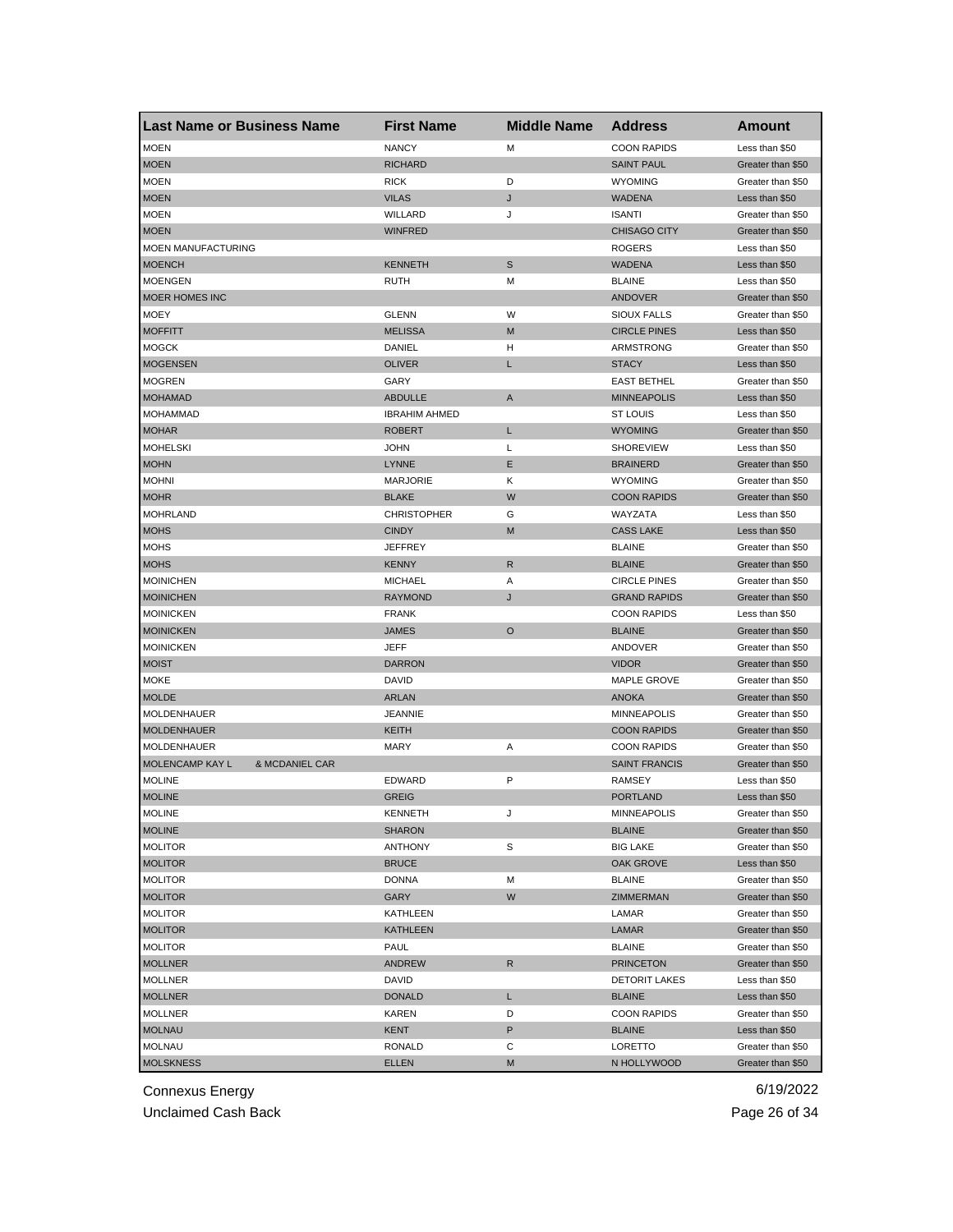| <b>Last Name or Business Name</b> | <b>First Name</b> | <b>Middle Name</b> | <b>Address</b>          | Amount            |
|-----------------------------------|-------------------|--------------------|-------------------------|-------------------|
| <b>MOLSKNESS</b>                  | <b>RICHARD</b>    | Κ                  | <b>DULUTH</b>           | Greater than \$50 |
| <b>MOLUMBY</b>                    | <b>ROBERT</b>     | L                  | <b>COON RAPIDS</b>      | Greater than \$50 |
| <b>MOMAN</b>                      | <b>BILLY</b>      |                    | <b>BLAINE</b>           | Greater than \$50 |
| <b>MOMBERG</b>                    | <b>ANDY</b>       | M                  | <b>MEDINA</b>           | Less than \$50    |
| <b>MOMSEN</b>                     | <b>RITA</b>       | M                  | LITTLE CANADA           | Greater than \$50 |
| <b>MONAHAN</b>                    | <b>WILLIAM</b>    | P                  | <b>HUGO</b>             | Greater than \$50 |
| <b>MONEAR</b>                     | <b>MICHAEL</b>    | G                  | <b>MINNEAPOLIS</b>      | Greater than \$50 |
| <b>MONIO</b>                      | <b>BRENDA</b>     | L                  | <b>ZIMMERMAN</b>        | Greater than \$50 |
| <b>MONITOR</b>                    | <b>MARY</b>       | С                  | NORTH SAINT PAUL        | Less than \$50    |
| <b>MONK</b>                       | <b>ALBERT</b>     | R                  | <b>LAKE ELMO</b>        | Greater than \$50 |
| <b>MONK</b>                       | GARY              | Α                  | OAKDALE                 | Less than \$50    |
| <b>MONK</b>                       | <b>LINDA</b>      | Κ                  | <b>ROSEVILLE</b>        | Greater than \$50 |
| <b>MONN</b>                       | <b>DAVID</b>      |                    | ZIMMERMAN               | Less than \$50    |
| <b>MONN</b>                       | <b>OTTO</b>       | F                  | <b>WEST SAINT PAUL</b>  | Greater than \$50 |
| <b>MONN</b>                       | <b>ROGER</b>      | J                  | <b>BURNSVILLE</b>       | Greater than \$50 |
| <b>MONROE</b>                     | <b>BENEDICT</b>   |                    | <b>BLAINE</b>           | Greater than \$50 |
| <b>MONROE</b>                     | <b>CLARA</b>      | Ε                  | <b>OTTERTAIL</b>        | Greater than \$50 |
| <b>MONROE</b>                     | <b>DEBRA</b>      | J                  | <b>BLAINE</b>           | Greater than \$50 |
| <b>MONSAAS</b>                    | <b>MICHAEL</b>    | J                  | <b>BLAINE</b>           | Greater than \$50 |
| <b>MONSERUD</b>                   | <b>MELISSA</b>    | A                  | <b>FRIDLEY</b>          | Greater than \$50 |
| <b>MONSON</b>                     | <b>BRUCE</b>      |                    | LAKEVILLE               | Greater than \$50 |
| <b>MONSON</b>                     | KEITH             |                    | <b>COON RAPIDS</b>      | Greater than \$50 |
| <b>MONSON</b>                     | LYLE              | Α                  | PEQUOT LAKES            | Less than \$50    |
| <b>MONSON</b>                     | <b>MICHAEL</b>    | D                  | <b>FOREST LAKE</b>      | Less than \$50    |
| <b>MONSON</b>                     | <b>MICHAEL</b>    | J                  | ANDOVER                 | Greater than \$50 |
| <b>MONSON</b>                     | <b>PAMELA</b>     | A                  | <b>OSSEO</b>            | Greater than \$50 |
| <b>MONSON</b>                     | PAUL              |                    | <b>SPRING LAKE PARK</b> | Less than \$50    |
| <b>MONSON</b>                     | <b>SHARON</b>     | Κ                  | <b>ISANTI</b>           | Greater than \$50 |
| <b>MONSTER</b>                    | <b>TIMOTHY</b>    | М                  | <b>PRINCETON</b>        | Less than \$50    |
| <b>MONTAGNE</b>                   | <b>TERRY</b>      | D                  | <b>COLUMBIA</b>         | Greater than \$50 |
| <b>MONTAIN</b>                    | <b>PATRICIA</b>   | Α                  | <b>COON RAPIDS</b>      | Greater than \$50 |
| <b>MONTAN</b>                     | <b>MAX</b>        | A                  | <b>COON RAPIDS</b>      | Greater than \$50 |
| <b>MONTANARI</b>                  | <b>ANTHONY</b>    | C                  | WHITE BEAR LAKE         | Less than \$50    |
| <b>MONTE</b>                      | <b>DAVID</b>      |                    | <b>BLAINE</b>           | Greater than \$50 |
| <b>MONTGOMERY</b>                 | <b>ALVIN</b>      | Α                  | <b>MINNEAPOLIS</b>      | Less than \$50    |
| <b>MONTGOMERY</b>                 | <b>HEATHER</b>    | A                  | <b>CIRCLE PINES</b>     | Greater than \$50 |
| <b>MONTGOMERY</b>                 | SCOTT             | С                  | MARINE ON ST CROIX      | Greater than \$50 |
| <b>MONTOYA</b>                    | DANIEL            | A                  | <b>NEW RICHMOND</b>     | Less than \$50    |
| MONTOYA                           | <b>ELIZABETH</b>  |                    | <b>EDINA</b>            | Less than \$50    |
| <b>MONTZKA</b>                    | <b>GLEN</b>       | M                  | <b>FOREST LAKE</b>      | Greater than \$50 |
| <b>MONZEL</b>                     | MICHAEL           | M                  | WAUSAU                  | Greater than \$50 |
| <b>MOODIE</b>                     | <b>RON</b>        | S                  | OXNARD                  | Greater than \$50 |
| <b>MOODY</b>                      | <b>BRENT</b>      | M                  | REDWOOD CITY            | Less than \$50    |
| <b>MOODY</b>                      | JAMES             | Е                  | <b>ELK RIVER</b>        | Greater than \$50 |
| <b>MOODY</b>                      | <b>JOHN</b>       | С                  | WHITE BEAR LAKE         | Greater than \$50 |
| <b>MOODY</b>                      | LALONNIE          | J                  | <b>GRAND PRAIRIE</b>    | Greater than \$50 |
| <b>MOODY</b>                      | <b>MARN</b>       | Ε                  | <b>BLAINE</b>           | Greater than \$50 |
| <b>MOON</b>                       | <b>ALLAN</b>      | L                  | <b>MAPLE LAKE</b>       | Greater than \$50 |
| MOON CARL R OD                    |                   |                    | SAINT LOUIS PARK        | Less than \$50    |
| <b>MOONEY</b>                     | <b>PATRICK</b>    | J                  | WHITE BEAR LAKE         | Greater than \$50 |
| MOORE                             | ALYSSA            | М                  | <b>COON RAPIDS</b>      | Less than \$50    |
|                                   | <b>ANTHONY</b>    |                    |                         |                   |
| <b>MOORE</b><br>MOORE             |                   | S<br>J             | <b>DRUMMOND</b>         | Less than \$50    |
|                                   | CAROL             |                    | <b>FRIDLEY</b>          | Greater than \$50 |
| <b>MOORE</b>                      | CATHY             | A                  | <b>SAINT PAUL</b>       | Greater than \$50 |
| <b>MOORE</b>                      | CHRIS             | M                  | <b>CHAMPLIN</b>         | Less than \$50    |
| <b>MOORE</b>                      | <b>CRIS</b>       | A                  | <b>COON RAPIDS</b>      | Greater than \$50 |

Unclaimed Cash Back **Page 27 of 34**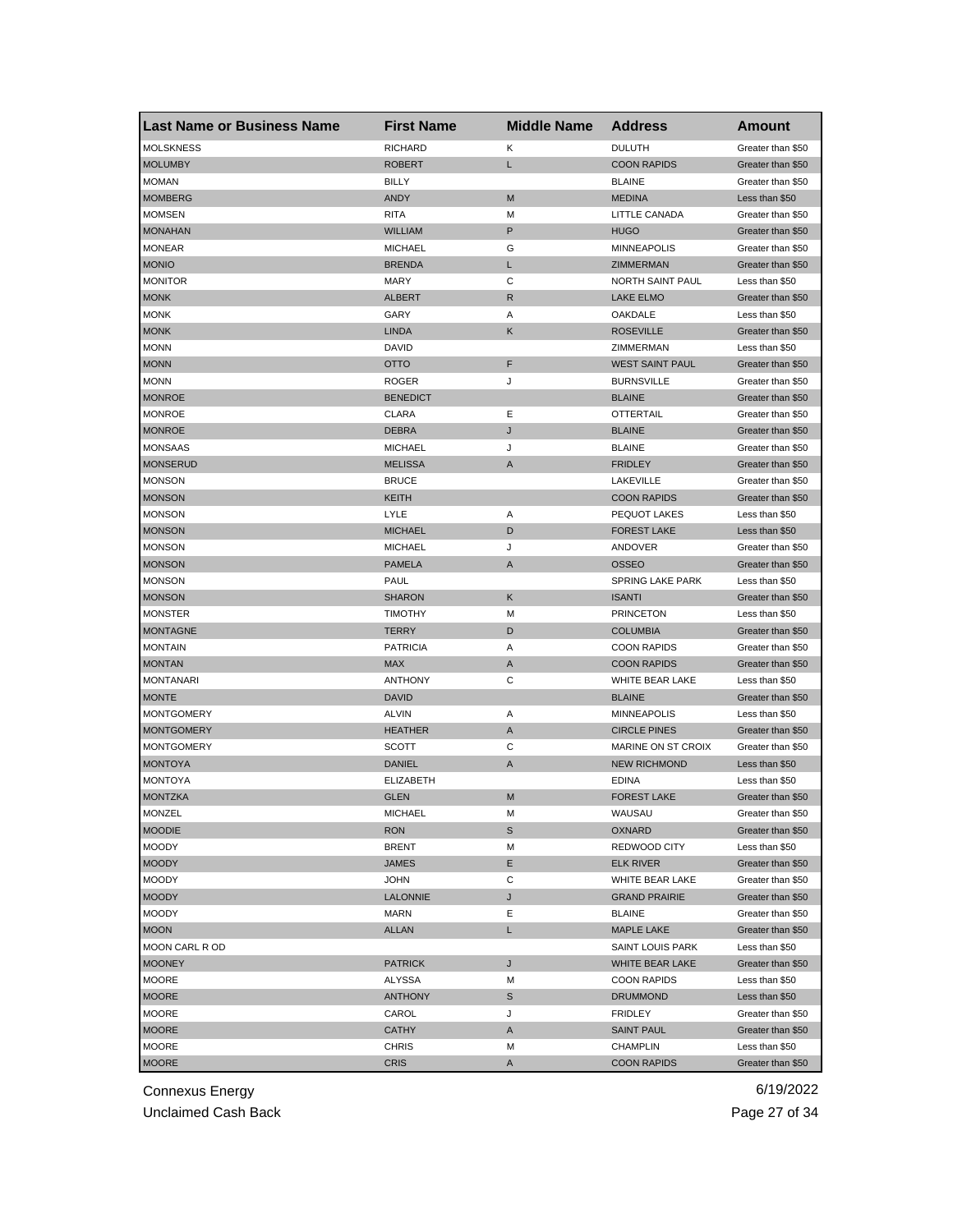| DANIEL<br>LEE<br><b>MOORE</b><br><b>COON RAPIDS</b><br>Less than \$50<br><b>DAVID</b><br><b>MOORE</b><br>J<br><b>ARDEN HILLS</b><br>Greater than \$50<br><b>MOORE</b><br><b>DOUGLAS</b><br>Α<br><b>CIRCLE PINES</b><br>Greater than \$50 |  |
|------------------------------------------------------------------------------------------------------------------------------------------------------------------------------------------------------------------------------------------|--|
|                                                                                                                                                                                                                                          |  |
|                                                                                                                                                                                                                                          |  |
|                                                                                                                                                                                                                                          |  |
| <b>MOORE</b><br>J<br><b>CIRCLE PINES</b><br><b>HEATHER</b><br>Less than \$50                                                                                                                                                             |  |
| <b>MOORE</b><br>JANET<br>М<br>ANDOVER<br>Less than \$50                                                                                                                                                                                  |  |
| <b>COLUMBIA HEIGHTS</b><br><b>MOORE</b><br><b>JASON</b><br>R<br>Less than \$50                                                                                                                                                           |  |
| <b>MOORE</b><br><b>JEDEDIAH</b><br>W<br>PEQUOT LAKES<br>Less than \$50                                                                                                                                                                   |  |
| <b>MOORE</b><br><b>JEFFREY</b><br>F<br><b>BLAINE</b><br>Greater than \$50                                                                                                                                                                |  |
| <b>MOORE</b><br><b>COLUMBIA</b><br>Greater than \$50<br>KEITH                                                                                                                                                                            |  |
| <b>MOORE</b><br><b>KIMBERLY</b><br>Ε<br><b>HAM LAKE</b><br>Greater than \$50                                                                                                                                                             |  |
| <b>MOORE</b><br><b>MICHAEL</b><br>J<br><b>COHASSET</b><br>Greater than \$50                                                                                                                                                              |  |
| <b>MOORE</b><br><b>MICHAEL</b><br><b>COON RAPIDS</b><br>R<br>Greater than \$50                                                                                                                                                           |  |
| <b>STEVEN</b><br><b>MOORE</b><br>R<br>ELK RIVER<br>Greater than \$50                                                                                                                                                                     |  |
| <b>MOORE</b><br><b>SHANNON</b><br>R<br><b>VADNAIS HEIGHTS</b><br>Greater than \$50                                                                                                                                                       |  |
| <b>MOORE</b><br>SHAWNA<br><b>BROOKLYN CTR</b><br>Less than \$50                                                                                                                                                                          |  |
| <b>MOORE</b><br><b>TERRY</b><br>M<br><b>LAUGHLIN</b><br>Greater than \$50                                                                                                                                                                |  |
| <b>MOORE</b><br><b>THOMAS</b><br>ANDOVER<br>М<br>Less than \$50                                                                                                                                                                          |  |
| F<br><b>MOORE</b><br><b>TIM</b><br><b>SAINT CLOUD</b><br>Greater than \$50                                                                                                                                                               |  |
| <b>MOORE</b><br><b>VICKIE</b><br>J<br><b>BETHEL</b><br>Greater than \$50                                                                                                                                                                 |  |
| MOORE*<br><b>CARRIE</b><br><b>ST PAUL</b><br>Less than \$50                                                                                                                                                                              |  |
| <b>MOORES</b><br><b>NICOLE</b><br><b>SAINT PAUL</b><br>SONDRA<br>Greater than \$50                                                                                                                                                       |  |
| <b>MOORS</b><br><b>MORGAN</b><br>L<br><b>SAINT PAUL</b><br>Greater than \$50                                                                                                                                                             |  |
| <b>MOORSE</b><br><b>RONALD</b><br>J<br><b>APPLE VALLEY</b><br>Greater than \$50                                                                                                                                                          |  |
| <b>MOOS</b><br><b>BETTY</b><br>L<br><b>PRINCETON</b><br>Less than \$50                                                                                                                                                                   |  |
| <b>MOOS</b><br><b>JAMES</b><br>Ε<br><b>OTSEGO</b><br>Greater than \$50                                                                                                                                                                   |  |
| <b>MOOS</b><br><b>JANET</b><br><b>BLAINE</b><br>M<br>Greater than \$50                                                                                                                                                                   |  |
| <b>MOOS</b><br><b>MARK</b><br>J<br><b>MILACA</b><br>Greater than \$50                                                                                                                                                                    |  |
| <b>WAYNE</b><br>R<br>ZIMMERMAN<br><b>MOOS</b><br>Greater than \$50                                                                                                                                                                       |  |
| J<br><b>GEORGE</b><br>MOOTHEDAN<br>LINO LAKES<br>Greater than \$50                                                                                                                                                                       |  |
| <b>MORALES</b><br><b>FILIBERTO</b><br><b>COON RAPIDS</b><br>Less than \$50                                                                                                                                                               |  |
| MORALES-CRUZ<br><b>ISAAC</b><br><b>COON RAPIDS</b><br>Less than \$50                                                                                                                                                                     |  |
| <b>MORAN</b><br><b>JOSEPH</b><br><b>MINNETONKA</b><br>Greater than \$50                                                                                                                                                                  |  |
| <b>MORAN</b><br><b>LAKE VILLA</b><br>PAT<br>Less than \$50                                                                                                                                                                               |  |
| G<br><b>MORAN</b><br><b>STEVEN</b><br><b>BLAINE</b><br>Greater than \$50                                                                                                                                                                 |  |
| P<br><b>MORAN</b><br>WILLERNIE<br>Greater than \$50<br><b>THOMAS</b>                                                                                                                                                                     |  |
| <b>MORAVEC</b><br><b>TERRY</b><br>D<br><b>HUGO</b><br>Less than \$50                                                                                                                                                                     |  |
| MORAWCZYNSKI<br><b>BRIAN</b><br>D<br><b>CHAMPLIN</b><br>Greater than \$50                                                                                                                                                                |  |
| <b>MORDAL</b><br>D<br>С<br><b>ELK RIVER</b><br>Greater than \$50                                                                                                                                                                         |  |
| V<br><b>MORDAUNT</b><br>н<br>WHITE BEAR LAKE<br>Greater than \$50                                                                                                                                                                        |  |
| <b>MOREFIELD</b><br><b>THOMAS</b><br><b>OVERLAND PARK</b><br>Greater than \$50<br>L                                                                                                                                                      |  |
| <b>MOREHOUSE</b><br><b>BONNIE</b><br>A<br>RAMSEY<br>Greater than \$50                                                                                                                                                                    |  |
| <b>MOREHOUSE</b><br><b>VIRGINIA</b><br>L<br><b>FAIRFAX</b><br>Greater than \$50                                                                                                                                                          |  |
| <b>MORELAND</b><br>AL<br><b>EAST BETHEL</b><br>Greater than \$50                                                                                                                                                                         |  |
| <b>MOREN</b><br>RUSSELL<br>D<br><b>VADNAIS HEIGHTS</b><br>Less than \$50                                                                                                                                                                 |  |
| <b>MORENO</b><br>RANDY<br>S<br>LAKE ELMO<br>Greater than \$50                                                                                                                                                                            |  |
| <b>MORENO</b><br><b>SHAWN</b><br>M<br><b>WYOMING</b><br>Less than \$50                                                                                                                                                                   |  |
| <b>MORETTER</b><br>TRACEY<br>Г<br><b>MINNEAPOLIS</b><br>Less than \$50                                                                                                                                                                   |  |
| V<br><b>MORGAN</b><br><b>BALINE</b><br>ANGELINE<br>Less than \$50                                                                                                                                                                        |  |
| <b>MORGAN</b><br>R<br><b>BECKER</b><br>Greater than \$50<br>DELBERT                                                                                                                                                                      |  |
| <b>MORGAN</b><br>JAMES<br>R<br><b>EDINBURG</b><br>Greater than \$50                                                                                                                                                                      |  |
| <b>MORGAN</b><br>L<br>JOEL<br>LUCK<br>Greater than \$50                                                                                                                                                                                  |  |
| <b>MORGAN</b><br><b>JOHN</b><br>Е<br><b>CEDAR</b><br>Less than \$50                                                                                                                                                                      |  |
| MORGAN<br>JONI<br>J<br><b>SAINT MICHAEL</b><br>Less than \$50                                                                                                                                                                            |  |
| <b>MORGAN</b><br>LEWIS<br>G<br>ANDOVER<br>Greater than \$50                                                                                                                                                                              |  |
| <b>MORGAN</b><br>MARA<br>L<br><b>ADDISON</b><br>Greater than \$50                                                                                                                                                                        |  |
| <b>MORGAN</b><br><b>MARGARET</b><br>Α<br><b>ANOKA</b><br>Greater than \$50                                                                                                                                                               |  |

Unclaimed Cash Back **Page 28 of 34**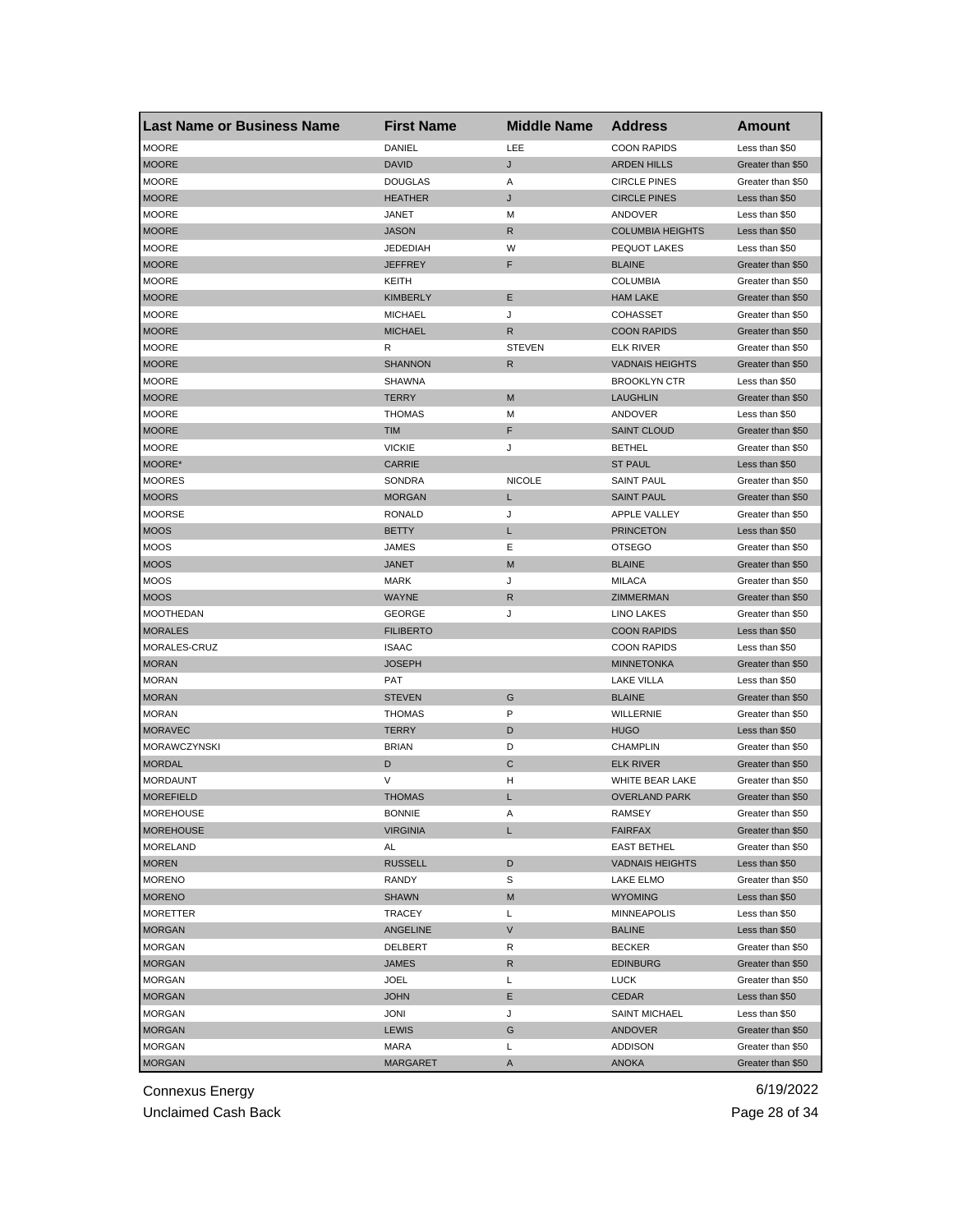| <b>Last Name or Business Name</b>  | <b>First Name</b>                | <b>Middle Name</b> | <b>Address</b>          | <b>Amount</b>                          |
|------------------------------------|----------------------------------|--------------------|-------------------------|----------------------------------------|
| <b>MORGAN</b>                      | <b>MARY</b>                      |                    | <b>BLAINE</b>           | Greater than \$50                      |
| <b>MORGAN</b>                      | <b>PAM</b>                       | J                  | <b>ELK RIVER</b>        | Less than \$50                         |
| <b>MORGAN</b>                      | <b>RICHARD</b>                   | S                  | <b>ROSEVILLE</b>        | Greater than \$50                      |
| <b>MORGAN</b>                      | <b>SCOTT</b>                     | Τ                  | <b>ISANTI</b>           | Greater than \$50                      |
| <b>MORGAN</b>                      | SHARON                           | М                  | <b>SAINT PAUL</b>       | Greater than \$50                      |
| <b>MORGAN</b>                      | <b>THEODORE</b>                  | G                  | <b>COON RAPIDS</b>      | Greater than \$50                      |
| <b>MORGAN</b>                      | <b>TIMOTHY</b>                   | W                  | ANDOVER                 | Greater than \$50                      |
| <b>MORGAN</b>                      | WENDY                            | Κ                  | <b>RAMSEY</b>           | Greater than \$50                      |
| MORGAN CHASE HOMES                 |                                  |                    | <b>NOWTHEN</b>          | Greater than \$50                      |
| <b>MORGAN RUN</b>                  |                                  |                    | <b>BIG LAKE</b>         | Greater than \$50                      |
| MORGAN*                            | CHAD                             | W                  | <b>SUN CITY</b>         | Less than \$50                         |
| <b>MORIARTY</b>                    | <b>ROBIN</b>                     | A                  | <b>EVERETT</b>          | Greater than \$50                      |
| <b>MORIARTY</b>                    | <b>TIMOTHY</b>                   | J                  | <b>CHAMPLIN</b>         | Greater than \$50                      |
| <b>MORIN</b>                       | <b>GINGER</b>                    | $\circ$            | <b>FRIDLEY</b>          | Less than \$50                         |
| <b>MORIN</b>                       | <b>GREGORY</b>                   | W                  | SHAWNEE MISSION         | Greater than \$50                      |
| MORIN-ORTEGA                       | LINDSAY                          | M                  | <b>COON RAPIDS</b>      | Less than \$50                         |
| <b>MORINVILLE</b>                  | JAMES                            |                    | <b>EAST BETHEL</b>      | Less than \$50                         |
| <b>MORITKO</b>                     | <b>JOSEPH</b>                    | Ε                  | ANDOVER                 | Greater than \$50                      |
| <b>MORK</b>                        | DAN                              |                    | <b>SAINT PAUL</b>       | Greater than \$50                      |
| <b>MORK</b>                        | <b>JULIEANN</b>                  |                    | <b>SOUTH SAINT PAUL</b> | Greater than \$50                      |
| <b>MORLANG</b>                     | <b>MICHAEL</b>                   |                    | <b>ISANTI</b>           | Greater than \$50                      |
| <b>MORLOCK</b>                     | <b>ROBERT</b>                    | L                  | ZIMMERMAN               | Less than \$50                         |
| <b>MORNINGSTAR</b>                 | ERIC                             |                    | <b>ANOKA</b>            | Greater than \$50                      |
| <b>MOROHOSHI</b>                   | YUTAKA                           |                    | <b>SAINT CLOUD</b>      | Greater than \$50                      |
| <b>MORPHEW</b>                     | JAMES                            | н                  | <b>SAINT PAUL</b>       | Less than \$50                         |
| <b>MORPHEW</b>                     | <b>KELLI</b>                     | M                  | <b>ELK RIVER</b>        | Less than \$50                         |
| <b>MORPHEW</b>                     | <b>TIM</b>                       | Α                  | <b>ELK RIVER</b>        | Greater than \$50                      |
| <b>MORRELL</b>                     | <b>TERRY</b>                     | S                  | <b>ELK RIVER</b>        | Greater than \$50                      |
| <b>MORRELL</b>                     | <b>TYLER</b>                     | Г                  | <b>CRESTVIEW</b>        | Less than \$50                         |
| <b>MORRIS</b>                      | <b>ALLIE</b>                     | M                  | <b>FOREST LAKE</b>      | Greater than \$50                      |
| <b>MORRIS</b>                      | <b>BONNY</b>                     | Κ                  | CRYSTAL                 | Less than \$50                         |
| <b>MORRIS</b>                      | DANIEL                           | $\mathsf{C}$       | <b>FOLEY</b>            | Less than \$50                         |
| <b>MORRIS</b>                      | DAVID                            | R                  | SAINT LOUIS PARK        | Greater than \$50                      |
| <b>MORRIS</b>                      | <b>GEORGE</b>                    | A                  | <b>COLD SPRING</b>      | Less than \$50                         |
| <b>MORRIS</b>                      | <b>HUGH</b>                      | в                  | MAPLE GROVE             | Greater than \$50                      |
| <b>MORRIS</b>                      | <b>JACKIE</b>                    | Κ                  | <b>SACRAMENTO</b>       | Greater than \$50                      |
| <b>MORRIS</b>                      | <b>JUDITH</b>                    | M                  | <b>BLAINE</b>           | Greater than \$50                      |
| <b>MORRIS</b>                      | <b>KATHLEEN</b>                  |                    | <b>BLAINE</b>           | Greater than \$50                      |
| <b>MORRIS</b>                      | LATONIA                          | D                  | E L PASO                | Greater than \$50                      |
| <b>MORRIS</b>                      | <b>LEORA</b>                     | J                  | <b>ALBERT LEA</b>       | Less than \$50                         |
|                                    | LIONEL                           |                    | <b>GRANT TOWNSHIP</b>   | Greater than \$50                      |
| <b>MORRIS</b><br><b>MORRIS</b>     | <b>PAUL</b>                      | W                  | SAGINAW                 | Less than \$50                         |
| <b>MORRIS</b>                      | <b>THOMAS</b>                    |                    | ANOKA                   | Less than \$50                         |
| <b>MORRIS</b>                      | <b>TODD</b>                      | R                  | <b>LAKEVILLE</b>        | Less than \$50                         |
| <b>MORRIS</b>                      | WAYNE                            | Α                  | <b>BLAINE</b>           | Less than \$50                         |
| <b>MORRIS</b>                      | <b>WILLIAM</b>                   | J                  | <b>ANDOVER</b>          | Greater than \$50                      |
| <b>MORRIS</b>                      | WILLIAM                          | V                  | PLYMOUTH                | Greater than \$50                      |
|                                    |                                  |                    |                         |                                        |
| <b>MORRISON</b><br><b>MORRISON</b> | <b>CATHERINE</b><br><b>CATHY</b> | R<br>R             | <b>MAPLEWOOD</b>        | Greater than \$50<br>Greater than \$50 |
|                                    |                                  |                    | MINNEAPOLIS             |                                        |
| <b>MORRISON</b>                    | <b>DIANE</b>                     | Κ                  | <b>HAYFIELD</b>         | Greater than \$50                      |
| <b>MORRISON</b>                    | <b>HUGH</b>                      | W                  | CEDAR                   | Greater than \$50                      |
| <b>MORRISON</b>                    | <b>JOHN</b>                      |                    | <b>COON RAPIDS</b>      | Greater than \$50                      |
| <b>MORRISON</b>                    | KENNETH                          | F                  | <b>PRINCETON</b>        | Greater than \$50                      |
| <b>MORRISON</b>                    | MARY                             | KIM                | <b>CHAMPLIN</b>         | Greater than \$50                      |
| <b>MORRISON</b>                    | <b>MICHAEL</b>                   | F                  | <b>SAINT PAUL</b>       | Greater than \$50                      |
| <b>MORRISON</b>                    | <b>TIMOTHY</b>                   | S                  | WHITE BEAR LAKE         | Greater than \$50                      |

Unclaimed Cash Back **Page 29 of 34**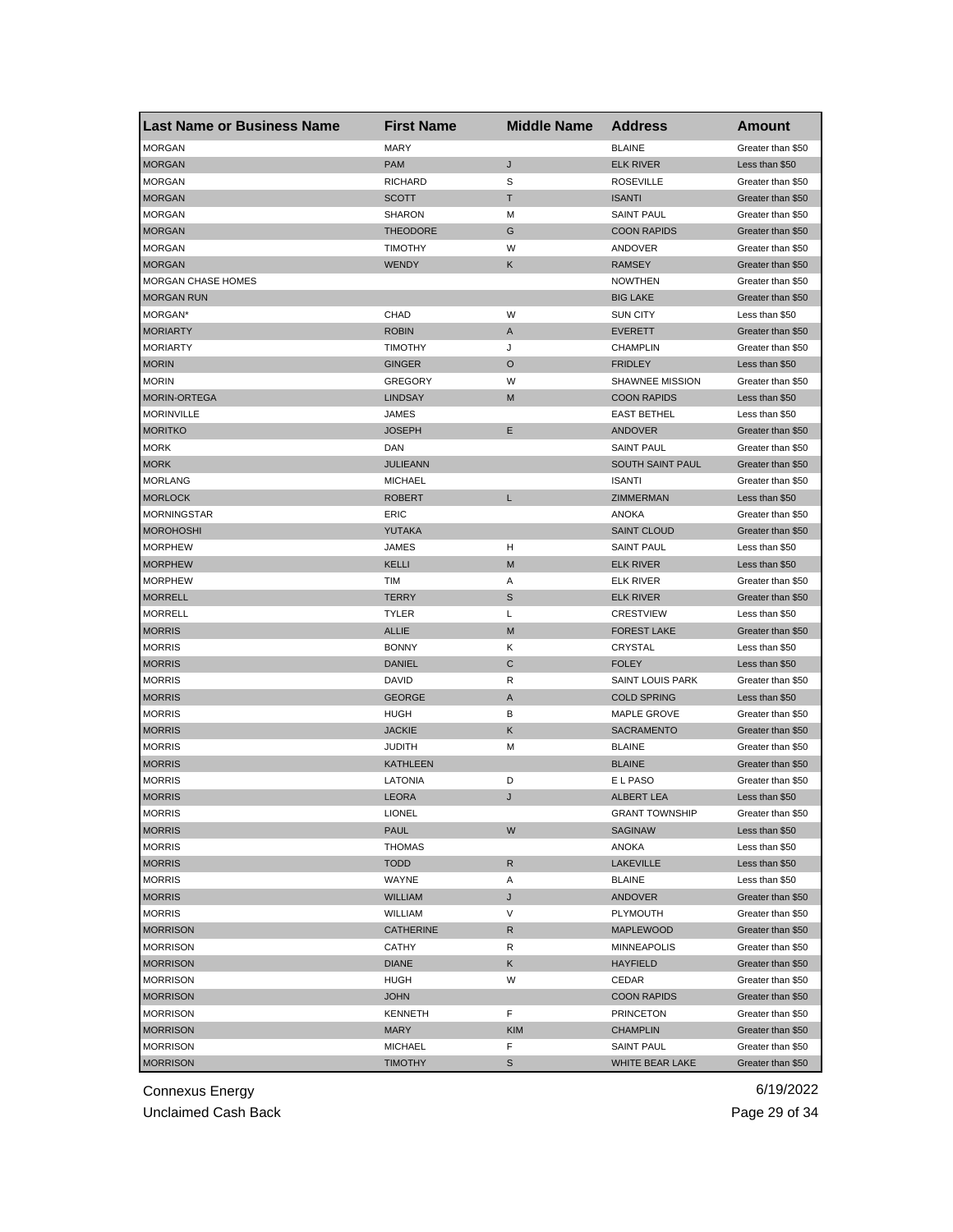| <b>Last Name or Business Name</b>    | <b>First Name</b> | <b>Middle Name</b> | <b>Address</b>       | Amount            |
|--------------------------------------|-------------------|--------------------|----------------------|-------------------|
| <b>MORRISON</b>                      | <b>TODD</b>       |                    | <b>ANOKA</b>         | Greater than \$50 |
| MORRISON THOMAS J C/ODENNIS MORRISON |                   |                    | <b>MILACA</b>        | Greater than \$50 |
| <b>MORRISON TRUCKING</b>             |                   |                    | <b>SAINT PAUL</b>    | Greater than \$50 |
| <b>MORRISSETTE</b>                   | <b>DANIEL</b>     | <b>ALLEN</b>       | <b>BLAINE</b>        | Greater than \$50 |
| <b>MORRISSETTE</b>                   | LEROY             |                    | <b>CLEARWATER</b>    | Greater than \$50 |
| <b>MORRISSEY</b>                     | <b>JAMES</b>      | R                  | <b>FRIDLEY</b>       | Less than \$50    |
| <b>MORRISSON</b>                     | <b>JOHN</b>       | W                  | ZIMMERMAN            | Greater than \$50 |
| <b>MORROW</b>                        | <b>LINDA</b>      | G                  | <b>BLAINE</b>        | Greater than \$50 |
| <b>MORSE</b>                         | <b>FRISCO</b>     | R                  | CAMBRIDGE            | Less than \$50    |
| <b>MORSE</b>                         | <b>JEFFREY</b>    | $\mathsf{A}$       | <b>CHAMPLIN</b>      | Greater than \$50 |
| <b>MORSE</b>                         | <b>JESSE</b>      | F                  | HAYWARD              | Greater than \$50 |
| <b>MORSE</b>                         | <b>KURT</b>       |                    | ANDOVER              | Greater than \$50 |
| <b>MORSFIELD</b>                     | SHAE              | Α                  | <b>COON RAPIDS</b>   | Less than \$50    |
| <b>MORTENSEN</b>                     | <b>CONNIE</b>     | $\mathsf{C}$       | <b>MINNEAPOLIS</b>   | Less than \$50    |
| <b>MORTENSEN</b>                     | <b>GEORGIA</b>    | Ε                  | <b>ISANTI</b>        | Greater than \$50 |
| <b>MORTENSEN</b>                     | <b>GLADYS</b>     | M                  | <b>ANOKA</b>         | Less than \$50    |
| <b>MORTENSEN</b>                     | <b>SCOTT</b>      |                    | <b>RIGBY</b>         | Less than \$50    |
| <b>MORTENSEN</b>                     | <b>SUSAN</b>      | G                  | <b>COON RAPIDS</b>   | Greater than \$50 |
| MORTENSEN                            | <b>THOMAS</b>     | A                  | <b>ELK RIVER</b>     | Greater than \$50 |
| <b>MORTENSON</b>                     | <b>AGNE</b>       |                    | <b>BIG LAKE</b>      | Greater than \$50 |
| <b>MORTENSON</b>                     | <b>CECIL</b>      | L                  | <b>HILLMAN</b>       | Greater than \$50 |
| <b>MORTENSON</b>                     | <b>CRAIG</b>      | A                  | <b>NORTH BRANCH</b>  | Greater than \$50 |
| MORTENSON                            | GARY              |                    | <b>MOUNDSVIEW</b>    | Greater than \$50 |
| <b>MORTENSON</b>                     | <b>JON</b>        |                    | <b>COON RAPIDS</b>   | Greater than \$50 |
| MORTENSON                            | <b>KRISTINE</b>   | Κ                  | <b>COON RAPIDS</b>   | Greater than \$50 |
| <b>MORTENSON</b>                     | <b>LYNN</b>       | A                  | <b>BLAINE</b>        | Greater than \$50 |
| <b>MORTENSON</b>                     | <b>RUDOLPH</b>    | н                  | <b>COON RAPIDS</b>   | Less than \$50    |
| MORTGAGE BY DESIGN                   |                   |                    | <b>BROOKLYN PARK</b> | Greater than \$50 |
| <b>MORTON</b>                        | <b>AUDREY</b>     | L                  | <b>COON RAPIDS</b>   | Greater than \$50 |
| <b>MORTON</b>                        | <b>BRENDA</b>     |                    | <b>ELK RIVER</b>     | Greater than \$50 |
| <b>MORTON</b>                        | <b>CHARLES</b>    | Ε                  | <b>COON RAPIDS</b>   | Greater than \$50 |
| <b>MORTON</b>                        | <b>JAMES</b>      | Ε                  | <b>HUGO</b>          | Greater than \$50 |
| <b>MORTON</b>                        | <b>MARK</b>       | P                  | CHISAGO CITY         | Greater than \$50 |
| <b>MORTON</b>                        | <b>NANCY</b>      | Κ                  | <b>SAINT FRANCIS</b> |                   |
|                                      |                   |                    | <b>ELK RIVER</b>     | Greater than \$50 |
| <b>MORTON</b>                        | <b>NICOLE</b>     | Α                  |                      | Less than \$50    |
| <b>MOSBRUCKER</b>                    | <b>JOHN</b>       | G                  | <b>HAM LAKE</b>      | Less than \$50    |
| <b>MOSCA</b>                         | <b>DIANE</b>      | M                  | WHITE BEAR LAKE      | Greater than \$50 |
| <b>MOSCATELLI</b>                    | PETER             |                    | <b>BLAINE</b>        | Greater than \$50 |
| <b>MOSCH</b>                         | CARL              | D                  | <b>ANOKA</b>         | Greater than \$50 |
| <b>MOSCHKAU</b>                      | <b>PAM</b>        | M                  | ANDOVER              | Greater than \$50 |
| <b>MOSEID</b>                        | <b>BERNICE</b>    | M                  | <b>FOREST LAKE</b>   | Greater than \$50 |
| <b>MOSEMAN</b>                       | <b>JOHN</b>       |                    | <b>BLAINE</b>        | Greater than \$50 |
| <b>MOSENG</b>                        | <b>JAMES</b>      | J                  | <b>MINNEAPOLIS</b>   | Greater than \$50 |
| <b>MOSER</b>                         | <b>BRADLEY</b>    | P                  | PEQUOT LAKES         | Greater than \$50 |
| MOSER                                | <b>DENNIS</b>     | D                  | <b>MONTAGUE</b>      | Less than \$50    |
| <b>MOSER</b>                         | <b>JEFFREY</b>    | P                  | ANOKA                | Less than \$50    |
| <b>MOSER</b>                         | KEITH             |                    | PINE RIVER           | Greater than \$50 |
| <b>MOSER</b>                         | <b>RICK</b>       |                    | <b>PRINCETON</b>     | Greater than \$50 |
| <b>MOSES</b>                         | CHARLOTTE         |                    | <b>MINNEAPOLIS</b>   | Greater than \$50 |
| <b>MOSFORD</b>                       | <b>ROBERT</b>     |                    | <b>BIG LAKE</b>      | Greater than \$50 |
| <b>MOSHIER</b>                       | <b>BERNARD</b>    |                    | <b>BIG LAKE</b>      | Greater than \$50 |
| <b>MOSHIER</b>                       | GARY              | т                  | <b>ANOKA</b>         | Greater than \$50 |
| MOSKE                                | С                 | H                  | PARKERS PRAIRIE      | Greater than \$50 |
| <b>MOSLEY</b>                        | <b>JEAN</b>       |                    | <b>COON RAPIDS</b>   | Greater than \$50 |
| MOSS                                 | BARBARA           | L                  | <b>COON RAPIDS</b>   | Greater than \$50 |
| <b>MOSS</b>                          | <b>DEBBY</b>      | Κ                  | <b>BLAINE</b>        | Greater than \$50 |

Unclaimed Cash Back **Page 30 of 34**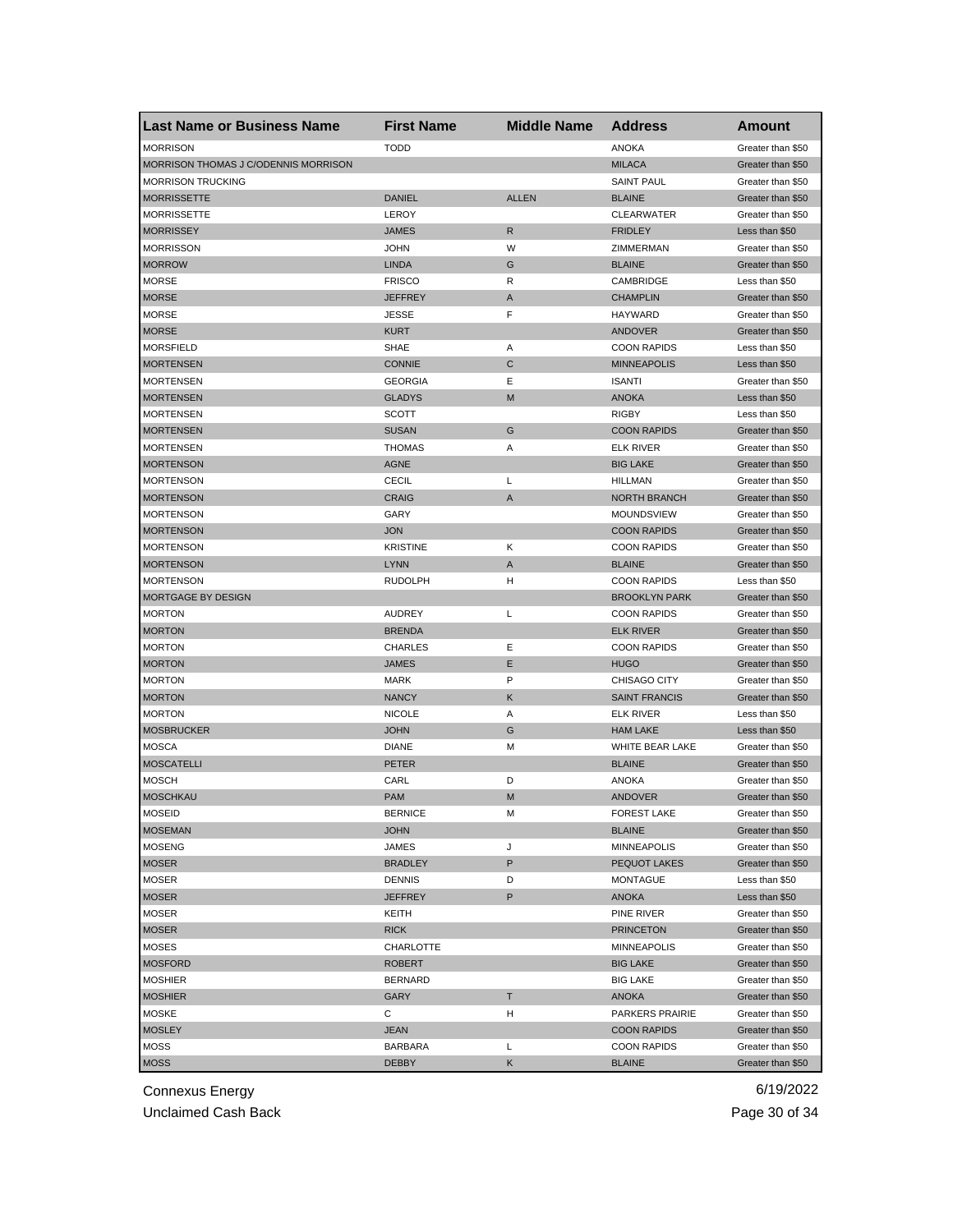| <b>Last Name or Business Name</b> | <b>First Name</b>      | <b>Middle Name</b> | <b>Address</b>          | Amount                              |
|-----------------------------------|------------------------|--------------------|-------------------------|-------------------------------------|
| <b>MOSS</b>                       | <b>KAYCE</b>           |                    | <b>BETHEL</b>           | Less than \$50                      |
| <b>MOSS</b>                       | <b>LEROY</b>           |                    | <b>BECKER</b>           | Greater than \$50                   |
| <b>MOSS</b>                       | LORI                   | J                  | <b>CIRCLE PINES</b>     | Greater than \$50                   |
| <b>MOSSA</b>                      | <b>MOHAMED</b>         | E                  | <b>BLAINE</b>           | Greater than \$50                   |
| <b>MOSSENGREN</b>                 | <b>RANDY</b>           |                    | <b>MINNEAPOLIS</b>      | Less than \$50                      |
| <b>MOSSENGREN</b>                 | <b>RYAN</b>            |                    | <b>CAMBRIDGE</b>        | Greater than \$50                   |
| <b>MOSSMAN</b>                    | GAIL                   |                    | WAHIAWA                 | Greater than \$50                   |
| <b>MOSSMAN</b>                    | <b>MARK</b>            | O                  | <b>BROOKLYN CTR</b>     | Greater than \$50                   |
| <b>MOSSMAN</b>                    | <b>SCOTT</b>           | Е                  | SAINT CLOUD             | Less than \$50                      |
| <b>MOSTROM</b>                    | <b>RICHARD</b>         |                    | <b>PLYMOUTH</b>         | Greater than \$50                   |
| <b>MOTHERSHED</b>                 | <b>JOHN</b>            | W                  | ANOKA                   | Greater than \$50                   |
| <b>MOTL</b>                       | <b>ALLEN</b>           | D                  | <b>CEDAR</b>            | Greater than \$50                   |
| MOTOR EXCHANGE INC                |                        |                    | <b>BLAINE</b>           | Less than \$50                      |
| MOTOR EXCHANGE INC                |                        |                    | <b>BLAINE</b>           | Greater than \$50                   |
| <b>MOTOR MASTERS</b>              |                        |                    | <b>BLAINE</b>           | Greater than \$50                   |
| <b>MOTOR MASTERS</b>              |                        |                    | <b>BLAINE</b>           | Greater than \$50                   |
| <b>MOTSCHENBACHER</b>             |                        |                    | CEDAR                   | Greater than \$50                   |
| <b>MOTSCHENBACHER</b>             | <b>TIMOTHY</b>         | J                  | <b>FOREST LAKE</b>      | Greater than \$50                   |
| MOTT                              | SEWARD                 | н                  | <b>WALNUT CREEK</b>     | Less than \$50                      |
| <b>MOTYL</b>                      | <b>MICHAEL</b>         | J                  | PINE CITY               | Greater than \$50                   |
| MOTZ                              | <b>NICOLE</b>          |                    | <b>BECKER</b>           | Less than \$50                      |
| <b>MOTZKO</b>                     | <b>ROY</b>             | A                  | <b>LONG PRAIRIE</b>     | Less than \$50                      |
| <b>MOUA</b>                       | <b>THONG</b>           |                    | <b>SAINT PAUL</b>       | Less than \$50                      |
| <b>MOUA</b>                       | <b>TOU</b>             |                    | <b>ANDOVER</b>          | Less than \$50                      |
| <b>MOULDS</b>                     | <b>VIRGINIA</b>        | D                  | <b>CLEAR LAKE</b>       | Greater than \$50                   |
| <b>MOULTON</b>                    | <b>MARY</b>            |                    | <b>BLAINE</b>           | Greater than \$50                   |
| MOULTONS ROLLER PALACE            |                        |                    | <b>PRINCETON</b>        | Greater than \$50                   |
| <b>MOULZOLF</b>                   | <b>KURT</b>            |                    | <b>SAINT CLOUD</b>      | Greater than \$50                   |
| & JODIE M<br>MOULZOLF TIMOTHY P   |                        |                    | <b>COON RAPIDS</b>      | Greater than \$50                   |
| <b>MOUNT</b>                      | <b>ARLA</b>            | M                  | <b>BLAINE</b>           | Greater than \$50                   |
| <b>MOUNT</b>                      | <b>BART</b>            | W                  | <b>SAINT LOUIS PARK</b> | Greater than \$50                   |
| <b>MOUNTS</b>                     | <b>ELSIE</b>           |                    | <b>STACY</b>            | Greater than \$50                   |
| MOVIE MAX VIDEO INC               |                        |                    | ANDOVER                 | Less than \$50                      |
| <b>MOWERY</b>                     | <b>MICHAEL</b>         | G                  | <b>BLAINE</b>           | Greater than \$50                   |
| <b>MOYER</b>                      | <b>PENNY</b>           | М                  | <b>BLAINE</b>           | Greater than \$50                   |
| <b>MR</b>                         | <b>MOVIES</b>          |                    | <b>PLYMOUTH</b>         | Greater than \$50                   |
| <b>MR MOVIES</b>                  |                        |                    | <b>BLAINE</b>           | Greater than \$50                   |
| MR MOVIES LEXINGTON #43           |                        |                    | <b>LEXINGTON</b>        | Greater than \$50                   |
| MR T'S DRY CLEANING               |                        |                    | <b>COON RAPIDS</b>      | Greater than \$50                   |
| <b>MRAZEK</b>                     | <b>NICHOLE</b>         |                    | <b>ST FRANCIS</b>       | Greater than \$50                   |
| MRAZEK                            | SCOTT                  | J                  | <b>STACY</b>            | Greater than \$50                   |
| <b>MROS</b>                       | <b>CHRISTINE</b>       | A                  | <b>BLAINE</b>           | Less than \$50                      |
| <b>MROS</b>                       | <b>CHRISTINE</b>       | Α                  | <b>BLAINE</b>           | Greater than \$50                   |
| <b>MROZ</b>                       | <b>MELVIN</b>          | L                  | <b>OCALA</b>            | Less than \$50                      |
| <b>MROZEK</b>                     | GEORGE                 | В                  | <b>COON RAPIDS</b>      | Greater than \$50                   |
| <b>MROZINSKI</b>                  | KIMBERLY               | M                  | EAGAN                   | Less than \$50                      |
| <b>MROZKA</b>                     | <b>TOM</b>             | J                  | <b>COLUMBIA HEIGHTS</b> | Greater than \$50                   |
| <b>MRUGALA</b>                    | <b>ROBERT</b>          |                    | <b>ISANTI</b>           | Greater than \$50                   |
| <b>MUCCIACCIARO</b>               | LEONARD                |                    | ANOKA                   | Greater than \$50                   |
| <b>MUDDERMAN</b>                  |                        |                    | <b>GRANTON</b>          |                                     |
|                                   | TROY<br><b>TIMOTHY</b> | Е                  |                         | Less than \$50<br>Greater than \$50 |
| MUDEK                             |                        | L                  | CEDAR                   | Greater than \$50                   |
| <b>MUDGE</b>                      | <b>BEVERLY</b>         | M                  | ZIMMERMAN               |                                     |
| MUDGE                             | WILLIAM                | R                  | ANDOVER                 | Less than \$50                      |
| <b>MUEHLBAUER</b>                 | <b>MARLYS</b>          |                    | <b>ANOKA</b>            | Less than \$50                      |
| MUEHLBERG                         | GAYLE                  |                    | <b>COON RAPIDS</b>      | Greater than \$50                   |
| <b>MUEHLBERG</b>                  | <b>MELINDA</b>         |                    | <b>NEW BRIGHTON</b>     | Greater than \$50                   |

Unclaimed Cash Back **Page 31 of 34**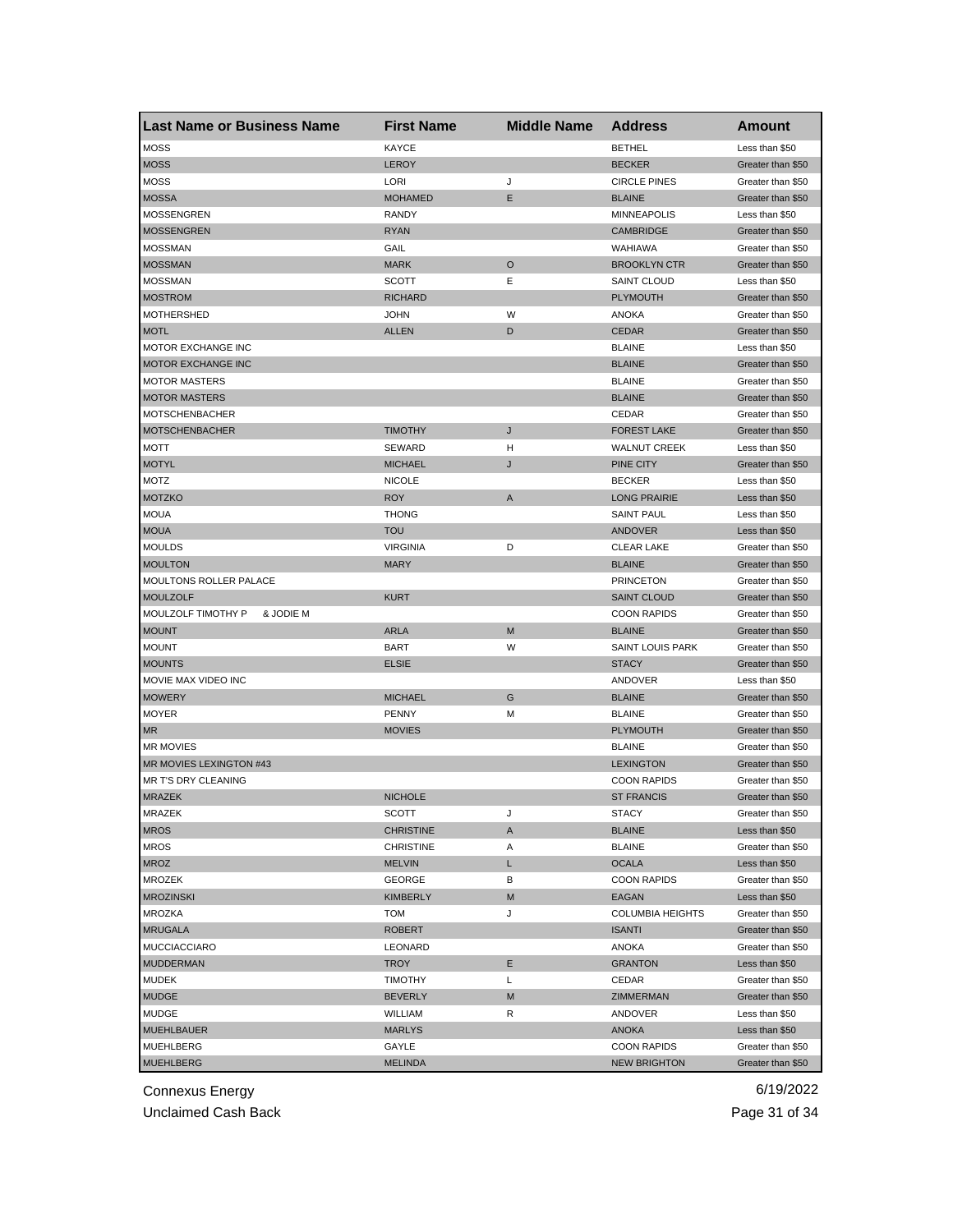| <b>Last Name or Business Name</b>     | <b>First Name</b>             | <b>Middle Name</b> | <b>Address</b>          | Amount            |
|---------------------------------------|-------------------------------|--------------------|-------------------------|-------------------|
| <b>MUEHLHAUSER</b>                    | <b>TODD</b>                   | L                  | <b>ANOKA</b>            | Greater than \$50 |
| <b>MUEHLSTEDT</b>                     | <b>THOMAS</b>                 | L                  | WHITE BEAR LAKE         | Greater than \$50 |
| <b>MUELLER</b>                        | <b>ARTHUR</b>                 | G                  | <b>SAINT FRANCIS</b>    | Greater than \$50 |
| <b>MUELLER</b>                        | <b>BRENT</b>                  |                    | <b>SAINT PAUL</b>       | Less than \$50    |
| <b>MUELLER</b>                        | <b>GERALD</b>                 | P                  | ANDOVER                 | Greater than \$50 |
| <b>MUELLER</b>                        | <b>JAMES</b>                  | Е                  | <b>WEST SAINT PAUL</b>  | Greater than \$50 |
| <b>MUELLER</b>                        | <b>KARI</b>                   | P                  | <b>BLAINE</b>           | Greater than \$50 |
| <b>MUELLER</b>                        | <b>KATHLEEN</b>               | M                  | <b>BUFFALO</b>          | Greater than \$50 |
| <b>MUELLER</b>                        | KIMBERLY                      |                    | <b>MINNEAPOLIS</b>      | Less than \$50    |
| <b>MUELLER</b>                        | <b>MELISSA</b>                | M                  | <b>ANOKA</b>            | Less than \$50    |
| <b>MUELLER</b>                        | PAUL                          | R                  | <b>SAINT PAUL</b>       | Greater than \$50 |
| <b>MUELLER</b>                        | <b>TODD</b>                   | D                  | <b>BLAINE</b>           | Less than \$50    |
| MUELLER JAMES W & GUSTAFSON ADAM S#23 |                               |                    | <b>COON RAPIDS</b>      | Greater than \$50 |
| <b>MUELLERLEILE</b>                   | <b>WILLIAM</b>                | J                  | <b>SANFORD</b>          | Less than \$50    |
| <b>MUELLNER</b>                       | DANIEL                        |                    | <b>NORTH BRANCH</b>     | Greater than \$50 |
| <b>MUELLNER</b>                       | <b>DAVID</b>                  | L                  | <b>ROSEVILLE</b>        | Greater than \$50 |
| <b>MUELLNER</b>                       | <b>TODD</b>                   | J                  | <b>VADNAIS HEIGHTS</b>  | Greater than \$50 |
| <b>MUENCHOW</b>                       | <b>STANLEY</b>                |                    | <b>COON RAPIDS</b>      | Greater than \$50 |
| MUENZHUBER                            | <b>PAUL</b>                   | Α                  | <b>BECKER</b>           | Less than \$50    |
| <b>MUHICH</b>                         | <b>MARC</b>                   |                    | <b>BLAINE</b>           | Greater than \$50 |
| <b>MUILENBURG</b>                     | ADAM                          |                    | <b>MCGREGOR</b>         | Less than \$50    |
| <b>MUJWID</b>                         | <b>DONALD</b>                 | Ε                  | <b>NEW HOPE</b>         | Greater than \$50 |
| <b>MUKHERJEE</b>                      | SWARAJ                        |                    | CORCORAN                | Less than \$50    |
| <b>MULCAHY</b>                        | <b>CHARLES</b>                | M                  | <b>SAINT FRANCIS</b>    | Less than \$50    |
| <b>MULCARE</b>                        | <b>TIMOTHY</b>                | J                  | <b>ANOKA</b>            | Greater than \$50 |
| <b>MULKERN</b>                        | <b>CINDY</b>                  | S                  | <b>MINNEAPOLIS</b>      | Less than \$50    |
| <b>MULKERN</b>                        | SHAWMARIE                     |                    | RAMSEY                  | Less than \$50    |
| <b>MULKERN</b>                        | <b>THOMAS</b>                 |                    | <b>COLUMBIA HEIGHTS</b> | Greater than \$50 |
| <b>MULLEN</b>                         | <b>DEIRDRE</b>                |                    | <b>COON RAPIDS</b>      | Greater than \$50 |
| <b>MULLEN</b>                         | <b>HELEN</b>                  | D                  | <b>CLEAR LAKE</b>       | Greater than \$50 |
| <b>MULLEN</b>                         | JAMES                         |                    | <b>SAINT PAUL</b>       |                   |
| <b>MULLEN</b>                         | <b>JOHN</b>                   | D                  |                         | Greater than \$50 |
|                                       |                               |                    | <b>HOLLYWOOD</b>        | Greater than \$50 |
| MULLENBACH                            | <b>AARON</b><br><b>ROBERT</b> | J                  | <b>CIRCLE PINES</b>     | Greater than \$50 |
| <b>MULLER</b>                         |                               | D                  | <b>RAMSEY</b>           | Greater than \$50 |
| <b>MULLER</b>                         | WILLIAM                       | G                  | <b>COON RAPIDS</b>      | Greater than \$50 |
| <b>MULLERY</b>                        | <b>JEREMY</b>                 |                    | <b>LESTER PRAIRIE</b>   | Less than \$50    |
| <b>MULLIGAN</b>                       | LARRY                         |                    | <b>PLAINSBORO</b>       | Less than \$50    |
| <b>MULLIGAN</b>                       | <b>SCOTT</b>                  |                    | <b>BLAINE</b>           | Greater than \$50 |
| <b>MULROY</b>                         | <b>JOHN</b>                   | P                  | <b>MINNEAPOLIS</b>      | Less than \$50    |
| <b>MULSKE</b>                         | <b>JAMES</b>                  |                    | <b>CHAMPLIN</b>         | Less than \$50    |
| MULTI CITY INVESTMENT CO              |                               |                    | <b>BLOOMINGTON</b>      | Greater than \$50 |
| MULTI CITY INVESTMENT CO              |                               |                    | <b>MINNEAPOLIS</b>      | Greater than \$50 |
| MULTI CITY INVESTMENT CO              |                               |                    | <b>MINNEAPOLIS</b>      | Greater than \$50 |
| MULTI CITY INVESTMENT CO              |                               |                    | <b>MINNEAPOLIS</b>      | Greater than \$50 |
| MULTI-SERVICE                         |                               |                    | <b>BLAINE</b>           | Greater than \$50 |
| <b>MULTI-SERVICE</b>                  | <b>INC</b>                    |                    | <b>BLAINE</b>           | Greater than \$50 |
| MULVANEY                              | <b>RICHARD</b>                | Г                  | <b>ONTARIO</b>          | Greater than \$50 |
| <b>MULVIHILL</b>                      | <b>JAMES</b>                  | M                  | <b>MCGREGOR</b>         | Greater than \$50 |
| MULVIHILL                             | LISA                          |                    | <b>STACY</b>            | Greater than \$50 |
| <b>MULVIHILL</b>                      | <b>MICHAEL</b>                |                    | <b>FOREST LAKE</b>      | Greater than \$50 |
| <b>MULVIHILL</b>                      | <b>MURTON</b>                 |                    | STACY                   | Greater than \$50 |
| <b>MULVIHILL</b>                      | <b>SHELLY</b>                 | Κ                  | <b>BIG LAKE</b>         | Greater than \$50 |
| MUMBA                                 | <b>ENID</b>                   |                    | MINNEAPOLIS             | Less than \$50    |
| <b>MUMBLEAU</b>                       | <b>NAN</b>                    | R                  | <b>BECKER</b>           | Greater than \$50 |
| <b>MUMBLEAU</b>                       | RICHARD                       |                    | WHITE BEAR LAKE         | Greater than \$50 |
| <b>MUNCY</b>                          | LORENA                        | K                  | <b>FRIDLEY</b>          | Greater than \$50 |

Unclaimed Cash Back **Page 32 of 34**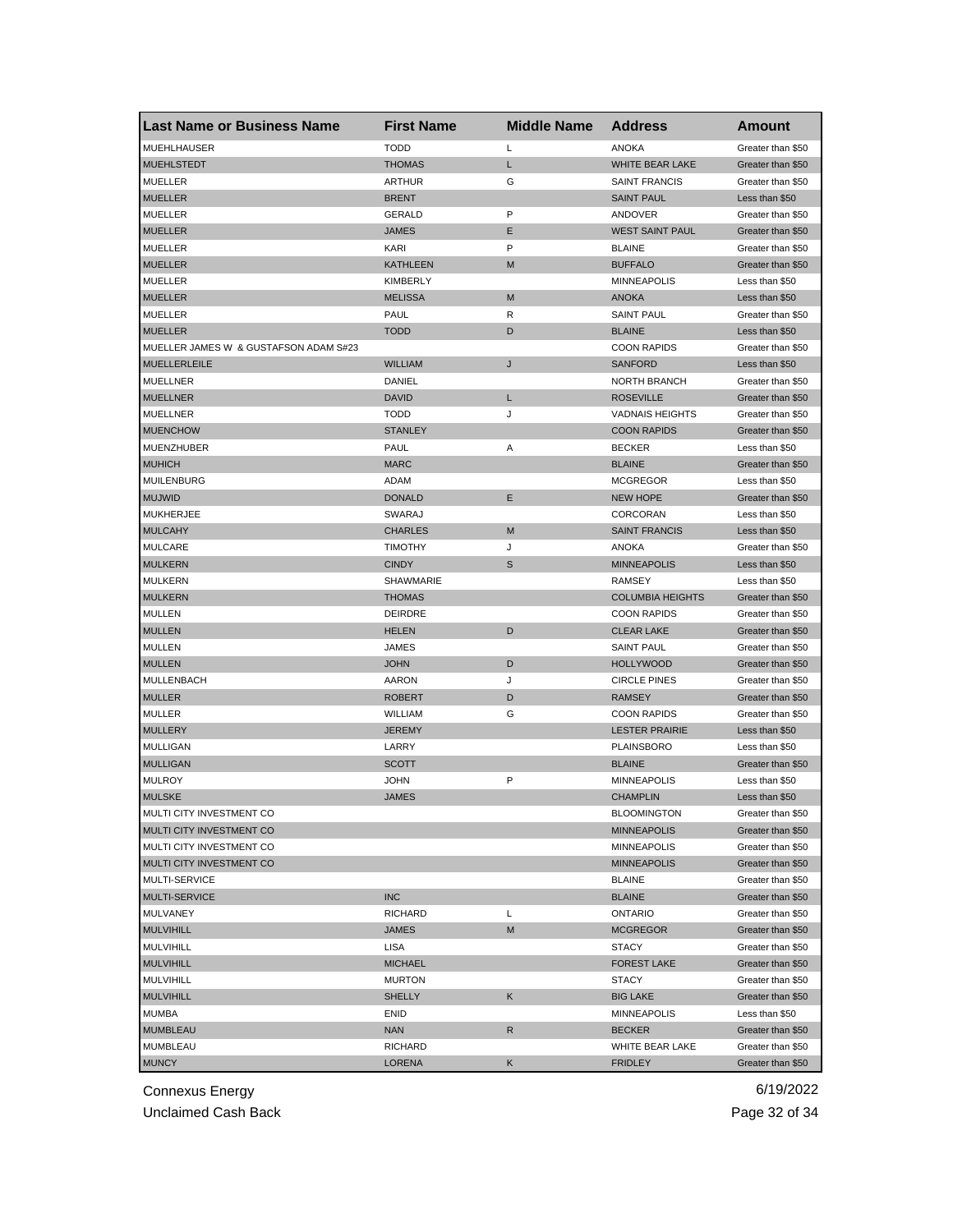| <b>Last Name or Business Name</b>     | <b>First Name</b> | <b>Middle Name</b> | <b>Address</b>          | Amount            |
|---------------------------------------|-------------------|--------------------|-------------------------|-------------------|
| <b>MUND</b>                           | <b>MICHAEL</b>    | Α                  | <b>FOREST LAKE</b>      | Less than \$50    |
| <b>MUNDAY</b>                         | <b>WAYNE</b>      | A                  | <b>MINNEAPOLIS</b>      | Less than \$50    |
| <b>MUNDIS</b>                         | GARY              | G                  | <b>EAST BETHEL</b>      | Less than \$50    |
| <b>MUNDT</b>                          | <b>DANIEL</b>     |                    | ANDOVER                 | Less than \$50    |
| <b>MUNICH</b>                         | BETTY             | M                  | <b>ELK RIVER</b>        | Greater than \$50 |
| <b>MUNICH</b>                         | <b>TERRY</b>      | L                  | <b>CEYLON</b>           | Greater than \$50 |
| <b>MUNKHOLM</b>                       | LAURIE            |                    | <b>COON RAPIDS</b>      | Greater than \$50 |
| <b>MUNOZ</b>                          | <b>EMILIO</b>     | W                  | <b>BROOKLYN PARK</b>    | Greater than \$50 |
| <b>MUNSCH</b>                         | GARY              | L                  | <b>MINNEAPOLIS</b>      | Greater than \$50 |
| <b>MUNSINGER</b>                      | <b>BRENDA</b>     | S                  | <b>DASSEL</b>           | Greater than \$50 |
| <b>MUNSON</b>                         | JAMES             | н                  | <b>SAINT PAUL</b>       | Greater than \$50 |
| <b>MUNSON</b>                         | <b>KRISTINE</b>   |                    | <b>BLAINE</b>           | Greater than \$50 |
| <b>MUNSON</b>                         | <b>PATRICK</b>    |                    | WHITE BEAR LAKE         | Greater than \$50 |
| <b>MUNSON</b>                         | <b>RANDY</b>      | D                  | <b>MINNEAPOLIS</b>      | Greater than \$50 |
| <b>MUNSTERMAN</b>                     | <b>DOROTHY</b>    | Α                  | <b>PRINCETON</b>        | Greater than \$50 |
| <b>MURDOCK</b>                        | <b>BRYAN</b>      | L                  | <b>BIRD ISLAND</b>      | Greater than \$50 |
| <b>MURILLO</b>                        | PAUL              | F                  | <b>CHAMPLIN</b>         | Greater than \$50 |
| <b>MURLOWSKI</b>                      | <b>CHARLES</b>    | F                  | <b>NEW BRIGHTON</b>     | Less than \$50    |
| <b>MURNEY</b>                         | COLEBURN          |                    | ANDOVER                 | Less than \$50    |
| <b>MURPHY</b>                         | <b>ANN</b>        | M                  | <b>RAMSEY</b>           | Greater than \$50 |
| <b>MURPHY</b>                         | <b>CHARLES</b>    | D                  | <b>COON RAPIDS</b>      | Greater than \$50 |
| <b>MURPHY</b>                         | DAREL             | L                  | <b>HAM LAKE</b>         | Less than \$50    |
| <b>MURPHY</b>                         | <b>FRANK</b>      | J                  | <b>ROBBINSDALE</b>      | Less than \$50    |
| <b>MURPHY</b>                         | <b>JAMES</b>      | W                  | PINE CITY               | Greater than \$50 |
| <b>MURPHY</b>                         | <b>JESSICA</b>    |                    | <b>CIRCLE PINES</b>     | Less than \$50    |
| <b>MURPHY</b>                         | <b>KEITH</b>      | A                  | <b>COLUMBIA HEIGHTS</b> | Greater than \$50 |
| <b>MURPHY</b>                         | <b>KEVIN</b>      |                    | MOUNDSVIEW              | Greater than \$50 |
| <b>MURPHY</b>                         | <b>KEVIN</b>      |                    | <b>RAMSEY</b>           | Less than \$50    |
| <b>MURPHY</b>                         | <b>MICHAEL</b>    | W                  | <b>ELK RIVER</b>        | Greater than \$50 |
| <b>MURPHY</b>                         | <b>PATRICK</b>    |                    | <b>OAK GROVE</b>        | Greater than \$50 |
| <b>MURPHY</b>                         | <b>PATRICK</b>    | J                  | <b>BLAINE</b>           | Greater than \$50 |
| <b>MURPHY</b>                         | <b>PATRICK</b>    | M                  | <b>BLAINE</b>           | Less than \$50    |
| <b>MURPHY</b>                         | <b>ROBERT</b>     | J                  | <b>COON RAPIDS</b>      | Greater than \$50 |
| <b>MURPHY</b>                         | <b>THOMAS</b>     | A                  | <b>BLAINE</b>           | Greater than \$50 |
| <b>MURPHY</b>                         | <b>TOM</b>        | М                  | <b>ROSEVILLE</b>        | Greater than \$50 |
| <b>MURPHY</b>                         | <b>WILLIAM</b>    |                    | <b>MINNEAPOLIS</b>      | Greater than \$50 |
| <b>MURPHY</b>                         | WILLIAM           | Ε                  | WHITE BEAR LAKE         | Greater than \$50 |
| <b>MURPHY</b>                         | <b>WILLIAM</b>    | R                  | <b>MINNEAPOLIS</b>      | Less than \$50    |
| MURPHY BOARDS AND BLADES              |                   |                    | <b>FOREST LAKE</b>      | Greater than \$50 |
| MURPHY CRYSTAL L C\O K G MENS WEAR    |                   |                    | <b>WISC RAPIDS</b>      | Less than \$50    |
| MURPHY HARRY JR DBA M & M PROPERTIES  |                   |                    | <b>EDINA</b>            | Less than \$50    |
| <b>MURPHY LYNDA</b><br>& SWIATKIEWICZ |                   |                    | CRYSTAL                 | Greater than \$50 |
| MURPHY OIL COMPANY                    |                   |                    | <b>EDINA</b>            | Less than \$50    |
| <b>MURPHY PROPERTIES*</b>             |                   |                    | <b>MINNEAPOLIS</b>      | Greater than \$50 |
| <b>MURRAY</b>                         | <b>BRITTANY</b>   | L                  | <b>BLAINE</b>           | Less than \$50    |
| <b>MURRAY</b>                         | CAROLYN           | L                  | <b>FRIDLEY</b>          | Greater than \$50 |
| <b>MURRAY</b>                         | <b>CINDY</b>      | M                  | <b>FOREST LAKE</b>      | Less than \$50    |
| <b>MURRAY</b>                         | <b>DUKE</b>       |                    | <b>BLAINE</b>           | Greater than \$50 |
| MURRAY                                | <b>GREGORY</b>    | M                  | <b>ELK RIVER</b>        | Greater than \$50 |
| <b>MURRAY</b>                         | <b>IMRI</b>       | J                  | <b>COON RAPIDS</b>      | Less than \$50    |
| MURRAY                                | JAMES             | L                  | CAMBRIDGE               | Greater than \$50 |
| <b>MURRAY</b>                         | <b>JOE</b>        | W                  | <b>SPRING LK PK</b>     | Greater than \$50 |
| MURRAY                                | <b>MICHAEL</b>    | W                  | <b>COON RAPIDS</b>      | Greater than \$50 |
| <b>MURRAY</b>                         | <b>STEVAN</b>     | J                  | RAMSEY                  | Greater than \$50 |
| <b>MURRAY</b>                         | <b>WILLIAM</b>    | Κ                  | ANOKA                   | Greater than \$50 |
| <b>MURRAY ROBERT</b>                  |                   |                    | AMSTERDAM               | Greater than \$50 |
|                                       |                   |                    |                         |                   |

Unclaimed Cash Back **Page 33 of 34**